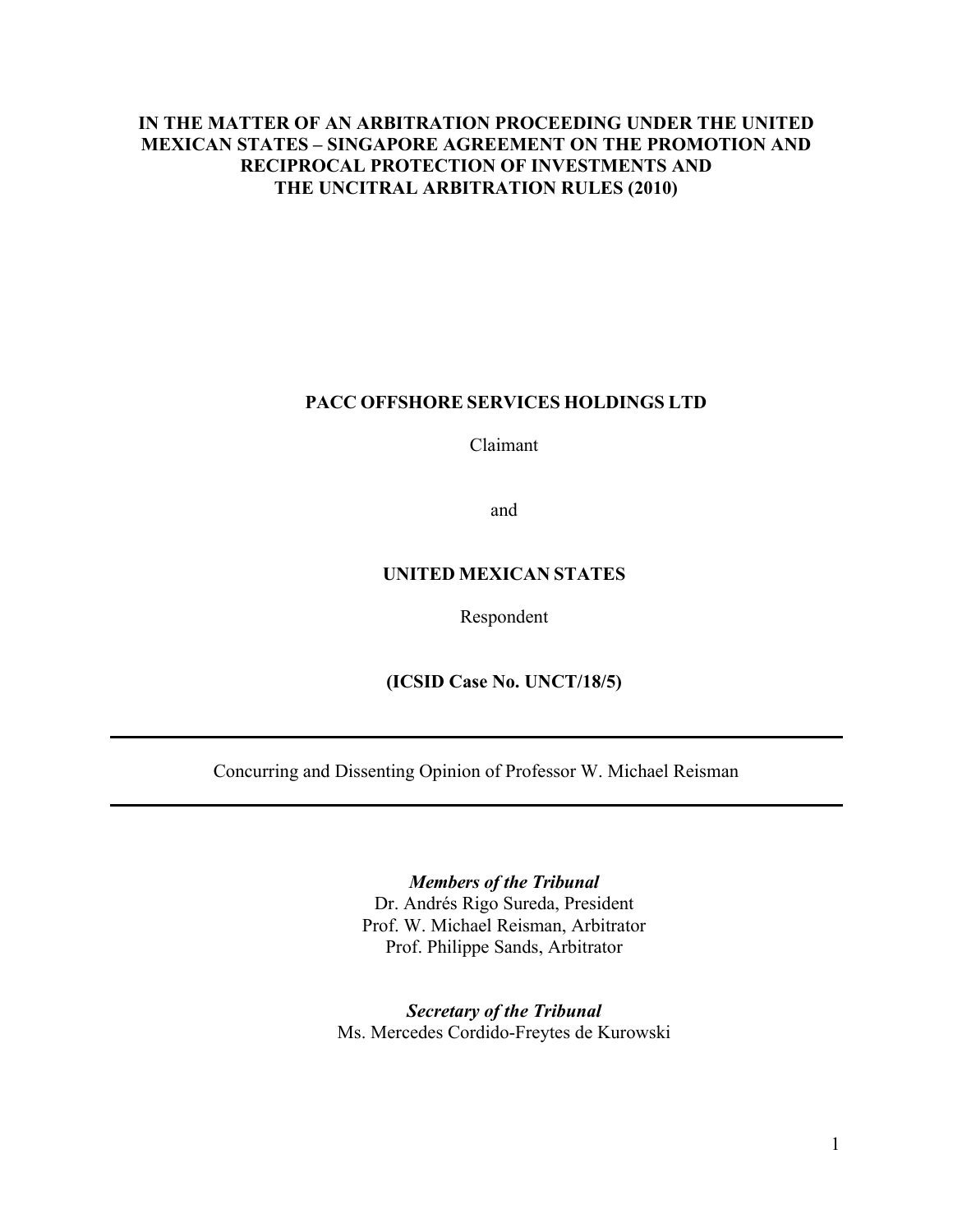#### **A. Introduction**

1. This case concerns a dispute between a Singaporean investor, PACC Offshore Services Holding LTD ("POSH") and the United Mexican States ("Mexico") under the Agreement between the Government of the United Mexican States and the Government of the Republic of Singapore on the Promotion and Reciprocal Protection of Investments, dated November 12, 2009 (the "BIT"). A tribunal instituted under the dispute resolution mechanism in Article 11 of the BIT must apply the BIT, not redraft it. I cannot concur with those parts of the Award which pick, choose, and, in effect, redraft provisions of the BIT.

2. Irrespective of the evidence produced by the Parties, which I believe supports key parts of the Claimant's case, the Award employs, in my view, an impermissible methodology for treaty interpretation and application. The Award redrafts the BIT provisions, cherry-picking its language, and importing conditions from other treaties under cover of "concerns" couched in grand questions of arbitral policy, which go beyond the BIT and the dispute.

3. I will explain my position in three parts. First, the Award's reasoning for excluding the treatment of OSA from the jurisdiction of the tribunal is mistaken and, in addition, creates a problematic precedent. Second, the Award redrafts the BIT's provision on expropriation, transforming the objective standard of expropriation into a subjective analysis akin to denial of justice. Third, the Award's damages calculation disregards the long-term effects of the Detention Order and its expropriative character.

### **B. The Treatment of OSA**

4. It seems to me that if a State demands in its domestic law that a foreign investor must enter into a Joint Venture (JV) with a domestic party in order to conduct its business there, the State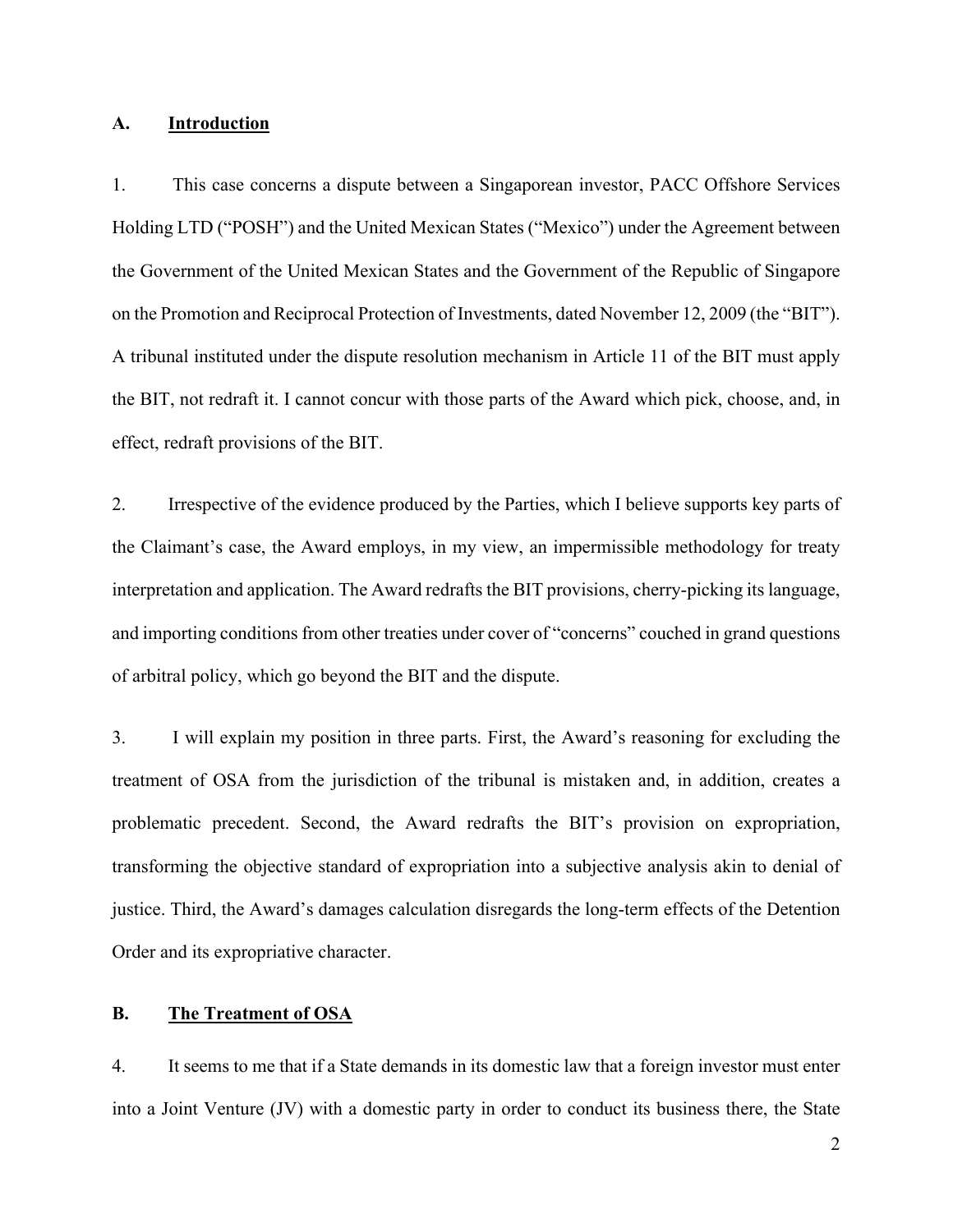may not shield itself from responsibility under the BIT for an injury to the investor, by claiming that it only acted against the domestic JV partner. If its treatment of the domestic JV partner under domestic law causes injury to the foreign investor, it must account to the investor for its actions in terms of fair and equitable treatment (FET) or full protection and security (FPS). That would not be the case when there was no requirement to joint venture with a national business and the investor decided to do so for its own strategic reasons, unless, however, the real target of the measure was the investor.

5. I have no quarrel with the Award's announcement that it "shares the concern expressed by the tribunal in *Methanex*", *i.e.*, that "A potentially endless chain of consequences may flow from any government decision or action, and it is necessary and reasonable to find some limit to the claims which can be brought under the Treaty".[1](#page-2-0) Yet that is not the situation before the Tribunal. If, in this case where a JV was required under domestic law, the source of part of the foreign investor's injury derives from a violation of OSA's, the Mexican JV partner's, civil rights under Mexican law, then the derivative injury suffered by the foreign investor is proximate and should sound in the BIT.<sup>[2](#page-2-1)</sup> I am persuaded that this is required by the BIT but the Award finds it, as a matter of law, too remote. Yet to reach this conclusion, the Award takes a term of the BIT out of its context and uses the interpretation of a similar term in NAFTA in a different context, to limit the term's application in the BIT. That is wrong.

<span id="page-2-0"></span> $<sup>1</sup>$  Award, ¶ 146.</sup>

<span id="page-2-1"></span><sup>&</sup>lt;sup>2</sup> The OSA's consent decree for money laundering under U.S. law played a mischievous role in the arbitration. From time to time, it was raised with the clear implication that OSA was not entitled to due process in the Mexican proceedings, in which Mexican misfeasances ultimately led to the bankruptcy of OSA. To the extent that it made OSA's consent decree in another State's process the issue, as if a defendant in an unrelated criminal process which led to its bankruptcy is not entitled to due process, I think it impaired POSH's rights to due process.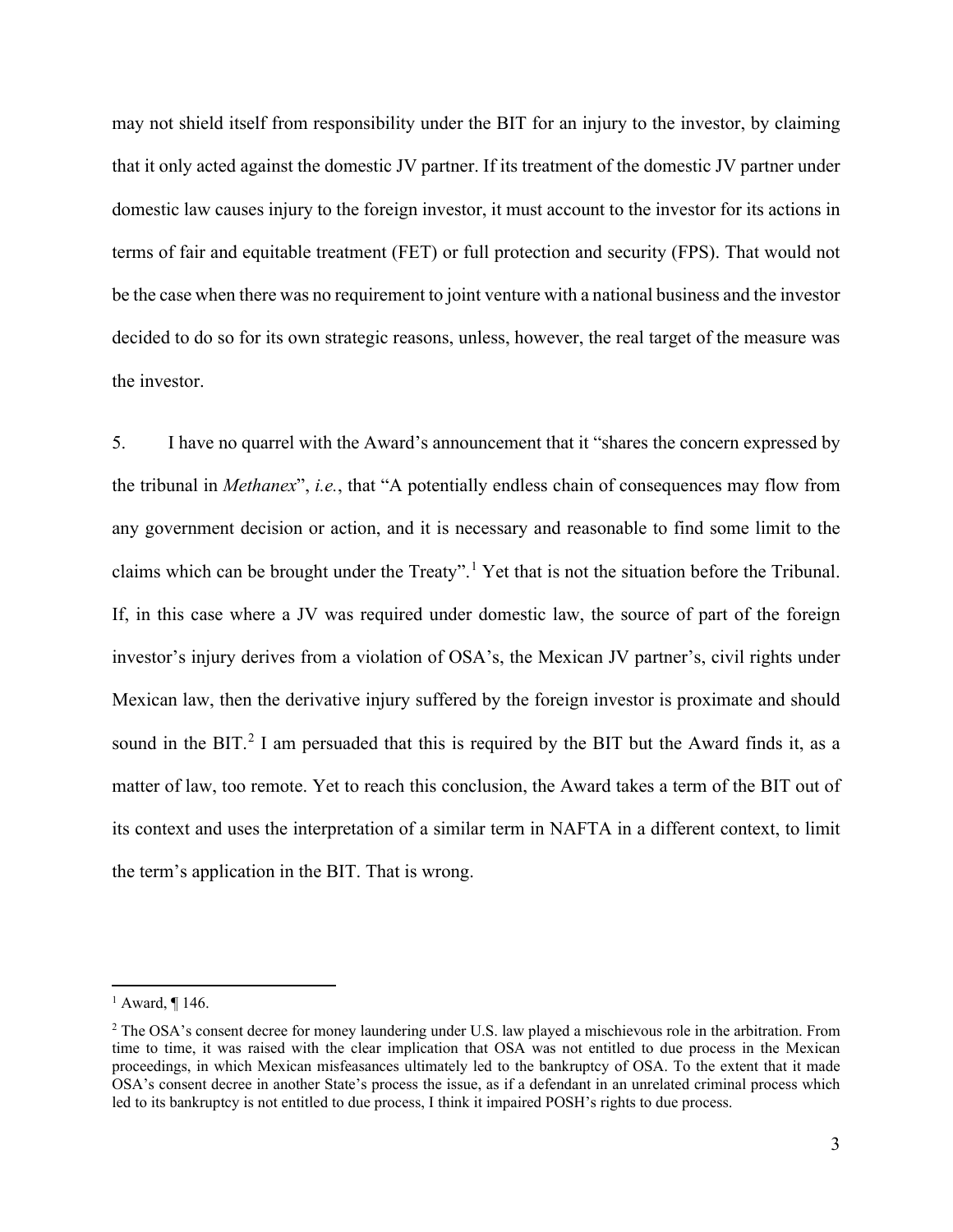6. The Award reaches its conclusion by selectively quoting from the BIT and from NAFTA (the latter as if it were part of the governing law). The Award compares NAFTA's "relating to" and the BIT's "by reason of, or arising out of" to contend that "both phrases convey the need for some direct connection between the contested measure and the loss claimed". Concluding artfully that "[t]o hold that this difference is somehow significant risks drawing artificial distinctions between phrases which have the same substantive meaning".<sup>[3](#page-3-0)</sup> That conclusion holds only if one ignores the rules of treaty interpretation and disregards the "context", the respective instruments in which the terms appear: NAFTA and the BIT.

NAFTA Article 1101(1):

"1. This Chapter applies to **measures adopted or maintained** by a Party *relating to*:

(a) **investors** of another Party;

(b) **investments** of investors of another Party in the territory of the Party; and

(c) with respect to Articles 1106 and 1114, all investments in the territory of the Party."

BIT Article 11(2):

"An investor of a Contracting Party, on behalf of an enterprise legally constituted pursuant to the laws of the other Contracting Party that is a legal person such investor owns or controls, directly or indirectly, may submit to arbitration a claim that the other Contracting Party has breached an obligation set forth in Chapter II, and that the enterprise has incurred **loss or damage** *by reason of, or arising out of*, that **breach.**"

7. While NAFTA uses the term "relating to" to connect "measures" and "investors" or "investments", the BIT uses the term "by reason of, or arising out of" to connect "loss" and

<span id="page-3-0"></span><sup>3</sup> Award, ¶ 146.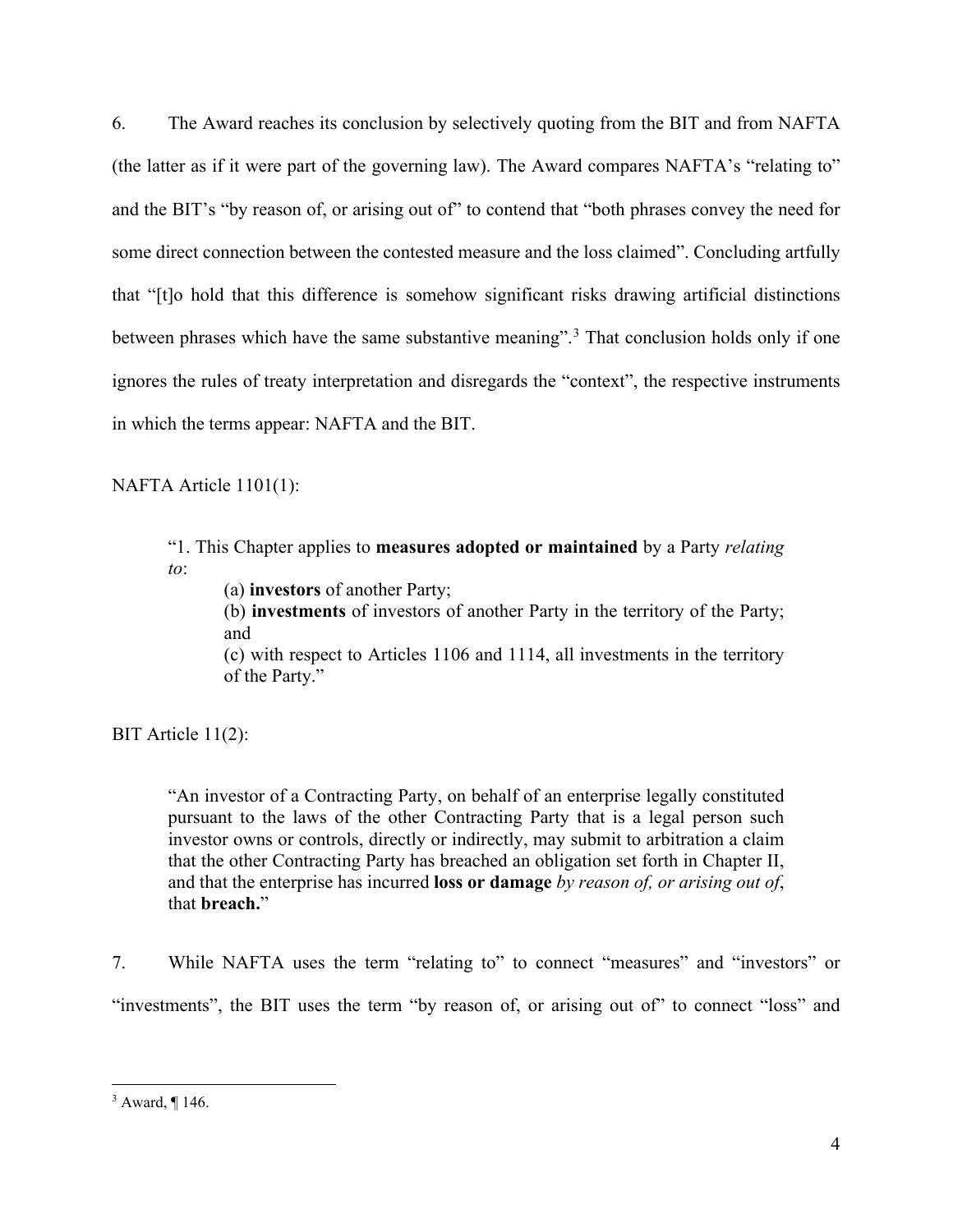"breach". That is 'substantively' different. There is nothing in the BIT to suggest that any "direct connection" or a "legally significant connection", whatever either formulation is taken to mean, must exist between the "measure" and the "loss", or the "measure" and the "investor", as the Award states.<sup>[4](#page-4-0)</sup> By selectively quoting the provisions, the Award applies an interpretation of a term adopted in one context, *i.e.*, between a measure and an investor, to interpret a link between entirely different elements, the breach and the loss. But the Award circles back and concludes that the interpretation of a link between "loss" and "breach" is actually a link between "loss", "investor", and "measure"; examining the "relationship between the Claimant and its investment and the other measures", excluding them because the Claimant was affected "only secondarily and indirectly, [] and not primarily".<sup>[5](#page-4-1)</sup>

8. BIT Article 11(2) is neither unusual, problematic, nor does it impose any special conditions. The fact that a claim by an investor must concern a loss which arises out of a breach of a treaty obligation by the host-State is the *raison d'être* of investment protection. Absent some special language to the contrary, it would be absurd to suggest that an investor may claim a loss *not* arising out of a treaty breach. But that does not justify somehow imposing a limitation on the link between the measure and the loss or the measure and the investor, as the Award does. Recall that the Vienna Convention requires terms to be interpreted in their "context".

9. Moreover, the Award's method undermines the principle of *effet utile*. The Award's approach would drain the word "breach" of any meaning, equating it with the word "measure" used in NAFTA. But not every measure is a breach, and whether a measure, or to be precise, an

<span id="page-4-0"></span><sup>4</sup> Award, ¶¶ 146-147.

<span id="page-4-1"></span><sup>5</sup> Award, ¶ 147.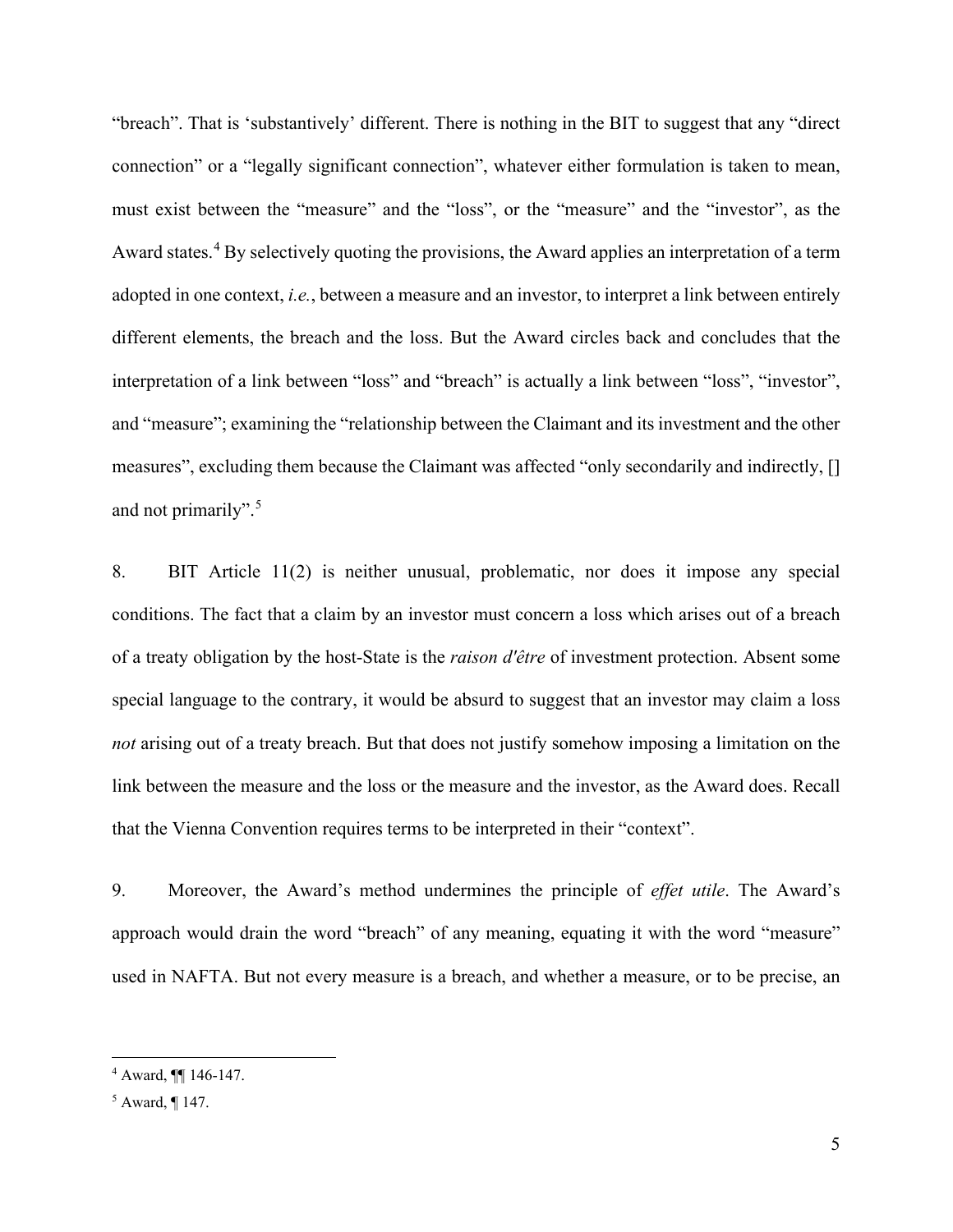act attributable to the State under international law, is a breach of the treaty, depends on the substantive provisions of the BIT, such as Articles 4 and 6. Yet the Award fails to explain how *those* provisions require any degree of connection, primary or secondary, between the investor and the attributable act. Article 6 even uses the broad stipulation that expropriation may be effected "directly **or indirectly** through measures tantamount to expropriation".[6](#page-5-0) Expropriation may thus *per se* be a secondary effect of an attributable act.

10. The Award thus mixes and matches between the terms of the BIT (which is binding on it) and of NAFTA (which is not binding on it). And it then goes even further afield by invoking the *Methanex* award, under NAFTA, as if it were authority for this case, under the BIT. The fact that the BIT provides that any claim must be based on a loss arising out of a treaty breach, cannot, as the Award decides, require a "legally significant connection" between the Claimant and the measures, not to mention any purported exclusion of measures which affect investors "only secondarily and indirectly".<sup>[7](#page-5-1)</sup>

11. According to the BIT there are thus two questions: (1) whether an act attributed to the State (*i.e.*, "measure") breaches an obligation owed to an investor – which turns on the substantive provisions. If that is true, then the procedural question (2) is whether the loss claimed arose from that breach. The Award should not rewrite the BIT to alleviate its concerns, replace the word "breach" with "measure", and somehow intertwine the term "investor" into what becomes an interpretational jigsaw puzzle. All that without explaining why the effect in question is not "legally significant".

<span id="page-5-0"></span><sup>6</sup> Mexico-Singapore BIT, Art. 6 [**Exhibit CL-1**] [emphasis added].

<span id="page-5-1"></span> $^7$  Award, ¶ 147.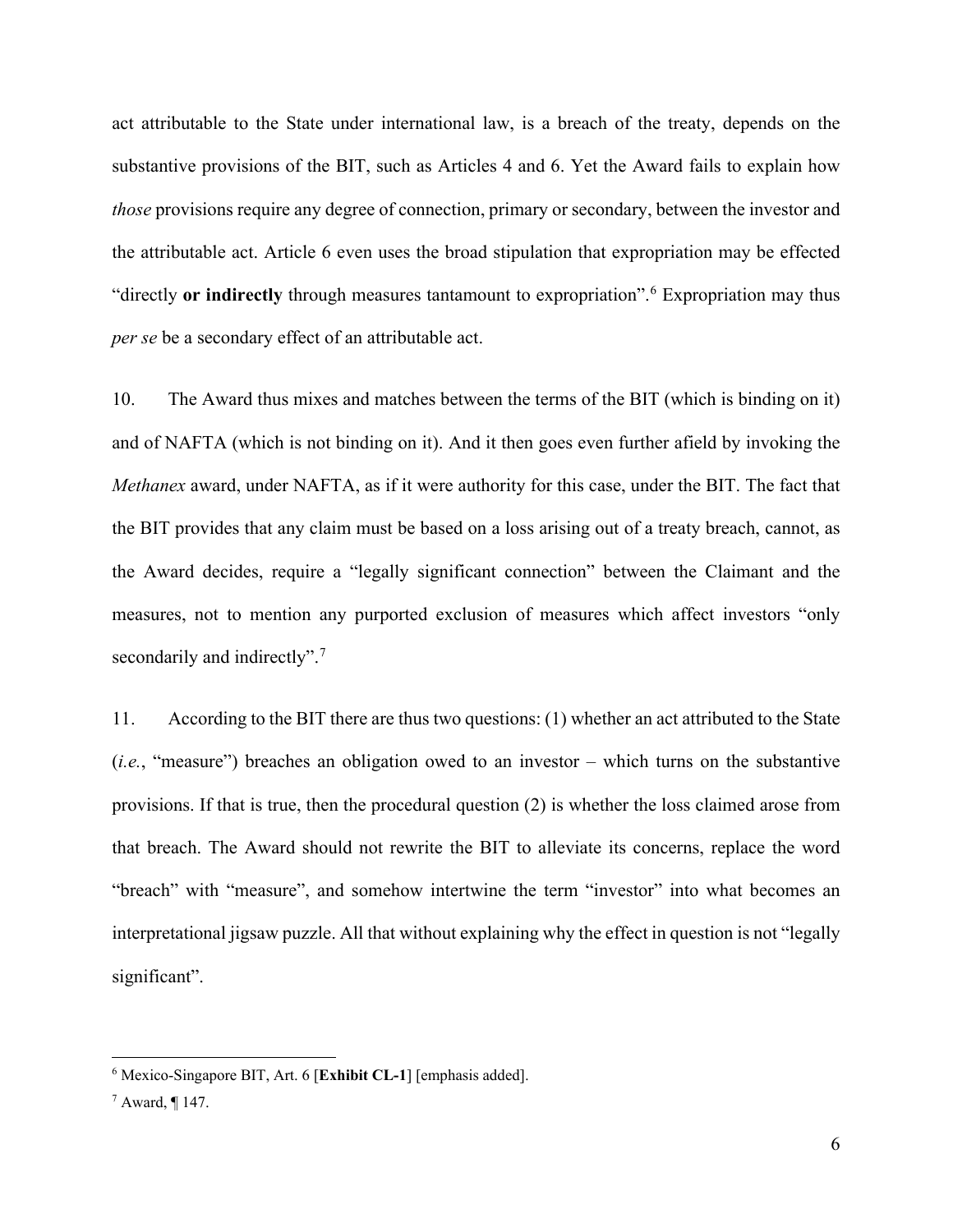12. To address the first question, the Award should have considered whether, if true, the alleged political persecution of OSA would have been a breach of Article 4 of the BIT. In other words, if proven, does a political persecution of the JV partner fulfil a host State's duty to provide a safe investment environment under FET or FPS? I believe it would not.

13. Yet even were one to follow the Award's concerns and rewrite the BIT, the Award's reasoning is detached from its own review of the facts. The Award makes several arguments to support its position that there is no connection between the measures against OSA and the Claimant. First that "if the Claimant had not contracted with OSA, it would be unaffected by the measures". [8](#page-6-0) Second, "the alleged losses [*i.e.*, those relating to the treatment of OSA] are entirely dependent on the fact that the Claimant happened to contract with OSA".<sup>[9](#page-6-1)</sup> And third, that "[t]here is nothing to distinguish the Claimant from other entities which may have contracted with OSA".<sup>[10](#page-6-2)</sup> But in its paragraph 57, the Award recognizes that:

"**Respondent notes** that POSH never had a shareholding or invested capital in OSA, and **that the need for POSH to partner with a Mexican company was due to the 49% limitation prescribed in Mexico's Foreign Investment Law ("FIL" or "LIE") for foreign investment in maritime companies dedicated to the commercial exploitation of vessels for inland navigation and cabotage in Mexico**."[11](#page-6-3)

14. The Award thus fails to appreciate that by forcing POSH to conduct its business through a JV with a domestic partner, Mexico exposed it to risks stemming from its actions against such domestic partners in comparison with other foreign investors allowed to engage in their business

<span id="page-6-0"></span><sup>8</sup> Award, ¶ 147.

<span id="page-6-1"></span><sup>9</sup> Award, ¶ 149.

<span id="page-6-2"></span><sup>10</sup> Award, ¶ 149.

<span id="page-6-3"></span><sup>&</sup>lt;sup>11</sup> Award, ¶ 57.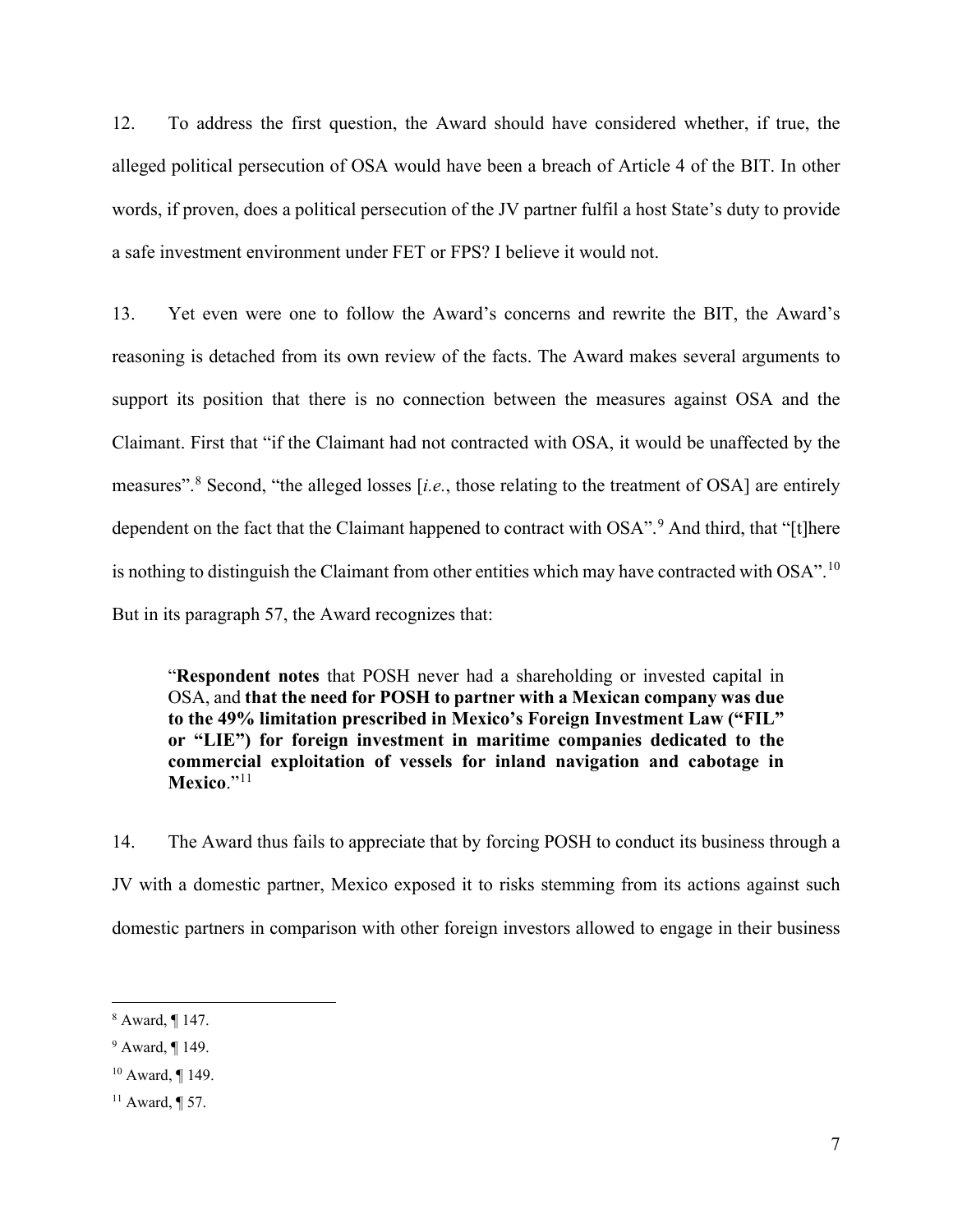without domestic partners. By requiring investors to structure their investment in such a way as to become dependent upon domestic partners, Mexico's obligations under FET and FPS extend to cover the additional risks such dependance exposed the investor to. After requiring such investment structures, the Respondent cannot simply excuse itself from harm caused to the investor by claiming that the measure was directed against the Mexican partner; absent the FIL, there might not have been any Mexican partner whose, allegedly unlawful, persecution would have destroyed the investment.

15. In fact, the evidence shows that after the measures POSH tried to contract with PEMEX directly.<sup>[12](#page-7-0)</sup> Whether, or how, such business relationship would have had to be structured under Mexican law is beside the point. It never happened because the investment was destroyed, but what is clear is that POSH engaged a Mexican JV partner, OSA, because of the requirements of domestic law. That is a fact the Respondent recognized and the Award itself recalls.

16. Whether it is called a "legally significant connection" or any other formulation, by first requiring JVs and then allegedly mistreating the domestic partner, Mexico had breached an obligation towards the investor (FET or FPS). The loss suffered by the investor is therefore "by reason of, or arising out of" Mexico's failure to properly apply its law towards the JV partner. The distinction between investors allowed to engage in business by themselves and those mandated to enter into JVs with local partners is normatively significant when it comes to the State's obligations with respect to investors and particularly the treatment of their JV partners. By demanding that investors expose themselves to its treatment of their domestic partners, a State may not claim that

<span id="page-7-0"></span><sup>12</sup> *See, e.g.*, Email from J. Phang to G. Seow et al., April 11, 2014 [**Exhibit C-299**]; Email from J. Phang to G. Seow et al., July 18, 2014 [**Exhibit C-130**]; Email from J. Phang to G. Seow et al., August 20, 2014 [**Exhibit C-188**]; Email from J. Phang to G. Seow et al., April 1, 2014 [**Exhibit C-187**].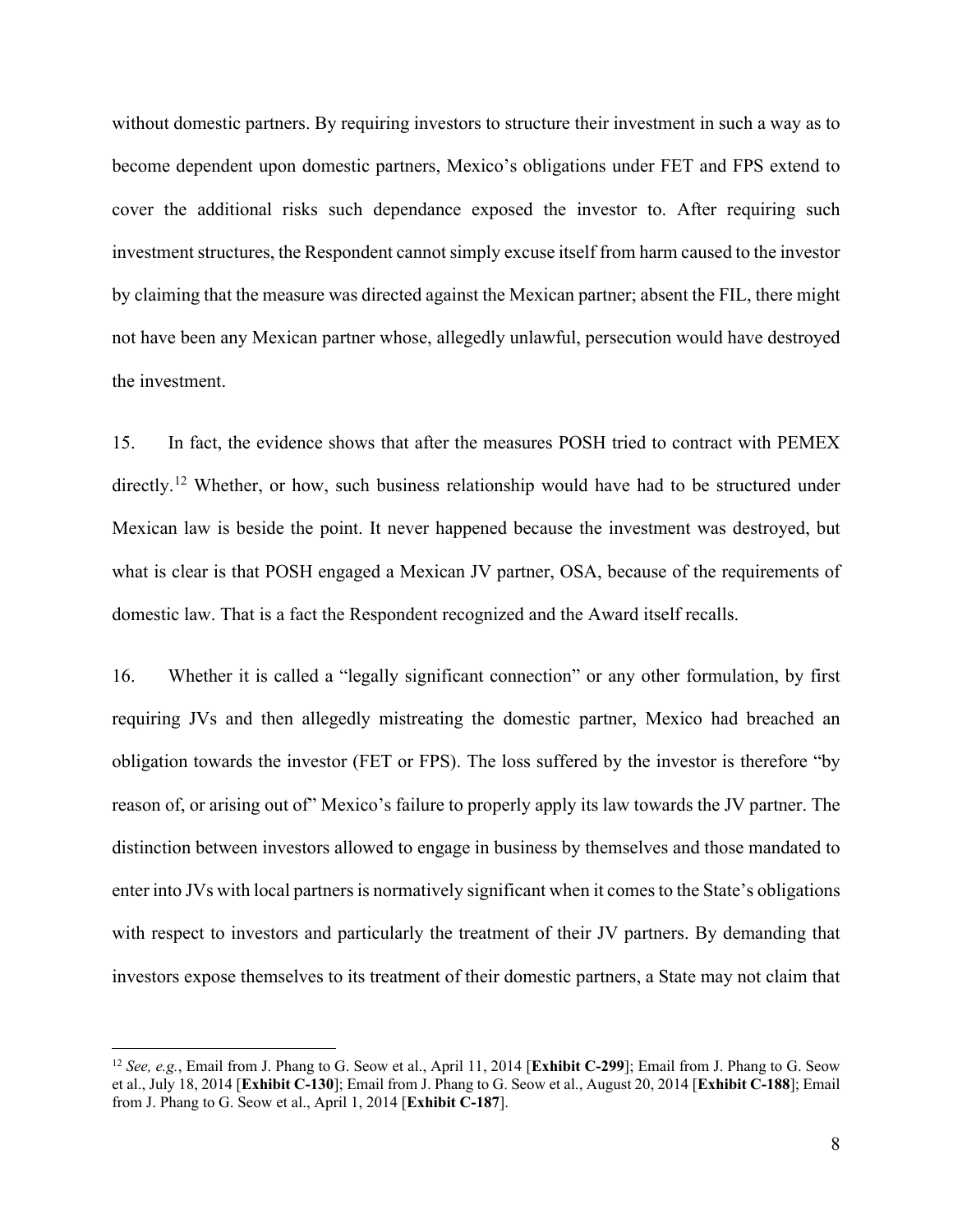unlawful measures against the domestic partner are too remote from the investor to be considered a violation of an obligation owed to the investor. Mexico mandated the dependence of foreign investors in the maritime service industry upon a domestic partner and should have taken that into account when it went after OSA, a major such intermediary in the industry.

17. In contrast to the Award's conclusion there is thus much to "distinguish the Claimant from other entities which may have contracted with OSA".[13](#page-8-0) The Claimant contracted with OSA in compliance with a legal requirement which Mexican law imposed on it as a putative foreign investor in a particular industrial sector. The fact that when required by Mexico to choose a domestic JV partner, POSH "happened to" choose OSA, a major player at the time, does not excuse Mexico from responsibility to POSH for its injuries deriving from mistreatment of OSA. The Respondent, as is evident from this case, is well aware that it imposes such restrictions on foreign investors under its law and, thus, assumed a duty to have been aware of this when it decided to pursue a major such intermediary. Was Mexico unaware that by pursuing OSA, foreign investors would be affected? Its law mandated their exposure. Even if it was not intentional, at most Mexico did not concern itself with such effects.

18. Whether Mexico pursued OSA lawfully is beside the point for jurisdiction. The Award would allow a State to require JVs with domestic partners and then excuse it from destroying the investment by targeting "only" the JV partner. Thus, not only does the Award rewrite the BIT to impose conditions absent from it, but it then misapplies its own conditions.

19. Finally, the Award seems to consider that in order for the attributed acts which concern the treatment of OSA, *i.e.*, the Disqualification Order and the Attachment Order, to fall under the

<span id="page-8-0"></span><sup>13</sup> Award, ¶ 149.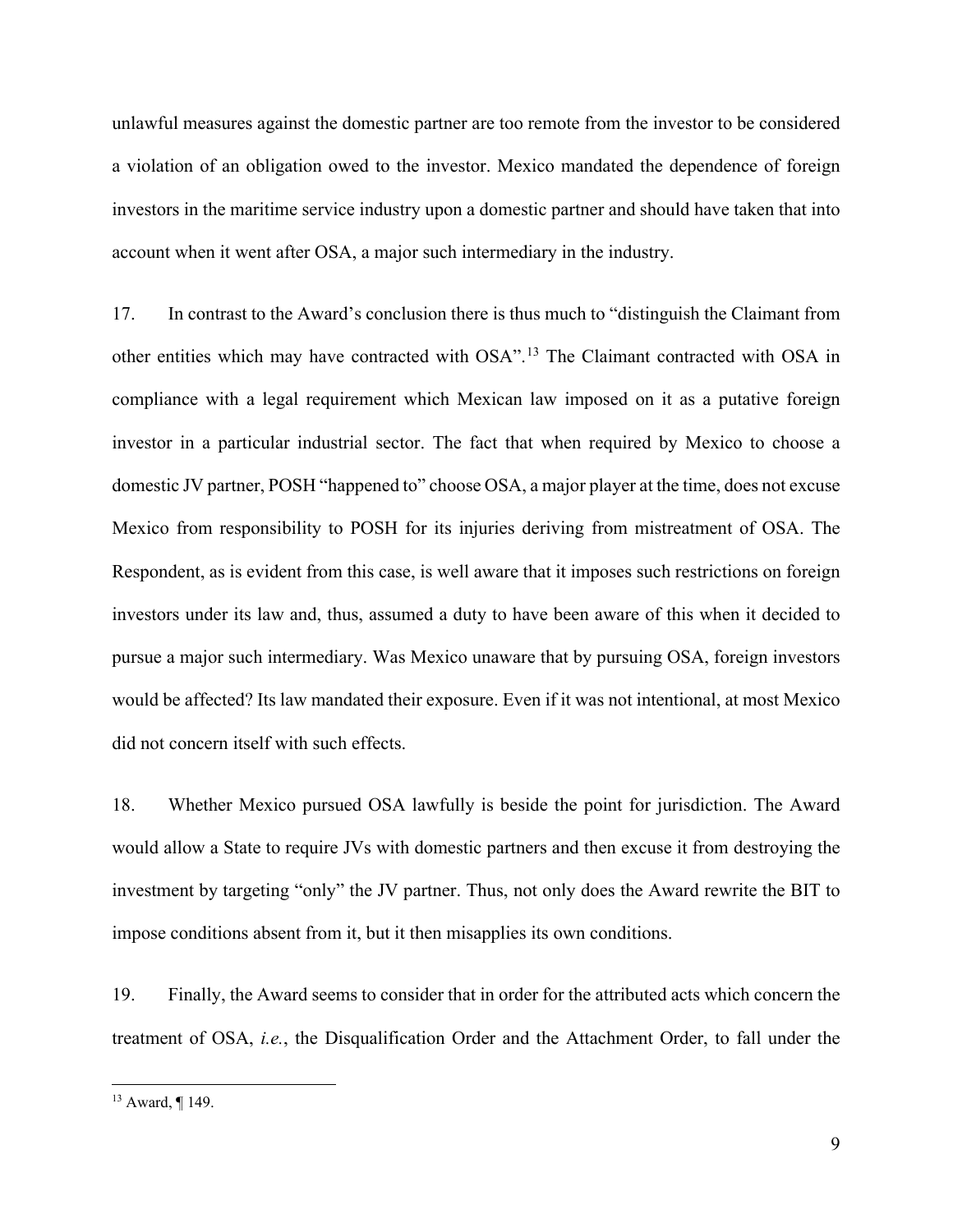Tribunal's *ratione temporis* jurisdiction, the "three year limit" needs to be "extended".[14](#page-9-0) Yet that again is a misapplication of the BIT. The Award confuses the "measure", "breach", and "loss". Per the Award, the May 4, 2014 cut-off date concerns the date of the measure. In other words, for acts and events which occurred before that date, an extension is needed, either as a continuing or composite act.[15](#page-9-1) This rewrites the BIT.

20. Article 11(8) of the BIT, which prescribed the Tribunal's jurisdiction *ratione temporis,* provides a two-element test neither of which concerns the date of the measure:

"A dispute may be submitted to arbitration provided that the investor has delivered to the disputing Contracting Party its notice of intent referred to in Article 10 no later than three years from the date that either the investor, or the enterprise of the other Contracting Party that is a legal person that the investor owns or controls, directly or indirectly, first acquired or should have **first acquired knowledge of the alleged breach** and **knowledge that the investor or the enterprise has incurred loss or damage**."

21. Thus, when it comes to the treatment of OSA, jurisdiction *ratione temporis* does not turn on the act itself but on (1) when the investor became aware that the treatment of OSA was unlawful and therefore a breach that sounded in the BIT, **and** (2) when it became aware that the breach caused it damage.

22. The Award seems to substitute the word "breach" with "measure" while completely disregarding the second condition, *i.e.*, knowledge of loss. The Award seems to assume that at the moment of the measure's adoption, POSH immediately knew that the measure was a breach of the treaty *and* that it immediately knew it had suffered loss or damage from the breach. Not only does

<span id="page-9-0"></span><sup>14</sup> Award, ¶ 154.

<span id="page-9-1"></span><sup>15</sup> Award, ¶¶ 153-154.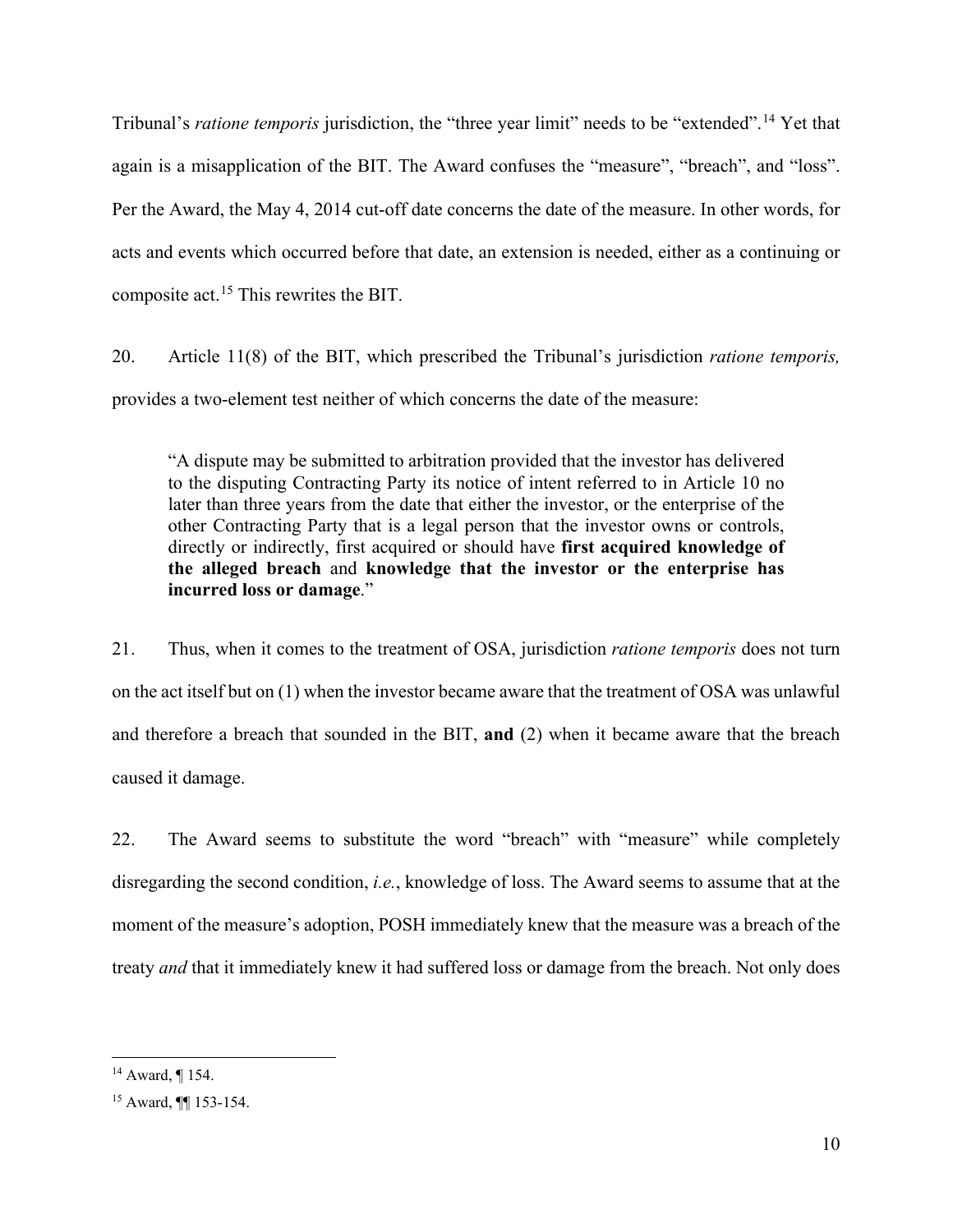the Award fail to explain such an interpretation or assumption, but its assumption disregards the facts which the Award itself reviews.

23. On March 19, 2014, weeks after the measures were adopted, in an internal POSH email from Gerald Seow to Geoffrey Yeoh, it was stated that "In general, the management and staff of Pemex, and PEP recognise Posh's good reputation, and that Posh is one of many victims of OSA's mismanagement and criminal activities" and that "They are appreciative that POSH continues to keep the vessels operating and supporting Pemex production activities offshore, and requested that we continue to keep the vessels operating".<sup>[16](#page-10-0)</sup> This email exchange indicates that POSH was not aware of any alleged wrongdoing by the Mexican Authorities with respect to the criminal prosecution of OSA. On the contrary, POSH continued in its operation and wanted to distance itself from what it *then* perceived as "OSA's mismanagement and criminal activities". This exchange alone indicates that the Award's assumption that POSH considered the mere passing of the measures as creating "knowledge of the alleged breach" is incorrect. A review of POSH's initial public offering dated April 17, 2014, also indicates that POSH did not consider that there was wrongdoing on part of the Mexican government in the investigation of OSA.<sup>[17](#page-10-1)</sup>

24. It is unclear when POSH first became aware that the measures against OSA were, allegedly, politically motivated. The Senate Committee reports which made accusations of political persecution were only issued in 2015,<sup>[18](#page-10-2)</sup> and only in August 2014 did POSH's internal

<span id="page-10-0"></span><sup>16</sup> Email from G. Seow to G. Yeoh, March 19, 2014 [**Exhibit C-186**].

<span id="page-10-1"></span><sup>17</sup> POSH Initial Public Offering Prospectus, April 17, 2014, pages 33-34 [**Exhibit C-121**] (*e.g.,* "To the best of our knowledge, none of the vessels of our Group and GOSH are involved in the fraud allegations. None of our Directors and Executive Officers are involved in the fraud allegations.").

<span id="page-10-2"></span><sup>&</sup>lt;sup>18</sup> Senate Special Commission for the Attention and Monitoring of Oceanografía, S.A. de C.V.'s case, 2015 Activities Report [**Exhibit C-126**]; PRD Report regarding the Senate Special Commission for the Attention and Monitoring of the Oceanografía, S.A. de C.V. case, dated 30 April 2015, [**Exhibit C-135**].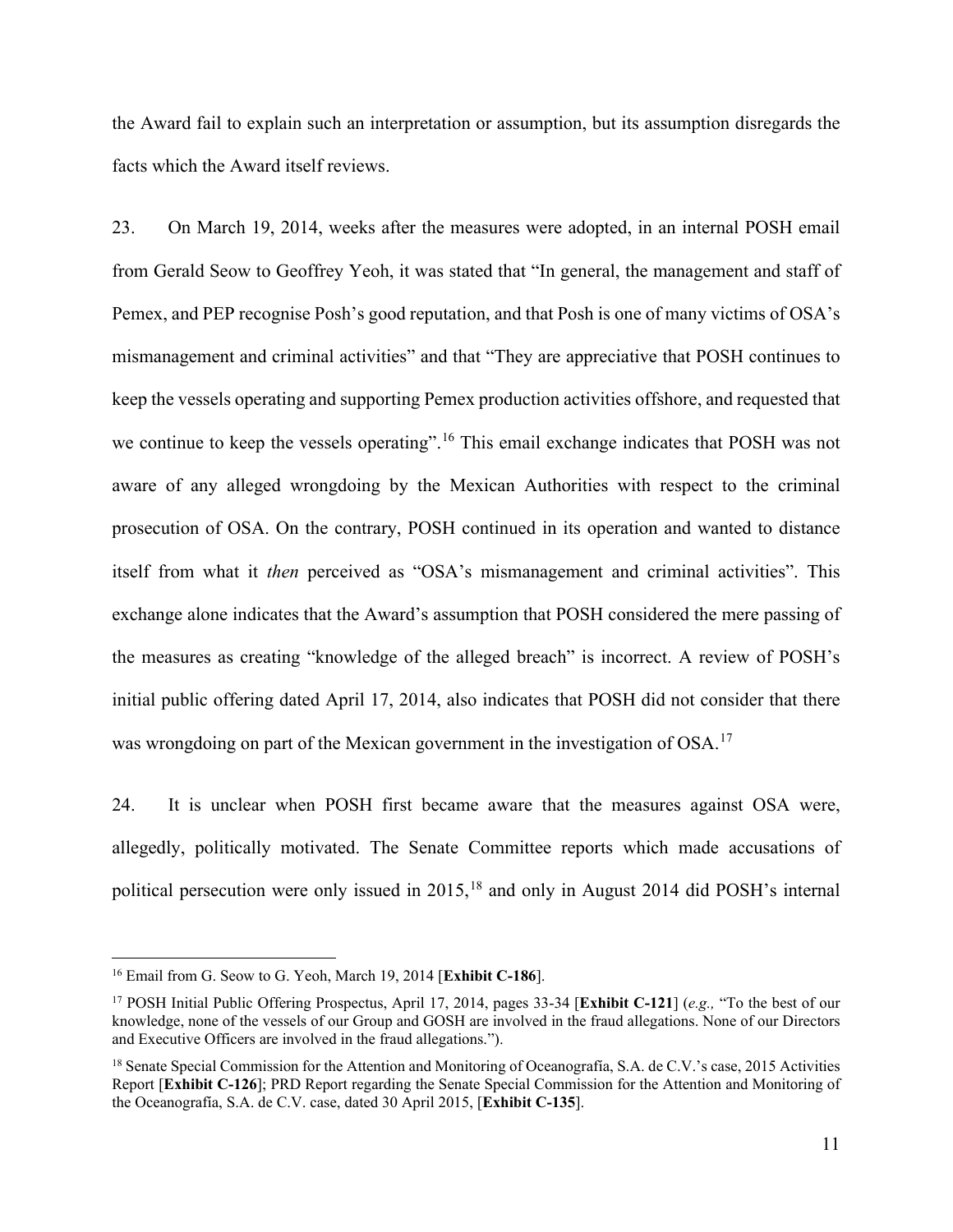communication seem to reflect disenchantment with the decisions of the Mexican authorities.<sup>[19](#page-11-0)</sup> The Respondent provided no evidence that POSH became aware that the treatment of OSA was politically motivated before the Senate reports. But even assuming, *arguendo*, that POSH was aware of and believed contemporary media reports from March 4, 2014, about the persecution of OSA,<sup>[20](#page-11-1)</sup> a supposition belied by its internal communication quoted above that came two weeks later, it would not suffice to deny jurisdiction, because Article 11(8) of the BIT provides for a second, cumulative requirement of "knowledge that the investor or the enterprise has incurred loss or damage". Was the loss or damage suffered by POSH due to the alleged fact that OSA's persecution was politically motivated known immediately? The record is clear that it was not.

25. POSH's actions through March, April and May indicate that POSH only became aware of *any* damage or loss on May 16, 2014 or May 9, 2014 at the earliest.<sup>[21](#page-11-2)</sup> The Award fails to see the clear link between two of the facts it reviews. First, the Award recognizes that:

"During part of the Detention Order, GOSH's Vessels remained operative servicing PEMEX, with PFSM having to assume the payment obligations OSA failed to meet. On May 16, 2014, GOSH withdrew the vessels from the GOSH Charters but did not recover the use of the vessels. The vessels remained inoperative during the rest of the Detention Order."[22](#page-11-3)

And that:

"On May 2, 2014, SAE filed a writ with the Insolvency Court requesting to order PEMEX to make payments to SAE instead of the trusts. On May 6, 2014, the

<span id="page-11-0"></span><sup>19</sup> Email from J. Phang to G. Seow et al., August 20, 2014 [**Exhibit C-188**] ("Marcia Fuentes is basically blackmailing us."; "Especially since Marcia seems to be able to get the Bankruptcy Judge to approve all sorts of ridiculous Court Orders in the name of saving OSA"]. A mistreatment could also be inferred from a May 12, 2014 email, but even that is after the critical date. *See* Email from G. Seow to R. Granguillhome Morfin, May 12, 2014 [**Exhibit C-148**].

<span id="page-11-1"></span><sup>20</sup> Claim, ¶ 119.

<span id="page-11-2"></span><sup>21</sup> A May 12, 2014 email seems to be the first indication of POSH's awareness of losses. *See* Email from G. Seow to R. Granguillhome Morfin, May 12, 2014 [**Exhibit C-148**].

<span id="page-11-3"></span><sup>&</sup>lt;sup>22</sup> Award, ¶ 91.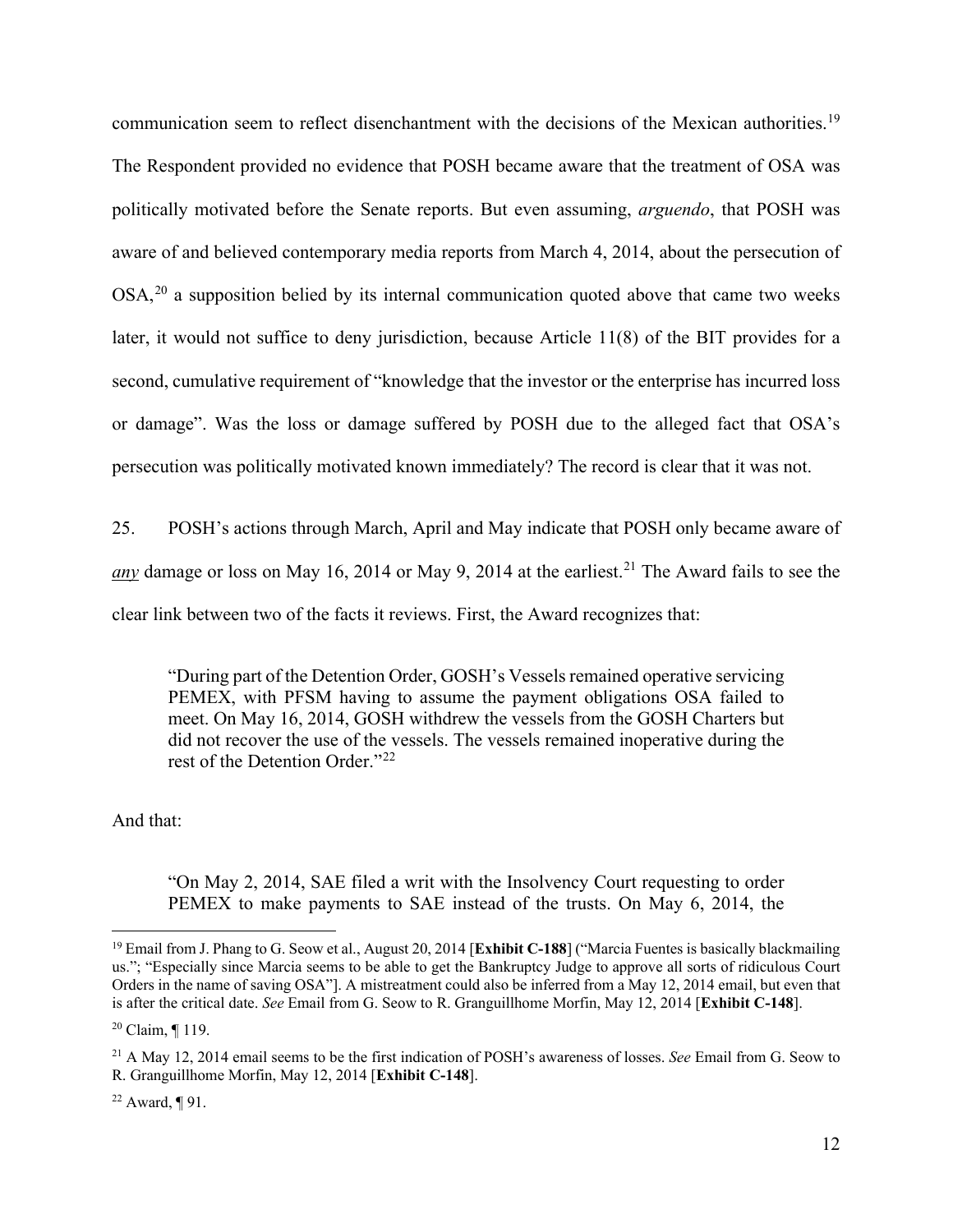Insolvency Court ordered PEMEX to do so (the "**Diversion Order**") and, on May 9, 2014, the Insolvency Court further clarified that the Diversion Order also applied to the Irrevocable Trust. The Order was confirmed on May 16, 2014, after Claimant's and GOSH's challenge."

26. Until the confirmation of the Diversion Order's application to POSH on May 16, 2014, POSH's vessels continued to service PEMEX under the OSA contracts, assuming, based on SAE's assurances,<sup>[23](#page-12-0)</sup> that any payments were to be made to the Irrevocable Trust and to POSH as holder of the beneficial interest. POSH's actions speak clearly. Once the payments were diverted, POSH became aware that it suffered damage and acted to minimize that damage by withdrawing the vessels. Yet even if POSH became aware of that damage when the May 9, 2014, order was issued, that date is still later than the May 4, 2014, cut-off date.

27. Contemporary documents support the Diversion Order as being the moment POSH became aware of damages as the Claimant explained.<sup>[24](#page-12-1)</sup> In its prospectus to potential investors dated April 17, 2014, POSH lists potential risks to investment in its shares, including potential risks from its investment in Mexico. Yet risk is not knowledge of damage or loss. Obligated to be transparent with potential investors, POSH revealed risks and lack of assurances, but it is telling that POSH did not say it had suffered or expected, loss or damage, from these events in Mexico.<sup>[25](#page-12-2)</sup> POSH listed the OSA related events as risks which "*could* adversely affect our financial condition and results of operations". It is more likely that POSH was unaware of damage, rather than deceptive in its public offering. The moment POSH became aware of damages is clear from a May 12, 2014

<span id="page-12-0"></span><sup>23</sup> Email from G. Seow to R. Granguillhome Morfin, May 12, 2014 [**Exhibit C-148**].

<span id="page-12-1"></span><sup>24</sup> Reply, ¶¶ 414-420.

<span id="page-12-2"></span><sup>25</sup> POSH Initial Public Offering Prospectus, April 17, 2014, pages 33-34 [**Exhibit C-121**]; This can be contrasted with POSH's subsequent listing of two incidents of contract termination "where revenue was affected by such termination", for which it commenced arbitration. *Id.*, at pages 36-7.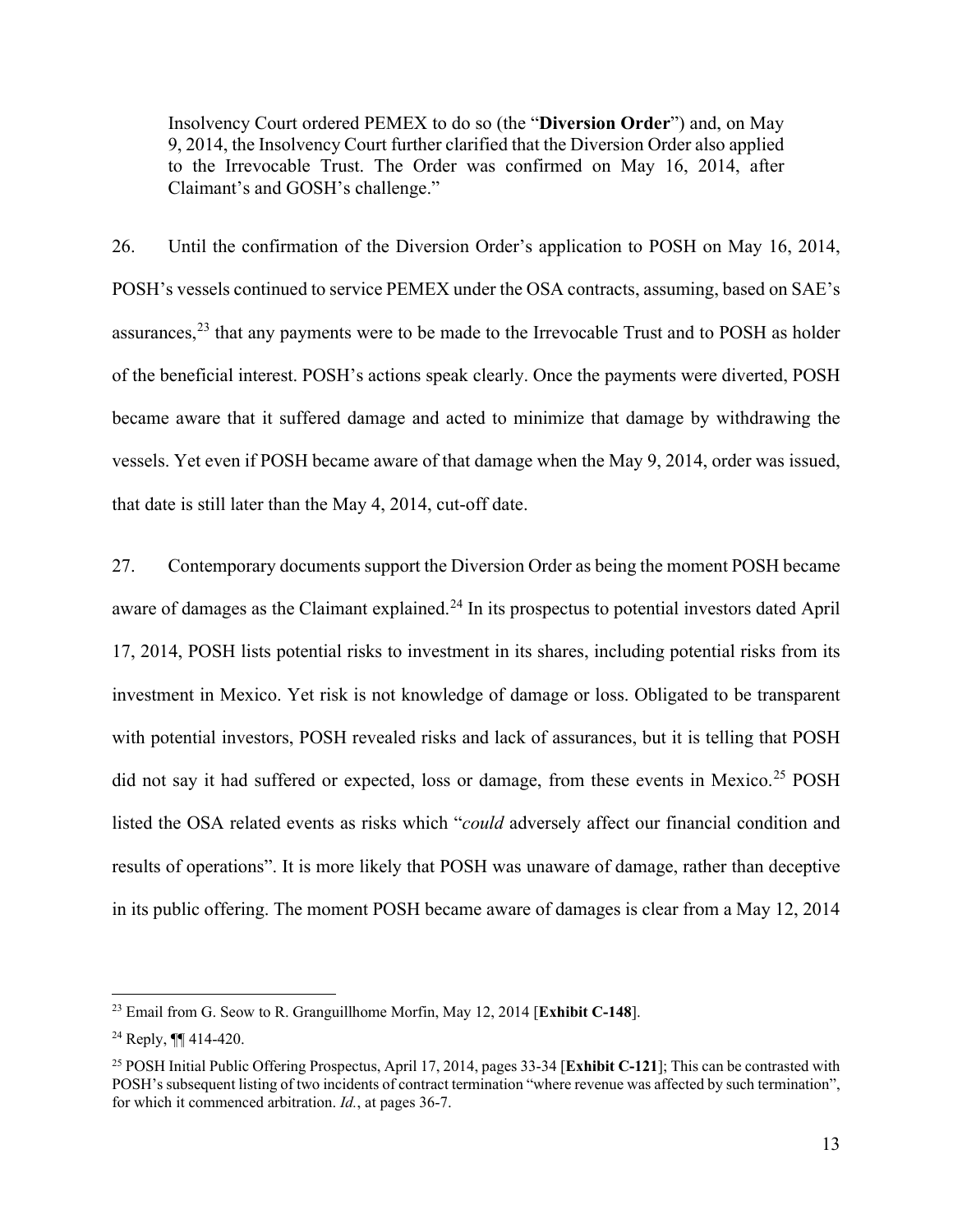correspondence. On that day, Gerald Seow wrote to Rogelio Granguillhome Morfin, concerning the Diversion Order, stating that "Under the SGX rules we are obliged to publish this news as it may have significant impact on our financial performance".<sup>[26](#page-13-0)</sup> Captain Seow explained the historical context and stated that:

"The payment rights of the 6 vessels had been assigned to an irrevocable Trust Account in 2013, and as such our revenue for these vessels should have been assured.

Unfortunately, unbeknownst to us, SAE requested the Third District Court hearing the bankruptcy proceedings to order Pemex Exploracion y Produccion ('PEP') to stop payment to the trusts of the collection rights over the PEP Contracts assigned by OSA to the Trust, and instead to pay directly to SAE/OSA under the grounds that the funds are required to effect payments to OSA's workers and to maintain the company in operation."

28. Even though the Claimant raised this point in the Reply,  $27$  the Respondent provided no evidence that before May 4, 2014, POSH knew that the treatment of OSA was unlawful and thus a breach or that it suffered damage. Rather, in its Rejoinder, the Respondent insisted on treating the *ratione temporis* limitation as concerning the date of the measure. [28](#page-13-2) The Award adopts the Respondent's reading of Article 11(8), absent any support in the text of the BIT. In my opinion, the existence of evidence supporting POSH's lack of knowledge and its contemporary actions indicate that the burden of proof in this case shifted to the Respondent, which failed to sustain it.

<span id="page-13-0"></span><sup>26</sup> Email from G. Seow to R. Granguillhome Morfin, May 12, 2014 [**Exhibit C-148**].

<span id="page-13-1"></span> $27$  Reply,  $\P\P$  414-420.

<span id="page-13-2"></span><sup>28</sup> Rejoinder, ¶ 312.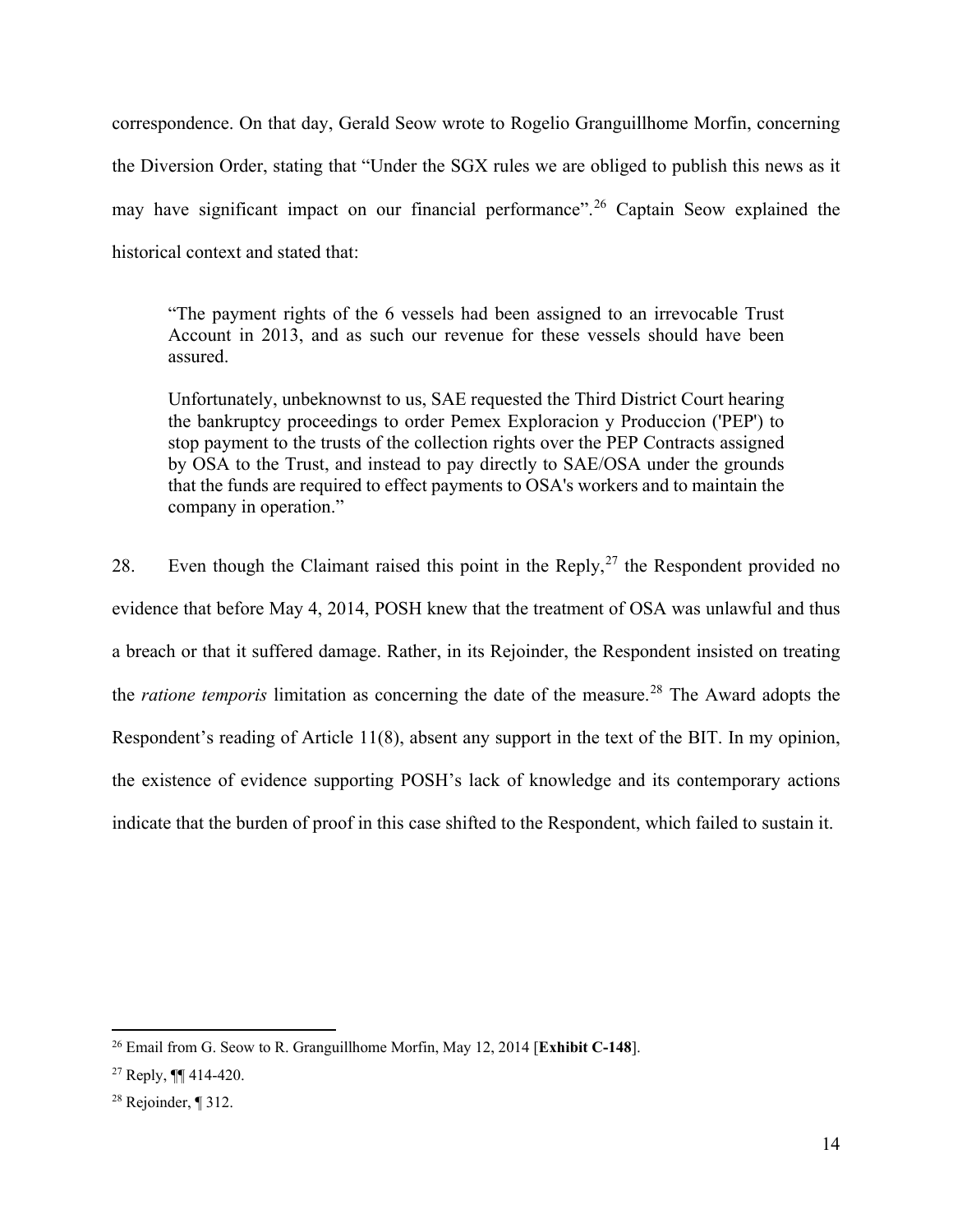29. I therefore dissent on the matter of jurisdiction and conclude that the tribunal had jurisdiction to consider the Respondent's treatment of OSA, and whether that treatment breached the obligation to provide FET to an investor in the bareboat charter industry.

### **C. The Irrevocable Trust**

30. As with the question of jurisdiction, the Award grounds its decision concerning the Diversion Order not in the language of the BIT but in how it would have written the BIT given its concerns for the implications of its decision. Rather than applying Article 6 of the BIT on expropriation, the Award redrafts the provision, disguising the change as an interpretation of it. I cannot agree with the Award on this point.

31. The Award reviews the provisions of the BIT and the Articles on State Responsibility to suggest that "acts of the judiciary are not *per se* to be excluded from being treated as expropriatory in character".[29](#page-14-0) The interpolated words "*per se*" open the door to a modification of the applicable standard of expropriation. The Award continues that "The issue is what should be the standard to be applied in order to differentiate the role of an international arbitral tribunal in an investment arbitration from an appellate court of domestic courts' decisions."[30](#page-14-1) The Award's concern is that deciding whether a decision of a domestic court violated an international obligation of the State would place an international tribunal in the position of an "appellate court". This concern leads the Award to redraft the provision on expropriation by artfully interpreting the provision by reference to Article 17.1 of the BIT. The Award reasoned that:

<span id="page-14-0"></span><sup>29</sup> Award, ¶ 227.

<span id="page-14-1"></span><sup>30</sup> *Id.*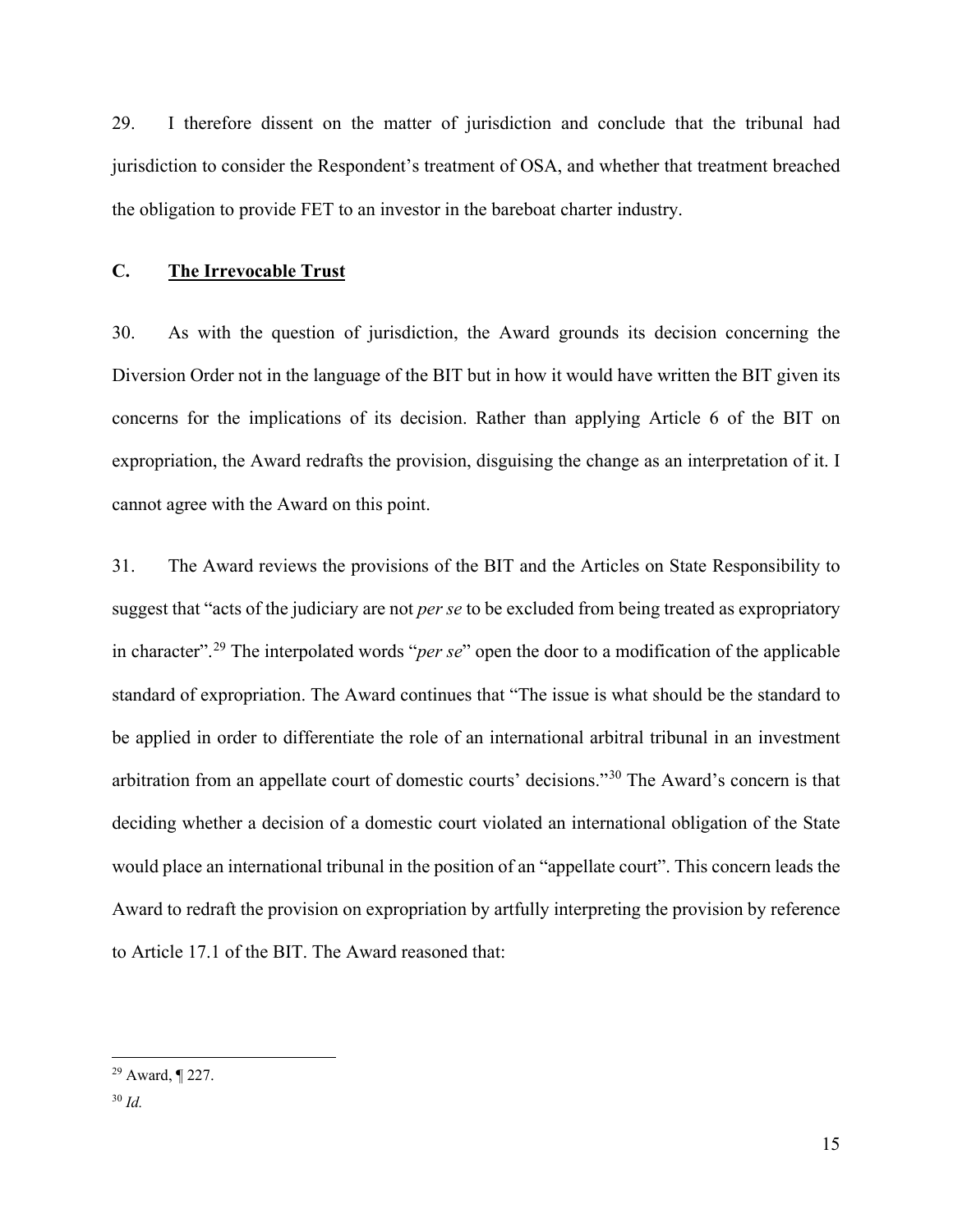"The standard described by the Claimant and Mexico in their references to the *dictum* of the *Eli Lilly* tribunal and to customary international law, respectively, converges around the necessity for the presence of unusual circumstances, situations of "*clear evidence of egregious and shocking conduct*" by the courts. The **Tribunal agrees with this standard, not as an added condition to expropriation under Article 6 but by placing this article in the context of the Treaty and in particular Article 17.1 of the Treaty**."[31](#page-15-0)

The aforementioned provision of the BIT provides that:

"A tribunal established under this Section shall decide the issues in dispute in accordance with this Agreement and *the applicable rules and principles of international law*."

32. The reader discovers that, for the Award, the italicized words mean a selection of IIL awards, some antedating the BIT, which confine claims of expropriation by judicial organs to a narrower "denial of justice" standard.[32](#page-15-1) The Award's reference to the decision and standard in *Eli Lilly* takes that award as revealed truth; like revealed truth, it is ambiguous. Consider the original passage from the decision in *Eli Lilly* from which the Award takes this standard:

"It will accordingly only be in very exceptional circumstances, in which there is clear evidence of egregious and shocking conduct, that it will be appropriate for a NAFTA Chapter Eleven tribunal to assess such conduct against the obligations of the respondent State under **NAFTA Article 1105(1)**."[33](#page-15-2)

33. The standard taken from *Eli Lilly* was formulated to assess "conduct against the obligations of the respondent State under **NAFTA** Article 1105(1)". But NAFTA Article 1105 is entitled "Minimum Standard of Treatment", and Article 1105(1) relates to FET and FPS: "Each Party shall accord to investments of investors of another Party treatment in accordance with international law,

<span id="page-15-0"></span><sup>31</sup> Award, ¶ 229.

<span id="page-15-1"></span><sup>32</sup> Award, ¶¶ 228-229.

<span id="page-15-2"></span><sup>33</sup> *Eli Lilly & Co. v. Canada*, ICSID Case No. UNCT/14/2, Final Award, ¶ 224 (Mar. 16, 2017).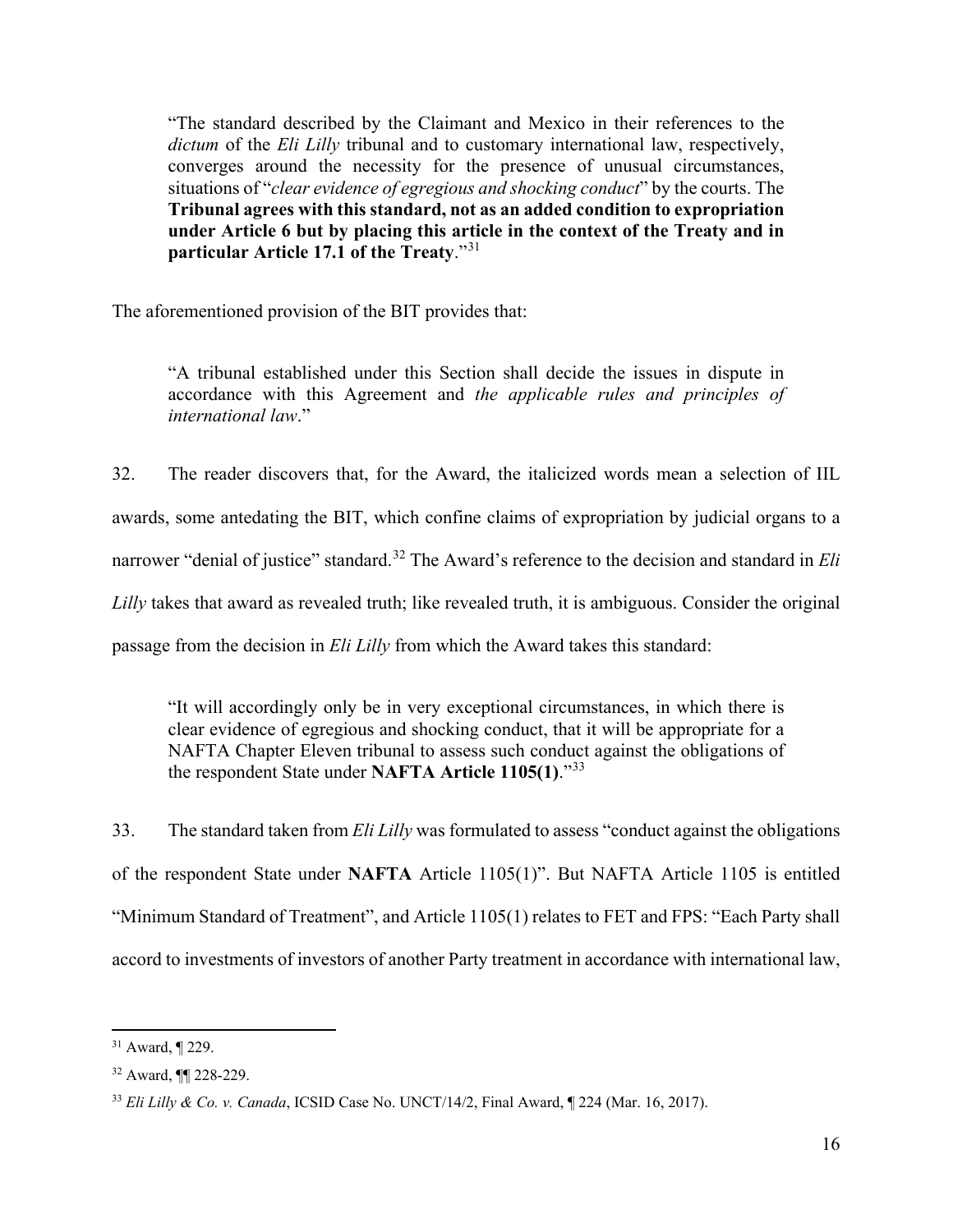including fair and equitable treatment and full protection and security." Expropriation is in NAFTA Article 1110. The tribunal in *Eli Lilly* made a general comment that "NAFTA Article 1110(1)(c) includes the requirement that [] the nationalization or expropriation of an investment must be 'in accordance with due process of law and Article  $1105(1)$ ".<sup>[34](#page-16-0)</sup> And it added the obscure comment that "As regards decisions of the national judiciary, the interplay between obligations under NAFTA Articles 1105(1) and 1110 will be a matter for careful assessment in any given case, subject to the controlling appreciation that a NAFTA Chapter Eleven tribunal is not an appellate tier with a mandate to review the decisions of the national judiciary."[35](#page-16-1) The *Eli Lilly* tribunal declined to decide upon the various arguments of the parties on judicial expropriation,  $36$  limiting itself to these statements, and rejecting the case on the facts.<sup>[37](#page-16-3)</sup> There is nothing here to indicate that the NAFTA tribunal considered that its standard for FET or FPS violations applies to a claim of expropriation.

34. Thus, per the Award, a standard set by a NAFTA tribunal to evaluate whether a State breached its obligation to provide investors with FET and FPS under NAFTA, is part of "the applicable rules and principles of international law" for assessing a claim of *expropriation* under the Mexico-Singapore BIT. In supporting its view, the Award only further muddles FET and expropriation, employing an interpretation method which literally detaches statements from their

<span id="page-16-0"></span><sup>34</sup> *Id.* at ¶ 225.

<span id="page-16-1"></span><sup>&</sup>lt;sup>35</sup> *Id.* at ¶ 225. This seems to refer to a comment made in paragraph 221: "First, the judiciary is an organ of the State. Judicial acts will therefore in principle be attributable to the State by reference to uncontroversial principles of attribution under the law of State responsibility. As a matter of broad proposition, therefore, it is possible to contemplate circumstances in which a judicial act (or omission) may engage questions of expropriation under NAFTA Article 1110, such as, perhaps, in circumstances in which a judicial decision crystallizes a taking alleged to be contrary to NAFTA Article 1110. This said, the Tribunal emphasizes the point made below in respect of NAFTA Article 1105(1) that a NAFTA Chapter Eleven tribunal is not an appellate tier in respect of the decisions of national judiciaries." If *Eli Lilly* intended to be obscure, it more than achieved its intention.

<span id="page-16-2"></span><sup>36</sup> *Id*. at ¶ 220.

<span id="page-16-3"></span><sup>37</sup> *Id.* at ¶ 226.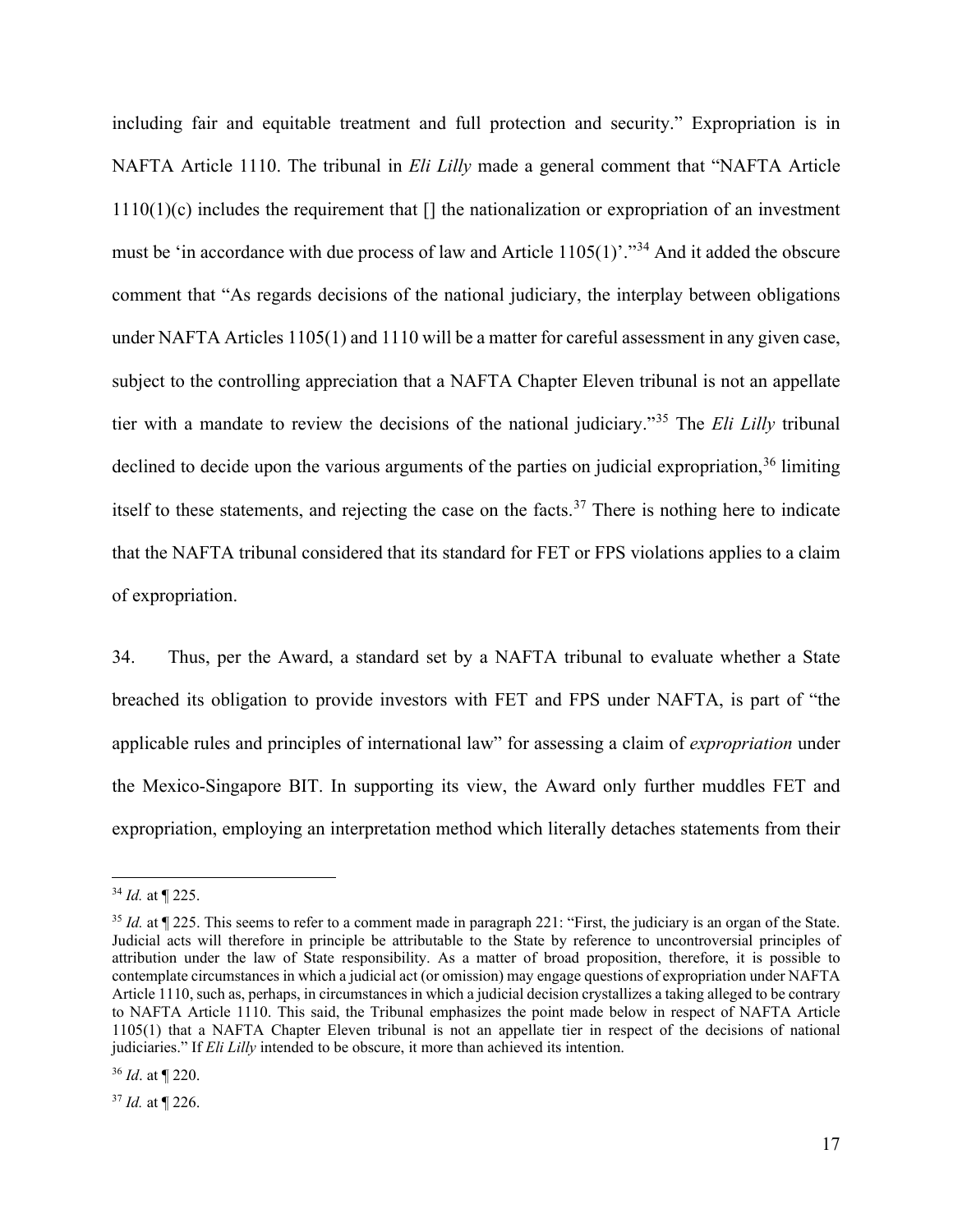context, and claims them to be "rules" or "principles" applicable in an entirely different context. In contrast to the Award's apparent disclaimer, the Award not only adds, but in fact redrafts Article 6 of the BIT.

35. Moreover, in redrafting the provision and confining claims of expropriation by judicial organs to a standard akin to denial of justice, the Award does exactly what it professed to be concerned about. By transforming the objective standard of expropriation to the subjective standard of denial of justice, the Award was required, and it in fact performed, an in depth reconsideration of the decisions by the Mexican courts.<sup>[38](#page-17-0)</sup> The Award evaluated the "purpose" of the Irrevocable Trust, concluding, in a sentence which I cannot follow, that "the evidence before the Tribunal makes it clear that when the Trust was established the financial situation of OSA was already precarious and the infusion of funds by the Claimant was intended to finance the debt of OSA to the Claimant."[39](#page-17-1) The Award then goes on to decide that the timing of the establishment of the Irrevocable Trust was "suspect", in what seems to be a reference to the standard applicable under Mexican domestic law on insolvency,  $40$  concluding that "It is not surprising that the Third Collegiate Court concluded that the Trust and the assignment of rights were done during a dubious period."[41](#page-17-3) Thus the Award's redraft leads it to engage in precisely the role it wanted to avoid – "an appellate court of domestic courts' decisions".

36. The proper way to analyze the question of expropriation with respect to the Invex Trust was through the standard of expropriation applicable under the BIT's Article 6. Judicial organs are

<span id="page-17-0"></span><sup>38</sup> Award, ¶¶ 231-243.

<span id="page-17-1"></span><sup>39</sup> Award, ¶ 240.

<span id="page-17-2"></span><sup>40</sup> Award, ¶ 242.

<span id="page-17-3"></span><sup>41</sup> Award, ¶ 242.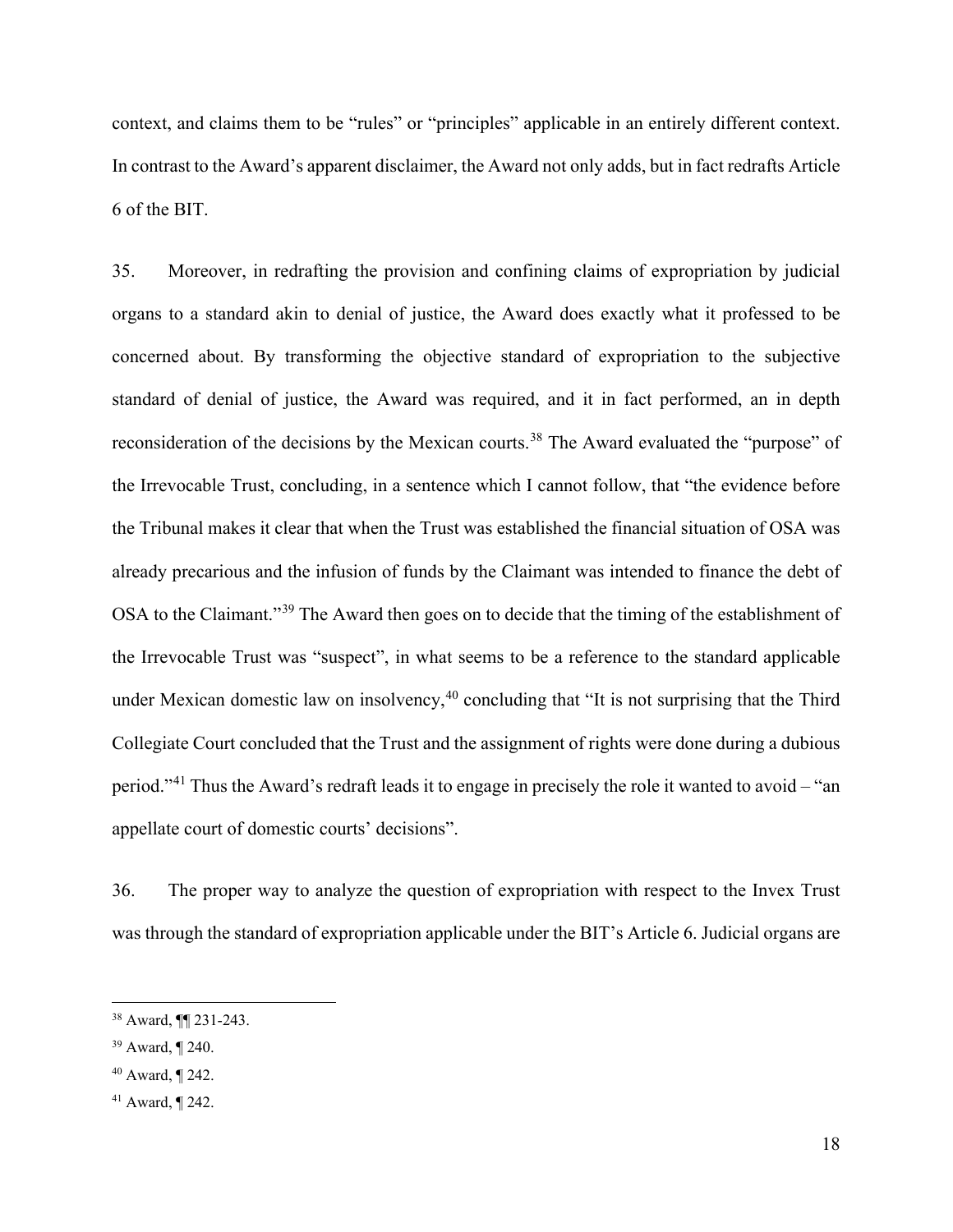organs of the State, and unless specifically excluded, their conduct may engage the State's responsibility for expropriation.<sup>[42](#page-18-0)</sup> That is so whether or not their decision applied domestic law correctly.<sup>[43](#page-18-1)</sup> Were the Award to evaluate the diversion of the Irrevocable Trust payments under the standard of expropriation rather than denial of justice, there would have been no need to act as "an appellate court" and examine the validity of the Mexican courts' decisions under Mexican law. That is precisely the difference between the standards of expropriation and denial of justice, which the Award muddles.

# i. The Standard of Expropriation Under the BIT

37. The Mexico-Singapore BIT prescribes a very broad asset-based definition of a protected "investment" and a broad, yet explicit, protection against what it defines as an unlawful "expropriation". With respect to expropriation, Article 6 of the BIT provides that:

"Neither Contracting Party may expropriate or nationalize **an investment** either **directly or indirectly** through **measures** tantamount to expropriation or nationalization (hereinafter referred to as "expropriation"), except: (a) for a public purpose; (b) on a non-discriminatory basis;

- (c) in accordance with due process of law; and
- (d) **on payment of compensation** in accordance with paragraph 2 below".

38. Article 6 does not exclude judicial measures, or subject them to a standard different than that of executive or legislative measures. A tribunal may not subject judicial measures to a standard

<span id="page-18-0"></span><sup>42</sup> *See, e.g, Sistem Mühendislik In aat Sanayi ve Ticaret A. v. Kyrgyz Republic*, ICSID Case No. ARB(AF)/06/1, Award, ¶ 118 (Sep. 9, 2009) ("That abrogation was effected by an organ of the Kyrgyz State, for which the Kyrgyz Republic is responsible. It is well established that the abrogation of contractual rights by a State, in the circumstances which obtained in this case, is tantamount to an expropriation of property by that State. The Court decision deprived the Claimant of its property rights in the hotel just as surely as if the State had expropriated it by decree. If the Claimant has been deprived of its property rights by an act of the State, it is irrelevant whether the State itself took possession of those rights or otherwise benefited from the taking"). *See further id.* at ¶¶ 117 – 122.

<span id="page-18-1"></span><sup>43</sup> *See further infra.*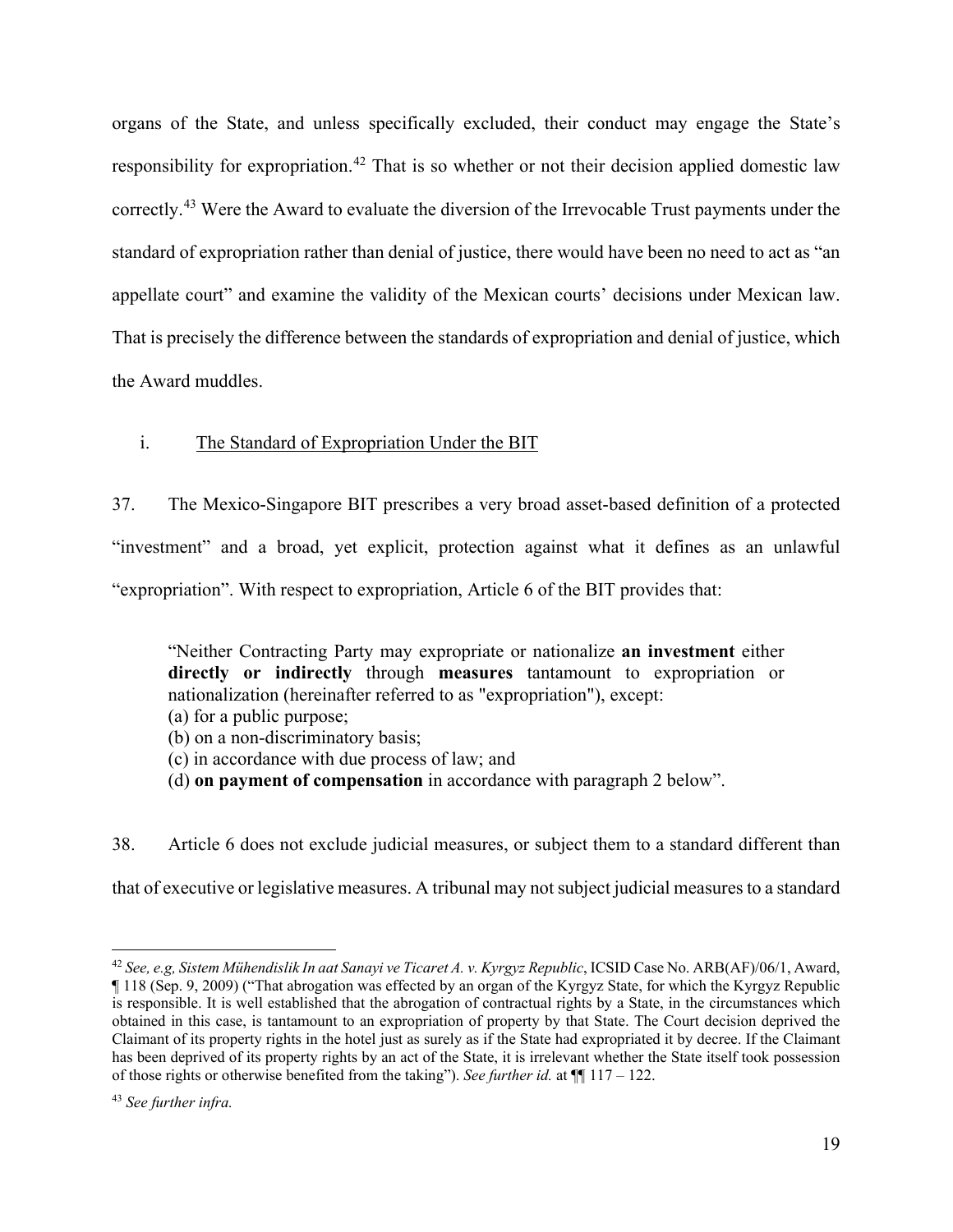narrower than that in Article 6 or excuse expropriatory measures from the obligation to pay compensation because these were done in accordance with domestic law or with due process. In other words, under the BIT, the fulfilment of condition (c) (due process) cannot excuse a Party from fulfilling condition (d) (payment of compensation). Such an exercise would not only be inconsistent with the BIT but with general international law on State responsibility. The Award's reasoning allows the State to evade the strict standard of expropriation by modifying its domestic law to enable the executive to expropriate property through the courts, thus subjecting itself to a more lenient denial of justice standard.

39. This is part of a disquieting trend. Hamid Gharavi recently pointed out that the line of tribunals which infused standards from denial of justice as preconditions to judicial expropriation, on which the Award relies, exceeded their authority by rewriting their investment treaties and, moreover, created absurdities.<sup>[44](#page-19-0)</sup> States write BITs and may agree on a rule which imposes stricter conditions on judicial expropriations or excludes them entirely; but that is not the rule applicable under this BIT. If the State-Parties to the BIT believe that judicial expropriations should be subjected to a higher standard, they should rewrite the BIT or provide for an authoritative joint interpretation per Article 17(2) of the BIT. Absent such amendment or interpretation, a tribunal is required to apply the standard in the BIT, not to impose a different standard, simply asserting it to be an "applicable rule or principle of international law".

40. Based on SAE's request, in its May 9, 2014 decision, the Insolvency Court ordered that PEMEX divert the payments due to the Irrevocable Trust to the State's own accounts held by

<span id="page-19-0"></span><sup>44</sup> Hamid G. Gharavi, *Discord Over Judicial Expropriation*, 33 ICSID REV. 349 (2018).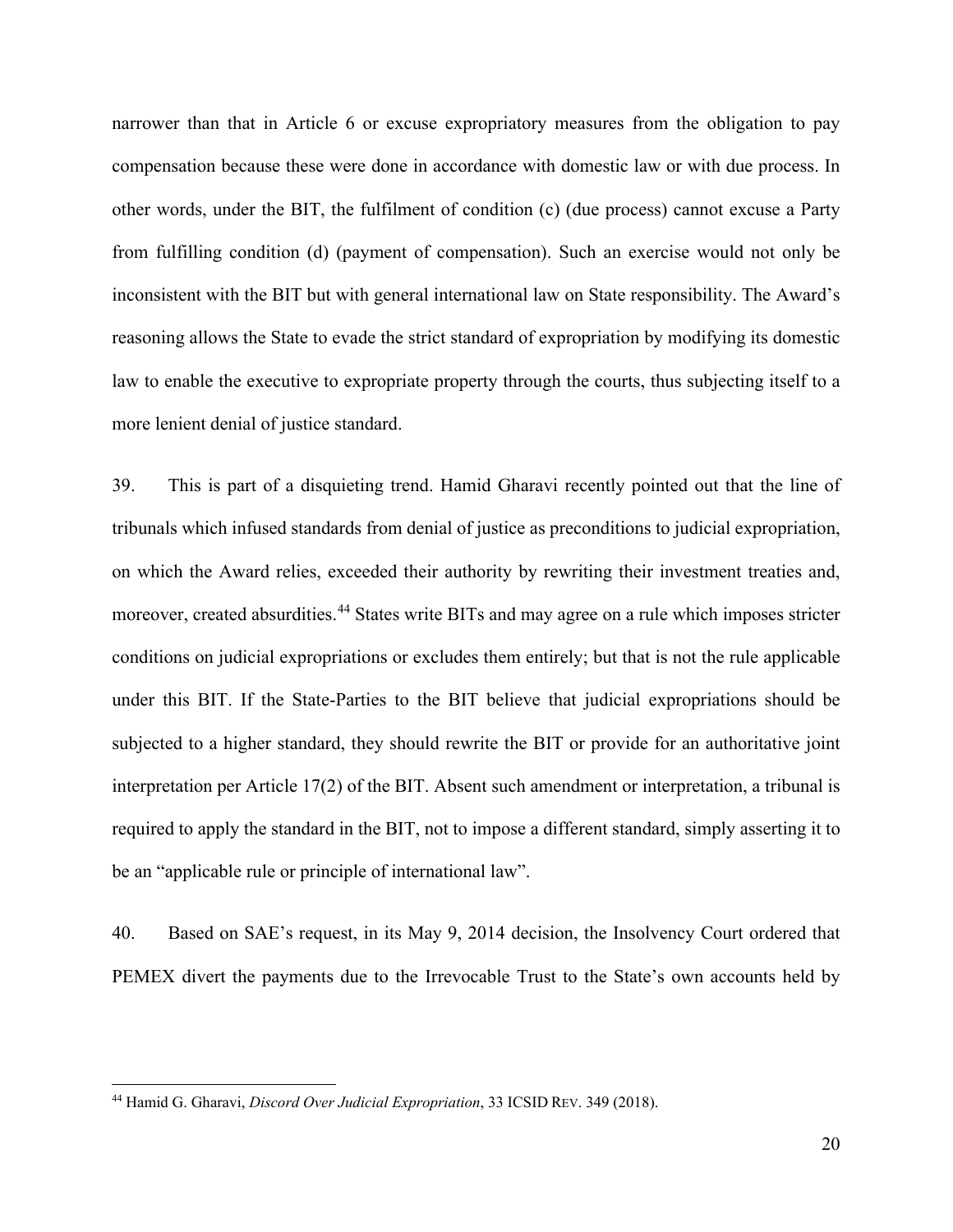SAE<sup>.[45](#page-20-0)</sup> The Award subjects the legality and implication of this measure under international law to domestic law in contradiction to the rules governing State responsibility under international law.

41. Article 4 of the ILC's Articles on State Responsibility ("ASR"), which the Award quotes, explicitly provides that the conduct of judicial organs is attributable to the State:

"The conduct of any **State organ shall be considered an act of that State under international law**, whether the organ exercises legislative, executive, **judicial** or any other functions, whatever position it holds in the organization of the State, and whatever its character as an organ of the central Government or of a territorial unit of the State".

There is no exclusion or specific standard for attribution of judicial acts.

42. Even if, *arguendo*, the disputed decision of the Insolvency Court correctly applied domestic law, and that under domestic law, the court could lawfully take the investor's property and transfer it to the State, that is not a defense to an expropriation claim. As Article 3 of the Articles on State Responsibility provides: "The characterization of an act of a State as internationally wrongful is governed by international law. Such *characterization is not affected by the characterization of the same act as lawful by internal law*."[46](#page-20-1) The ILC Commentary made clear: "That conformity with the provisions of internal law in no way precludes conduct being characterized as internationally wrongful is equally well settled." The ILC quoted a pertinent passage from *ELSI*:

<span id="page-20-2"></span>"The question still remains, therefore, whether the requisition was or was not a violation of Article III, paragraph 2. This question arises irrespective of the position in municipal law. Compliance with municipal law and compliance with the provisions of a treaty are different questions. What is a breach of treaty may be

<span id="page-20-0"></span><sup>45</sup> Award, ¶ 97.

<span id="page-20-1"></span><sup>46</sup> UN Int'l Law Comm'n, Draft Articles on Responsibility of States for Internationally Wrongful Acts, with Commentaries, 2001 Y.B. Int'l L. Commission, vol. II, Art. 3 [hereinafter ASR with Commentary].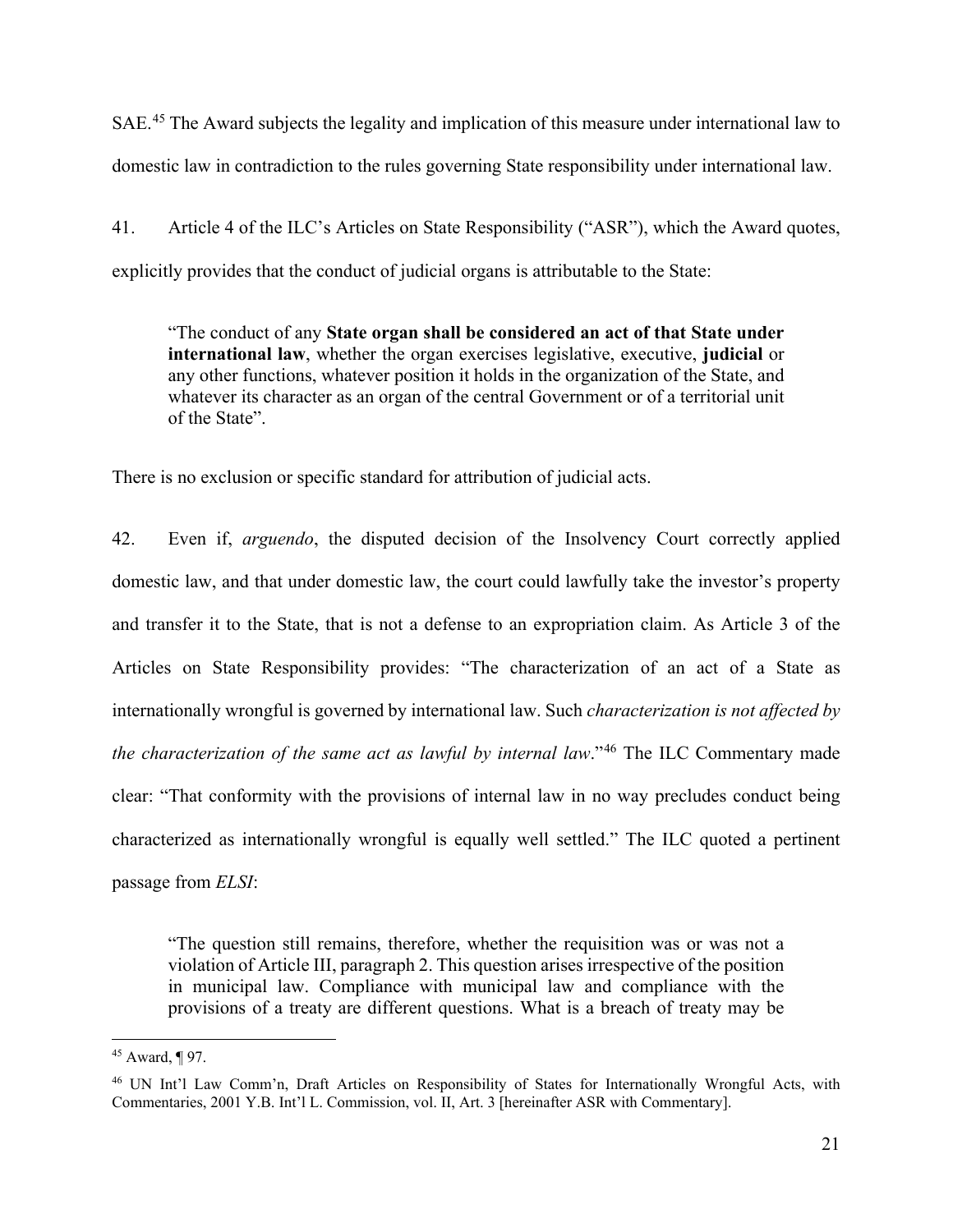lawful in the municipal law and what is unlawful in the municipal law may be wholly innocent of violation of a treaty provision. Even had the Prefect held the requisition to be entirely justified in Italian law, this would not exclude the possibility that it was a violation of the FCN Treaty."<sup>[47](#page-21-0)</sup>

43. In an ITLOS case, Judge Rao pointed out that "it is well established that a State cannot take shelter behind a decision of any of its organs as an excuse for not implementing its international legal obligations",[48](#page-21-1) quoting the Permanent Court of International Justice in *Certain German Interests in Polish Upper Silesia*, where it explained that:

"From the standpoint of International Law and of the Court which is its organ, municipal laws are merely facts which express the will and constitute the activities of States, in the same manner as do legal decisions or administrative measures. The Court is certainly not called upon to interpret the Polish law as such; but there is nothing to prevent the Court's giving judgment on the question whether or not, in applying that law, Poland is acting in conformity with its obligations towards Germany under the Geneva Convention."<sup>[49](#page-21-2)</sup>

The ASR rules make clear that, first, measures adopted by judicial organs are attributed to the State in the same way as those adopted by executive or legislative organs. Second, the rules of domestic law according to which a judicial organ may prescribe a measure cannot be raised to excuse the State from international responsibility over the effects of the measure on its international obligations. This has been pointed out by the Iran-US Claims Tribunal in *Oil Field* v. *Iran*:

<span id="page-21-0"></span><sup>47</sup> Elettronica Sicula S.p.A. (ELSI) (United States of America v. Italy), Judgment, 1989 I.C.J. Rep. 15, ¶ 73 (Jul. 20).

<span id="page-21-1"></span><sup>48</sup> The "ARA Libertad" Case (Argentina v. Ghana), Provisional Measures, ITLOS, Order of 15 Dec. 2012, Separate Opinion of Judge Rao, ¶ 6,

[https://www.itlos.org/fileadmin/itlos/documents/cases/case\\_no.20/published/C20\\_Rao\\_151212.pdf.](https://www.itlos.org/fileadmin/itlos/documents/cases/case_no.20/published/C20_Rao_151212.pdf)

<span id="page-21-2"></span><sup>49</sup> Certain German Interests in Polish Upper Silesia, PCIJ, Merits, Judgment, 19 (May 25, 1926), https://www.icjcij.org/public/files/permanent-court-of-international-

justice/serie A/A\_07/17\_Interets\_allemands\_en\_Haute\_Silesie\_polonaise\_Fond\_Arret.pdf.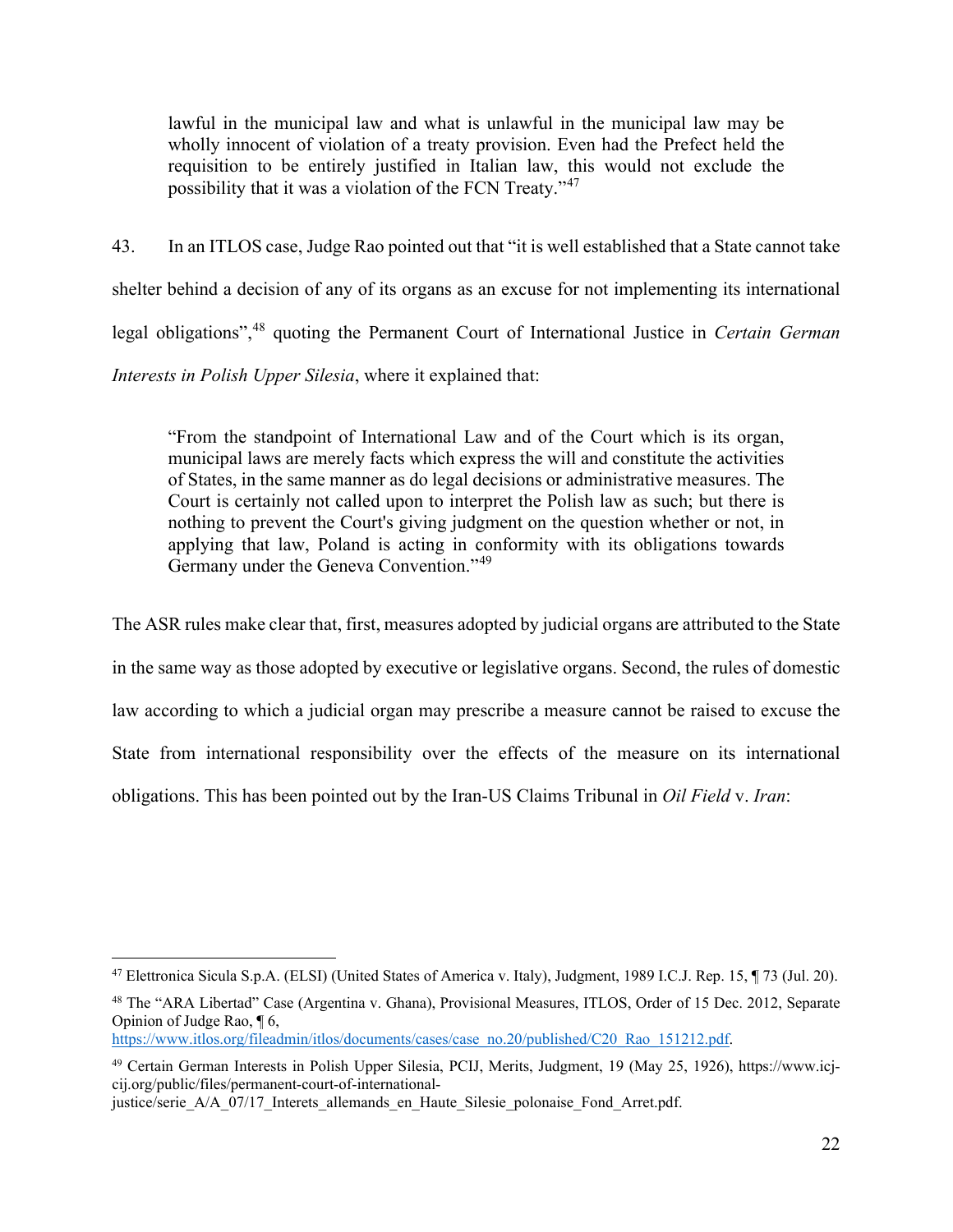"It is well established in international law that the decision of a court in fact depriving an owner of the use and benefit of his property may amount to an expropriation of such property that is attributable to the state of that court."<sup>[50](#page-22-0)</sup>

And the Ninth Edition of Oppenheim explains that there is no need for the attributable court's decision to be irregular or wrong to find a violation of an international obligation:

"Even where there is no irregularity or error of procedure or law a decision by a court may still engage the international responsibility of the state: this would occur, for example, **where a judicial decision produces a result which is contrary to the state's treaty obligation**."[51](#page-22-1)

44. The Respondent seems to have misunderstood the analysis of the tribunal in *Rumeli* v. *Kazakhstan*, [52](#page-22-2) which was properly grounded in the expropriation provision of the relevant BIT and not in standards foreign to it.[53](#page-22-3) In *Rumeli,* although the decision of the domestic court was in due process and for a public purpose, the tribunal decided it was an unlawful expropriation due to the absence of adequate compensation (even though some compensation was given).<sup>[54](#page-22-4)</sup>

45. The Respondent selectively quoted from paragraph 704 of the award,<sup>[55](#page-22-5)</sup> yet the tribunal only considered the instigation of the proceeding by the State to be relevant when the asset was transferred to a private party: "transfer to a third party may amount to an expropriation attributable

<span id="page-22-0"></span><sup>&</sup>lt;sup>50</sup> Oil Field of Texas, Inc. v. The Government of the Islamic Republic of Iran and National Iranian Oil Company, IUSCT Case No. 43, Award, ¶ 42 (Oct. 8, 1986), reproduced in https://jusmundi.com/en/document/decision/en-oilfield-of-texas-inc-v-the-government-of-the-islamic-republic-of-iran-and-national-iranian-oil-company-award-awardno-258-43-1-sunday-10th-august-1986#decision\_3911.

<span id="page-22-1"></span><sup>51</sup> OPPENHEIM'S INTERNATIONAL LAW 545 (9th eds., 1992) [emphasis added].

<span id="page-22-2"></span><sup>52</sup> Rejoinder, ¶ 389.

<span id="page-22-3"></span><sup>53</sup> Rumeli Telekom A.S. and Telsim Mobil Telekomunikasyon Hizmetleri A.S. v. Republic of Kazakhstan, ICSID Case No. ARB/05/16, Award, ¶¶ 698-706 (Jul. 29, 2008).

<span id="page-22-4"></span><sup>54</sup> *Id.* at ¶¶ 705-706.

<span id="page-22-5"></span><sup>55</sup> Rejoinder, ¶ 389 ("First, *Rumeli v. Kazakhstan* added the requirement that 'the judicial process was instigated by the State'").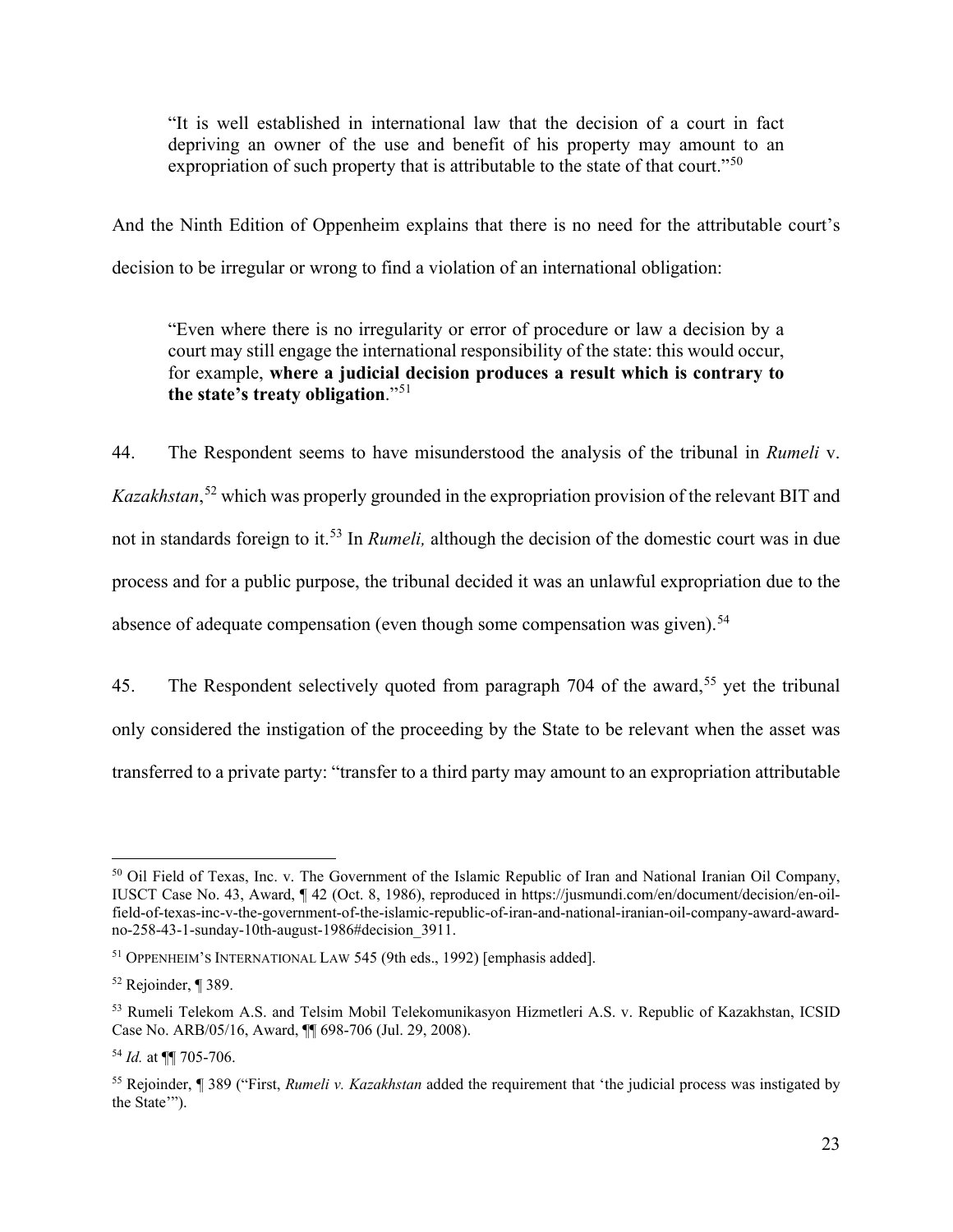to the State if the judicial process was instigated by the State."[56](#page-23-0) In the present case, the property of the investor was transferred to the State (SAE's accounts), at the State's (SAE's) request. In any event, the *Rumeli* tribunal stated that the identity of the party was "no doubt a relevant consideration, although not in itself decisive, as has already been observed".<sup>[57](#page-23-1)</sup> Although in paragraph 707 of the *Rumeli* award the tribunal found the fact that the proceeding was initiated by the State to be important, it was not dispositive of the expropriation itself, which it had already concluded to have occurred, in paragraph 706, based solely on the expropriation provision.<sup>[58](#page-23-2)</sup> This distinction is accurate because there is no requirement of illegality for a measure to be deemed expropriatory. Criticizing the *Saipem v. Bangladesh* tribunal's reference to the illegality of the judicial conduct, Berk Demirkol commented that

"This reasoning does not seem fit. Conceptually, expropriation does not occur due to the illegal nature of any state measure, in this case, a court decision. It occurs because of the effects of the measure that substantially deprive the investor of the right, or the benefit attached to the right, that it legitimately holds. Conduct that has expropriatory effects need not bear an unlawful character".<sup>[59](#page-23-3)</sup>

46. In the present case, I see no justification under the BIT to treat domestic courts differently when evaluating an expropriation claim. The Award's approach is not only mistaken but creates an absurd situation. If, under Mexican law, SAE had the power to administratively instruct PEMEX to transfer payments for services from the Irrevocable Trust to itself, there would be no

<span id="page-23-0"></span><sup>56</sup> Rumeli Telekom A.S. and Telsim Mobil Telekomunikasyon Hizmetleri A.S. v. Republic of Kazakhstan, ICSID Case No. ARB/05/16, Award, ¶ 704 (Jul. 29, 2008).

<span id="page-23-1"></span><sup>57</sup> *Id.*

<span id="page-23-2"></span><sup>&</sup>lt;sup>58</sup> *Id.* at ¶ 707 ("The Tribunal further holds that the fact that the expropriation was not directly for the benefit of the State but for the benefit of Telecom Invest does not affect this conclusion, since, as the parties agree, expropriation can exist despite there being no obvious benefit to the State concerned. In this connection the Tribunal does however consider that it is relevant that the court process which culminated in the expropriation was instigated by the decision of the State, acting through the Investment Committee, to terminate the Investment Contract.[]").

<span id="page-23-3"></span><sup>59</sup> BERK DEMIRKOL, JUDICIAL ACTS AND INVESTMENT TREATY ARBITRATION 54 (2018).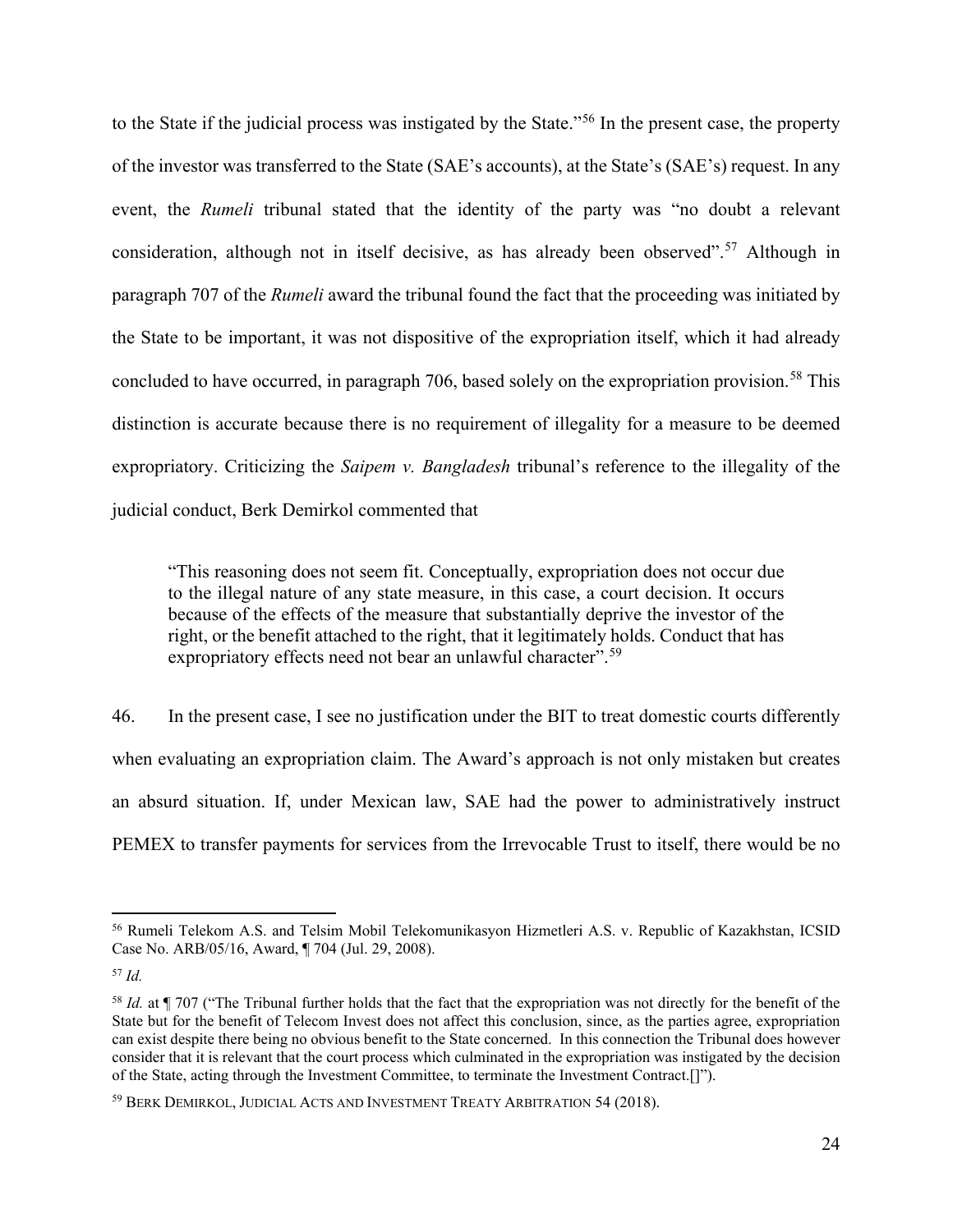special standard of misconduct and Mexican law would not be relevant or excuse the expropriatory act. But since SAE went through the Insolvency Court to achieve the same result, *presto* the State is protected as long as the deprivation was purportedly lawful under domestic law. This is reminiscent of the comment by the *Sistem v. Kyrgyzstan* tribunal that "The Court decision deprived the Claimant of its property rights in the hotel just as surely as if the State had expropriated it by decree."<sup>[60](#page-24-0)</sup>

47. Under the Award's construction, all the State need do to evade the obligation to pay compensation for expropriation is to deprive a protected asset through a judicial procedure which "correctly" applies domestic law, itself a prerogative of the State. That contradicts the objective of the prohibition on expropriation and the rules on State responsibility. Moreover, such a construction places the investment tribunal in the place of an appellate authority considering whether the domestic law was accurately applied by the Court -- which the Award is ostensibly trying to avoid.

48. It is true that when "the rule of international law makes it relevant",  $61$  domestic law may become relevant to the application of the treaty rule. For instance, under the standard of the BIT, a qualifying "investment" must have been "established or acquired in accordance with the laws and regulations of the other Contracting Party". Domestic law is thus pertinent to the question of whether an "asset" is a qualifying "investment" to the extent it was *acquired or established* in accordance with such domestic law, but not deprived in accordance with domestic law. There is nothing in Article 1 or Article 6 of the Mexico-Singapore BIT to indicate that the validity of an

<span id="page-24-0"></span><sup>60</sup> Sistem Mühendislik In aat Sanayi ve Ticaret A. v. Kyrgyz Republic, ICSID Case No. ARB(AF)/06/1, Award, ¶ 118 (Sep. 9, 2009).

<span id="page-24-1"></span><sup>61</sup> ASR with Commentary, *supra* not[e 46,](#page-20-2) at 38.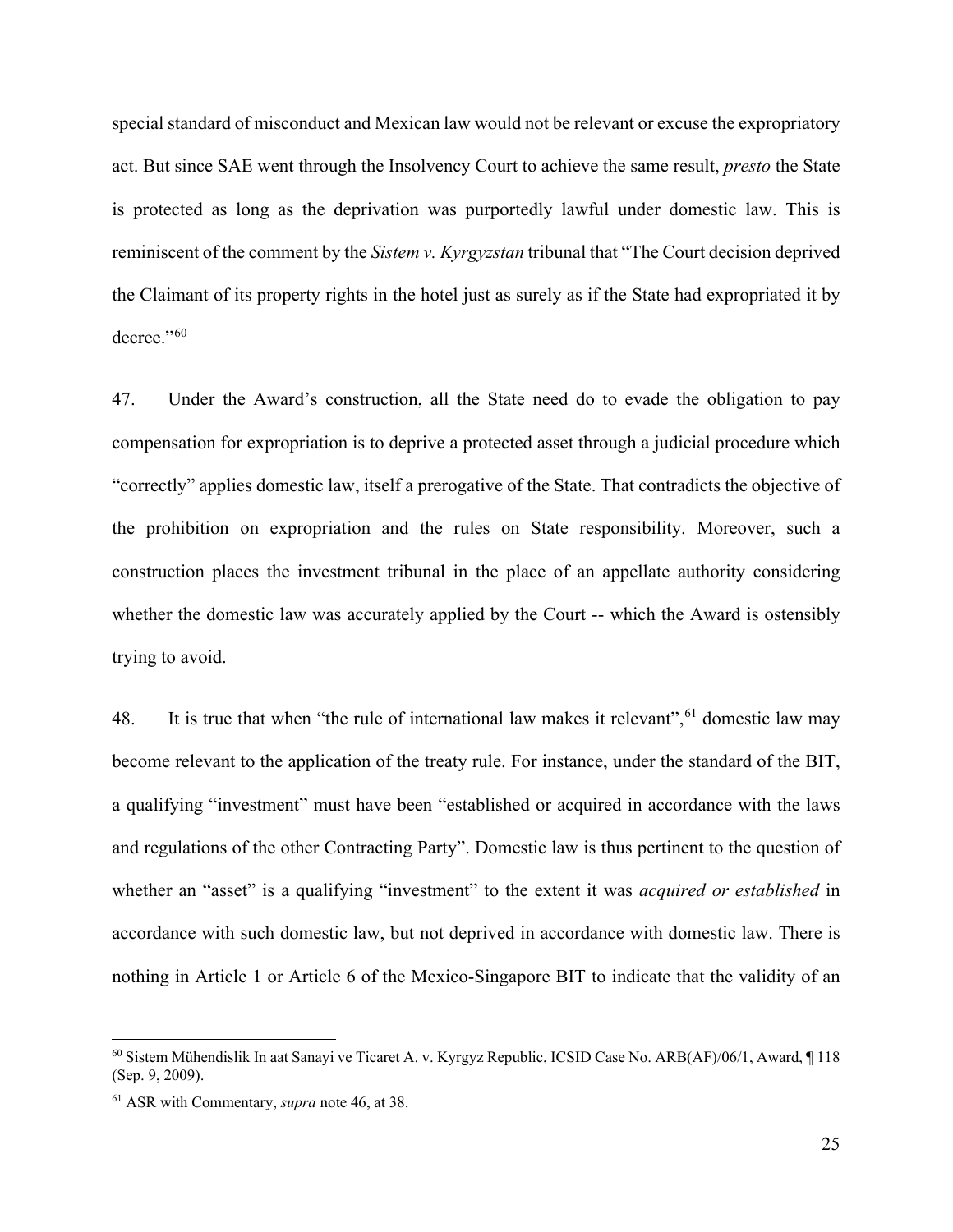asset as a qualifying "investment" is conditioned upon the application of domestic law by a court, or that a court can deprive the asset and transfer it to the State without breaching the treaty's standard for lawful expropriation as long as domestic law allows for such a transfer.

49. The pertinent question before the Tribunal, and one which does not require the Tribunal to act as an appellate court, is whether the decision was consistent with the State's obligation under the BIT to compensate for expropriation, irrespective of its legality under domestic law or due process. The choice through which organ a measure against an investor is to be implemented cannot be dispositive of whether an expropriation has occurred nor can it alter the conditions for a lawful expropriation as prescribed by the BIT.

50. It may be true that in certain circumstances, a judicial decision which may be framed as an expropriation, should not be treated as such. For example, in *Saipem* although the tribunal recognized that the "most significant criterion to determine whether the disputed actions amount to indirect expropriation or are tantamount to expropriation is the impact of the measure" it cautioned that:

"[] given the very peculiar circumstances of the present interference, the Tribunal agrees with the parties that the substantial deprivation of Saipem's ability to enjoy the benefits of the ICC Award is not sufficient to conclude that the Bangladeshi courts' intervention is tantamount to an expropriation. If this were true, **any setting aside of an award could then found a claim for expropriation, even if the setting aside was ordered by the competent state court upon legitimate grounds**".[62](#page-25-0)

But that is not the case here, where a decision by a court transferred a protected asset of the investor, an eligible "investment", to the State's accounts.

<span id="page-25-0"></span> $62$  Saipem S.p.A. v. The People's Republic of Bangladesh, ICSID Case No. ARB/05/7, Award,  $\P$  133 (Jun. 30, 2009).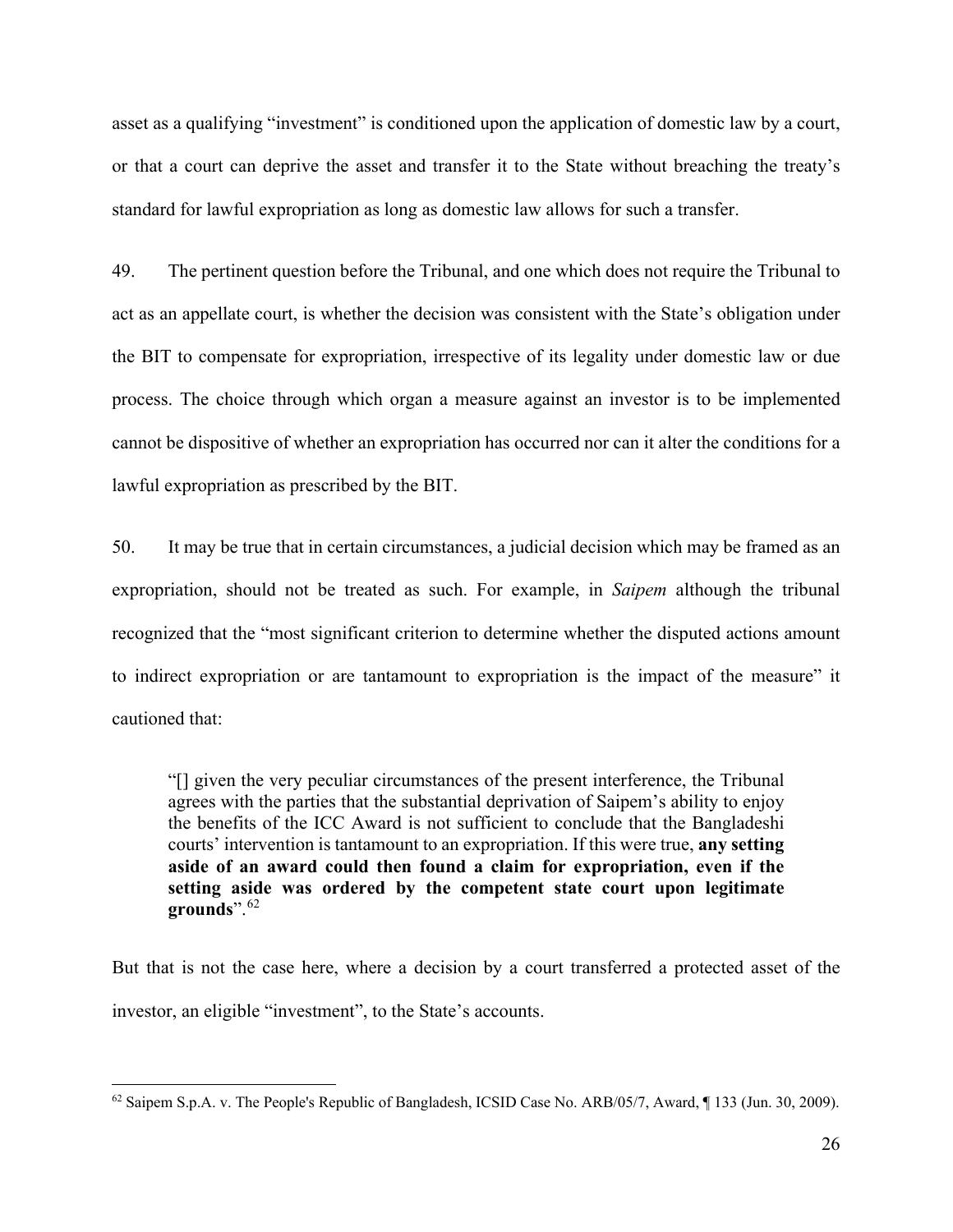51. Under Article 6 of the BIT, there are thus three essential elements to the expropriation claim: (i) a qualifying "investment"; (ii) an attributable measure; and (iii) a payment of compensation. Whether the measure taken by the Mexican organ in question was done in accordance with domestic law or in due process is not dispositive when it comes to expropriation. In fact, as I explained, the legality of the measure under domestic law is immaterial and may not be raised as a defense to an internationally wrongful act. Because no compensation was paid, the Tribunal's decision turns on whether POSH's beneficial interest in the Trust was a qualifying investment and whether it was lost due to a measure attributable to Mexico. I believe the answers to both questions are affirmative.

### ii. The Beneficial Interest is a Qualifying "Investment"

52. As I mentioned, the BIT provides for a broad asset-based definition of "investment":

"investment" means an asset owned or controlled, directly or indirectly by investors of one Contracting Party and established or acquired in accordance with the laws and regulations of the other Contracting Party in whose Area the investment is made, and in particular includes:

- (a) an enterprise;
- (b) shares, stocks, and other forms of equity participation in an enterprise, or futures, options, and other derivatives;
- (c) bonds, debentures, and other debt securities of an enterprise:
	- (i) where the enterprise is an affiliate of the investor; or

(ii) where the original maturity of the debt security is at least three years, but does not include a debt security, regardless of original maturity, of a Contracting Party or an entity directly owned and controlled by a Contracting Party;

## **(d) loans to an enterprise:**

**(i) where the enterprise is an affiliate of the investor**; or

(ii) where the original maturity of the loan is at least three years, but does not include a loan, regardless of original maturity, to a Contracting Party or an entity directly owned and controlled by a Contracting Party;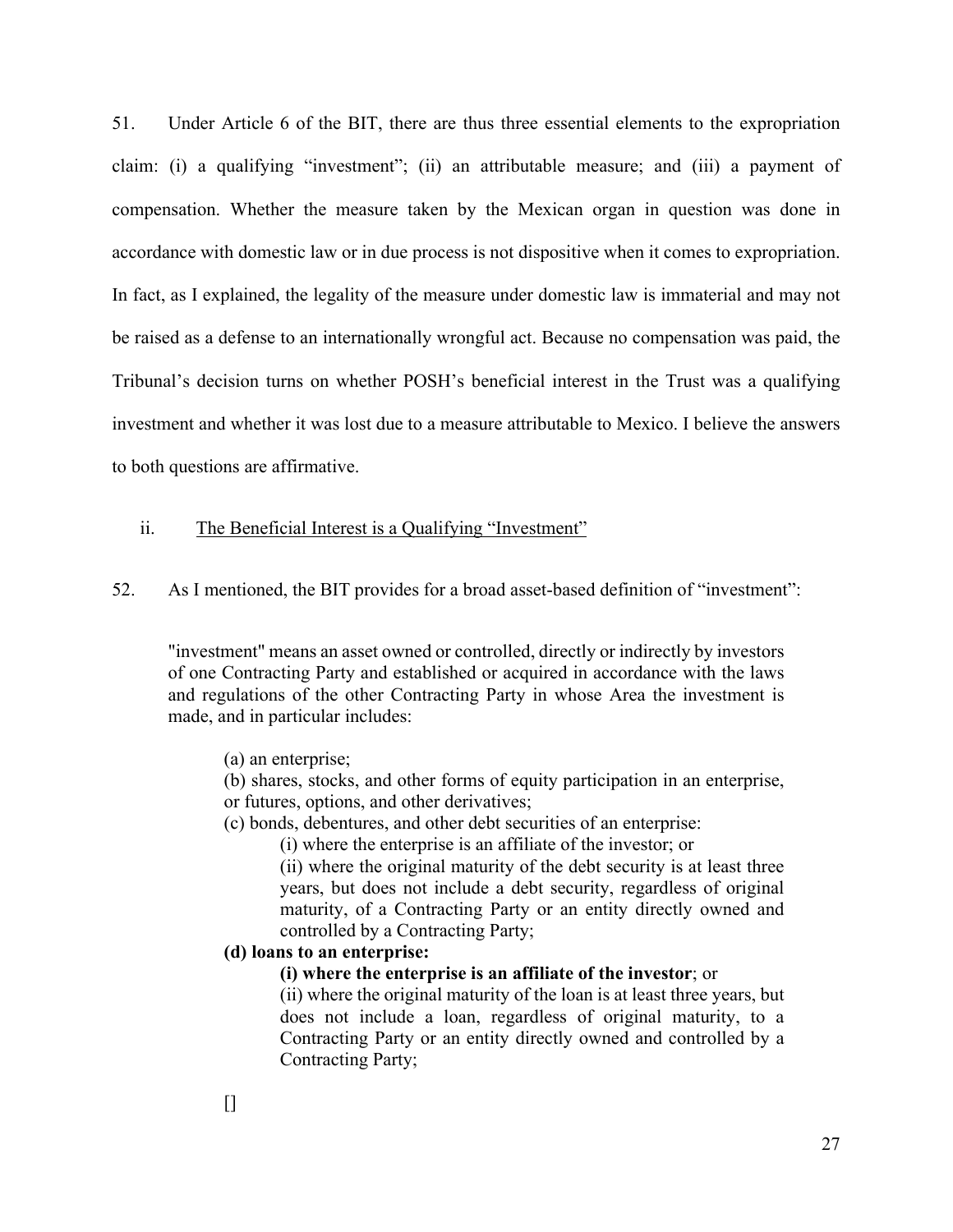(h) **claims to money involving the kind of interests set out in subparagraphs (a) to (g) above**, but not claims to money that arise solely from: (i) commercial contracts for the sale of goods or services by a national or enterprise in the Area of a Contracting Party to an enterprise in the Area of the other Contracting Party; or (ii) the extension of credit in connection with a commercial transaction, such as trade financing, other than **a loan covered by sub-paragraph (d) above**;

53. The broad asset-based definition is "designed to protect as wide a range of investment forms as possible".<sup>[63](#page-27-1)</sup> UNCTAD explains that:

<span id="page-27-0"></span>"[] the broad asset-based definition is dominant in the vast majority of IIAs and BITs and has been the subject of significant arbitral interpretation. It states, initially, that investment includes "every kind of asset", suggesting that the term **embraces everything of economic value, virtually without limitation.**"[64](#page-27-2)

54. Jeswald Salacuse has pointed out that "even if an alleged investment does not fall within

any of the specified categories, it may still enjoy protection under the treaty if it qualifies as 'an

asset'";[65](#page-27-3) conversely, if a transaction does fall under the categories, its qualification as a protected

investment is certain:

"The interpretational methodology followed by the tribunals in the cases indicated above seems straightforward: the tribunal first determines whether the transaction in question falls into one of the transactional categories specified in treaty provisions. If it does, then the tribunal concludes the challenged transaction is an 'investment' within the meaning of the treaty and is therefore entitled to treaty protection."[66](#page-27-4)

<span id="page-27-1"></span><sup>&</sup>lt;sup>63</sup> JESWALD W. SALACUSE, THE LAW OF INVESTMENT TREATIES 212 (3<sup>rd</sup> ed., 2021).

<span id="page-27-2"></span><sup>64</sup> UNCTAD, SCOPE AND DEFINITION 24 (2011), https://unctad.org/en/Docs/diaeia20 l 02 en.pdf [emphasis added].

<span id="page-27-3"></span><sup>65</sup> SALACUSE, *supra* note [63,](#page-27-0) at 212.

<span id="page-27-4"></span><sup>66</sup> *Id.* at 213. The second approach discussed by Salacuse concerns the *Salini* test, which does not apply in this case. In addition, as he explains, the broad category of "claims to money", was intended to "broaden the scope of what one would traditionally consider to be an 'asset'". *Id*. at 212.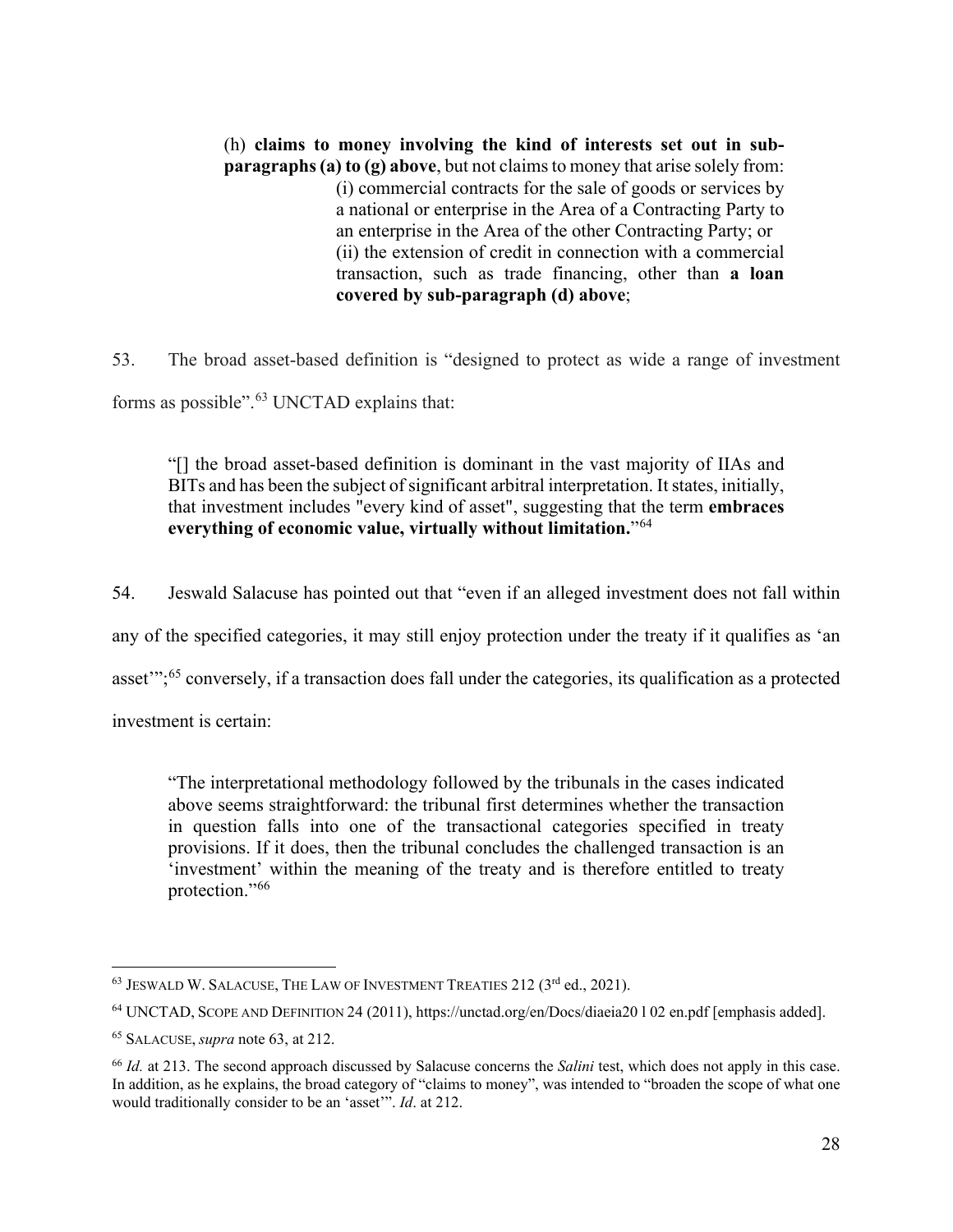55. It is a long-standing principle of international law that when interests are separated between beneficial interest holders and holders of formal, legal title, the protected interest under international law is the beneficial interest, rather than that of the nominal titleholder. For example, the decision of the US Foreign Claims Settlement Commission in *American Security and Trust Company* explained:

"It is clear that the national character of a claim must be tested by the nationality of the individual holding a **beneficial interest** therein rather than by the nationality of the nominal or record holder of the claim. Precedents for the foregoing well established proposition are so numerous that it is not deemed necessary to document it with a long list of authorities  $\ldots$ <sup>[67](#page-28-0)</sup>

56. Similarly, *In the Matter of the Claim of Richard O. Graw,* the claims commission again emphasized that it was the person holding the "beneficial interest" that was protected under international law:

"[I]t has been held by this Commission, in other claims programs, that the national character of a claim must be tested by the nationality of the individuals **holding a beneficial interest** therein rather than by the nationality of the nominal or record holder of the claim."<sup>[68](#page-28-1)</sup>

57. In his work on the diplomatic protection of citizens abroad in 1919, Professor Borchard explained that "the Department of State in its diplomatic support of claims looks to the citizenship of the real or equitable owner of the claim as distinguished from the nominal or ostensible owner appears from the sections on corporations, administrators and assignees". As Borchard went on

<span id="page-28-0"></span><sup>67</sup> 26 ILR (1957), 322, 322.

<span id="page-28-1"></span><sup>68</sup> *In the Matter of the Claim of Richard O. Graw, Executor of the Estate of Oscar Meyer, Deceased*, Proposed Decision, U.S. Foreign Claims Settlement Commission, Decision No. PO-8583, Aug. 25, 1965, at 1-2, *upheld by* Final Decision, Sept. 20, 1965.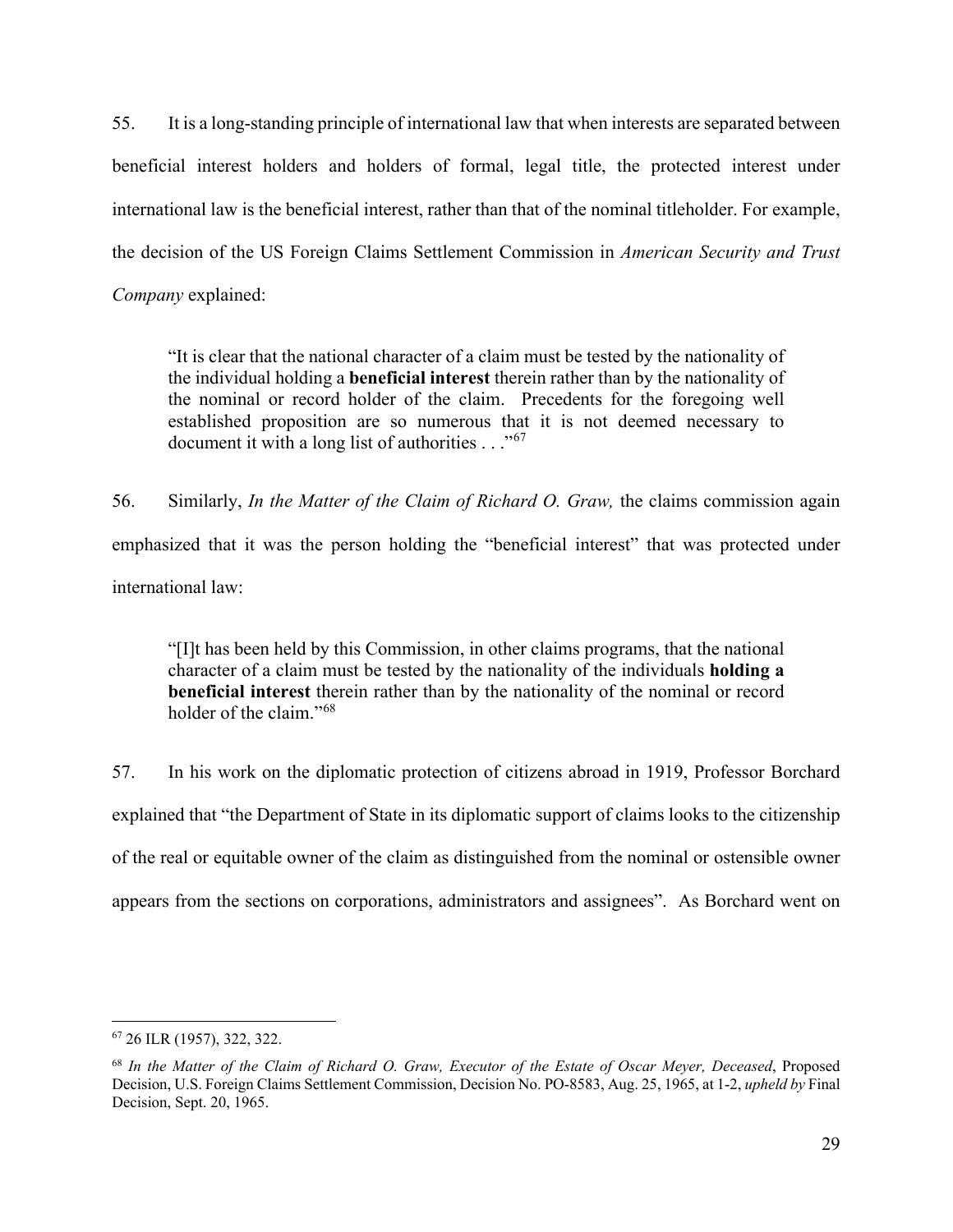to explain, the State Department protects persons with "special or derivative rights [] although the record title may have been vested in an alien".<sup>69</sup>

58. *Blue Bank v. Venezuela* is a recent decision emphasizing the proposition that international law prefers the party with the beneficial interest rather than the nominal titleholder. Although in that case the beneficiary was also the protector, the tribunal's decision seems to have been guided by the enjoyment of the proceeds of the trust rather than any control over it:

"The party that would come closest to satisfying the requirements of 'ownership' with regard to the assets of the Qatar Trust is what the trust deeds refer to as the 'Eligible Person' (which is not a term of art but one that the Tribunal - for reasons given in paragraphs 190 to 194 below - considers to be a beneficiary). It is the 'Eligible Person', in this case Hampton, that enjoys ultimate control over the trust asset and that will ultimately enjoy or suffer, as the case may be, the fortunes of the trust assets."<sup>[70](#page-29-1)</sup>

59. Similarly, in *Perenco Ecuador Ltd. v. The Republic of Ecuador and Empresa Estatal* 

*Petróleos del Ecuador*, the tribunal explained that under international law the fundamental realities

are preferred to legal formalities, thus protecting the party holding the "beneficial interest" rather

than the legal interest:

"[I]nternational law does not tend to permit formalities to triumph over fundamental realities. By way of example, in the field of diplomatic protection (which may, depending upon the issue, be relevant to the interpretation of a BIT), when claims commissions and arbitral tribunals have determined whether it is a person who holds the legal interest as opposed to **a person who holds the beneficial interest** in shares that is entitled to seek diplomatic protection, they have consistently found that it is the beneficial interest which is deserving of protection."<sup>[71](#page-29-2)</sup>

<span id="page-29-0"></span><sup>69</sup> EDWIN M. BORCHARD, THE DIPLOMATIC PROTECTION OF CITIZENS ABROAD 643 (1919).

<span id="page-29-1"></span><sup>70</sup> Blue Bank International & Trust (Barbados) Ltd. v. Bolivarian Republic of Venezuela, ICSID Case No. ARB/12/20, *Award*, ¶ 170 (Apr. 22, 2017).

<span id="page-29-2"></span><sup>71</sup> Perenco Ecuador Ltd. v. The Republic of Ecuador, ICSID Case No. ARB/08/6, *Decision on Remaining Issues of Jurisdiction and Liability*, ¶ 522 (Sep. 12, 2014) [emphasis added].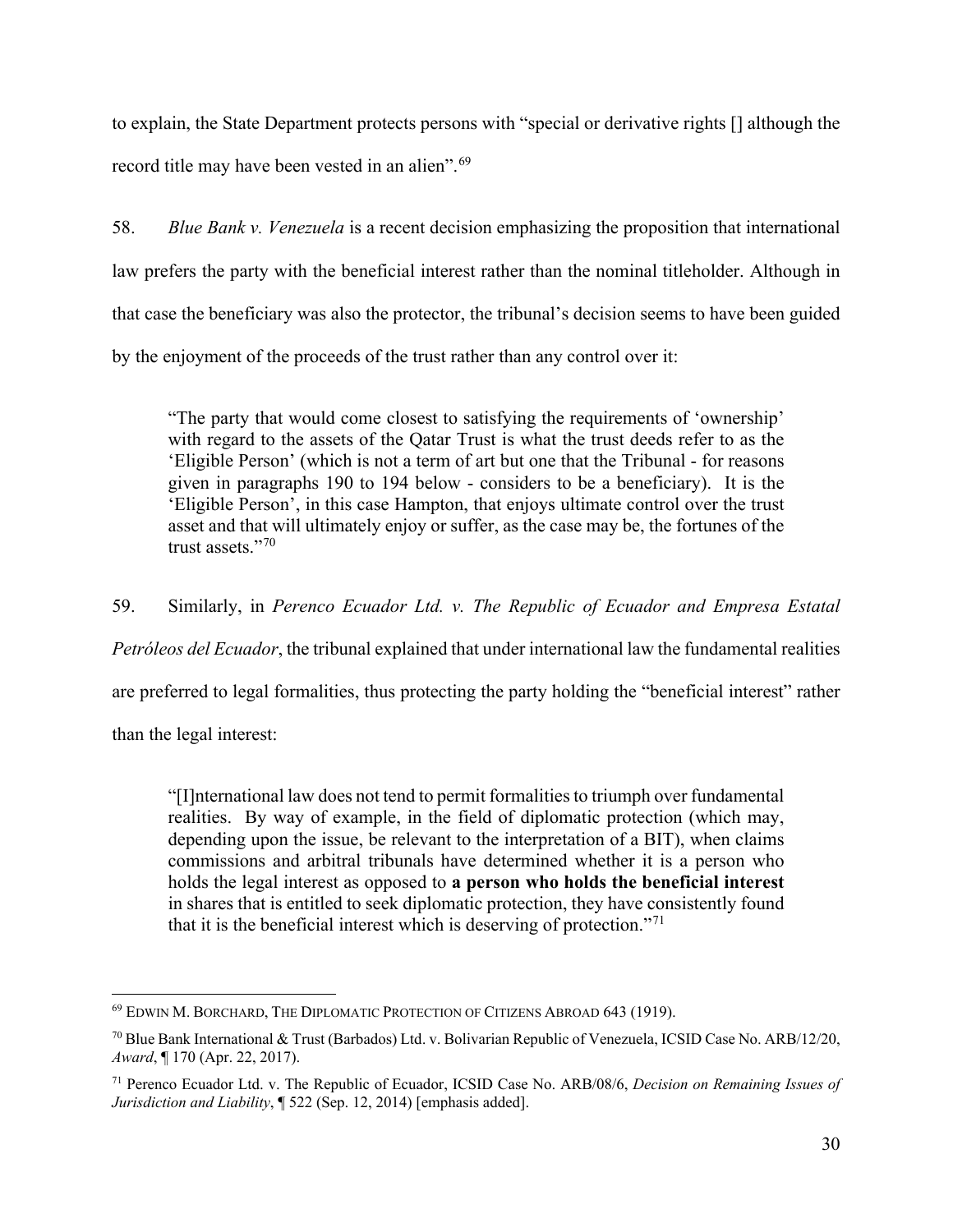60. Under the terms of the BIT, POSH's beneficial interests under the Invex Trust were a qualifying investment. There is no indication that the Invex Trust was not "established or acquired in accordance with the laws and regulations of the other Contracting Party". All the necessary procedures, including with the State-owned PEMEX, were fulfilled, and POSH's beneficial interest in an irrevocable trust was solidified. The fact that such structure was a prominent feature with other entities engaged with OSA indicates its legality under domestic law. A trust structure was considered as part of the original Banamex financing<sup>[72](#page-30-0)</sup> and it has not been proven that it was established to defraud anyone.

61. POSH's beneficial interest was clearly a "claim[] to money involving the kind of interests set out" in paragraph (d) "loans to an enterprise", which is an affiliate of the investor. POSH secured the beneficial interest in an irrevocable trust to which the collection rights were assigned to protect POSH's loan to the JVs for the purchase of the vessels. Under the BIT, such beneficial interest is a protected "investment", whose deprivation would constitute an expropriation. As the beneficial interest in the trust fits neatly into one of the BIT's examples, it must be treated as a protected investment.

62. Yet even if, *arguendo*, one were to apply the *Salini* test, the beneficial interest fulfils the conditions of contribution, duration, and risk. The loan made by POSH, which was to be protected by the trust, was a significant contribution. The beneficial interest was intended to remain a claim to money for the duration of the loan repayment. And finally, as the claim to money was attached to the actual provision of services to PEMEX, it entailed risk.

<span id="page-30-0"></span> $72$  Minutes of the 8th Board of Directors meeting of PACC Offshore Services Holdings Pte. Ltd., August 18, 2011 [**Exhibit C-40**].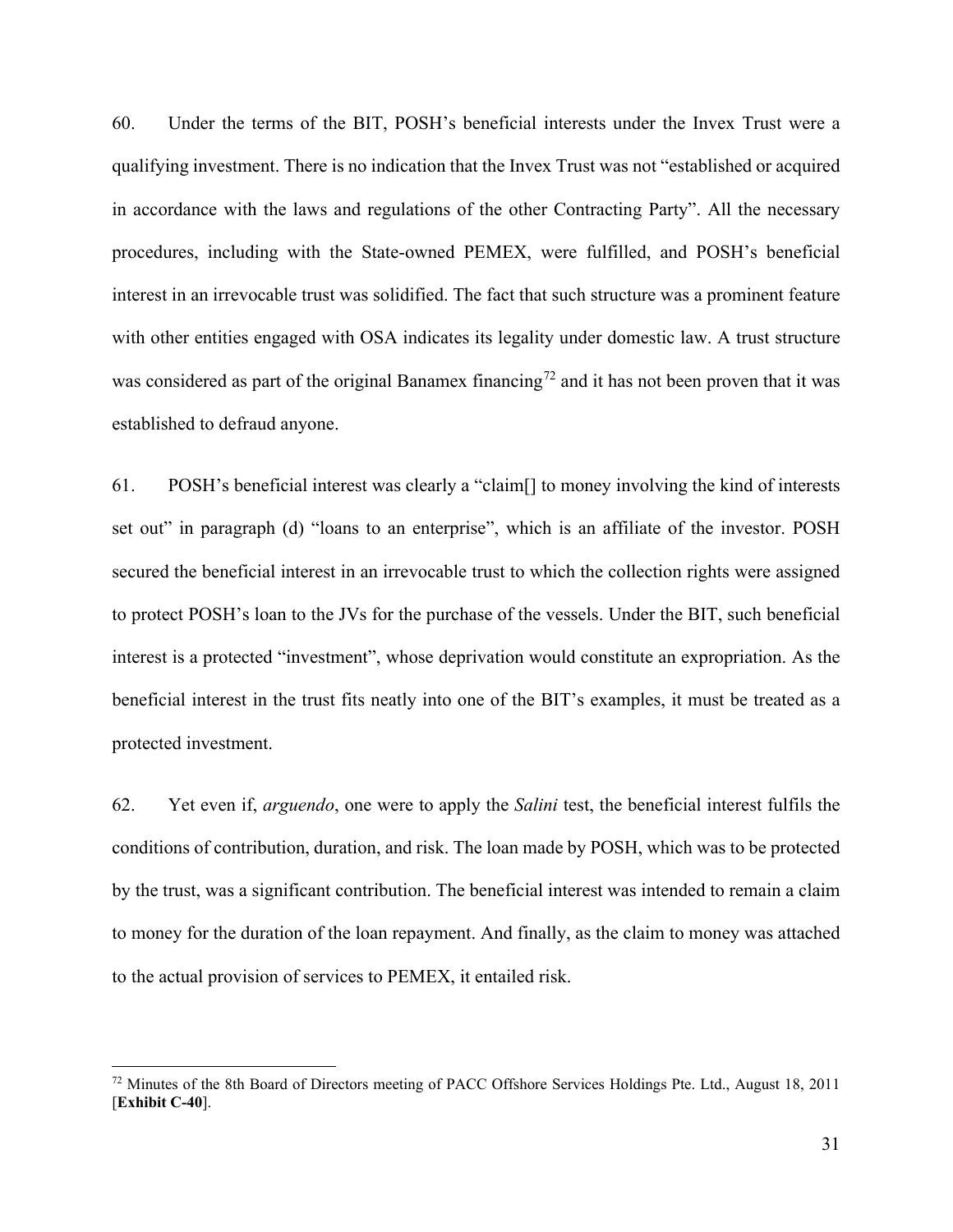63. Following the terms of the BIT and not domestic law, as the Award should have, leads to the conclusion that POSH's beneficial interest in the Invex Trust is an independent, protected, "investment" under the terms of the BIT. POSH was the lawful, beneficial owner, of any receivables from the PEMEX contracts, less any mandatory distributions as part of the Invex Trust, *e.g.,* OSA's commission.[73](#page-31-0)

64. The Award recognizes that the Respondent, through its organ SAE, requested that another one of its organs, the insolvency court, instruct the Respondent's State-owned entity PEMEX, to divert payments from the Irrevocable Trust, to the Respondent's accounts held under its organ, SAE:

"On May 2, 2014, SAE filed a writ with the Insolvency Court requesting to order PEMEX to make payments to SAE instead of the trusts. On May 6, 2014, the Insolvency Court ordered PEMEX to do so (the "Diversion Order") and, on May 9, 2014, the Insolvency Court further clarified that the Diversion Order also applied to the Irrevocable Trust. The Order was confirmed on May 16, 2014, after Claimant's and GOSH's challenge".<sup>[74](#page-31-1)</sup>

65. In this decision, an organ of the Respondent effectively deprived POSH of its claim to money under the Irrevocable Trust and transferred the economic value of the protected investment to another organ of the Respondent. Whether this decision was lawful under domestic law, or, as Claimant argued, misapplied the law in effect,  $^{75}$  $^{75}$  $^{75}$  is not dispositive. The only pertinent question under Article 6 of the BIT, is whether a measure attributable to the Respondent, directly or indirectly, expropriated a protected investment. Having explained why, in contrast to the reasoning

<span id="page-31-0"></span><sup>&</sup>lt;sup>73</sup> Moreover, taking account of the realities of the investment leads to the conclusion that the receivables from the PEMEX contracts were never intended to be OSA's property. OSA, as the intermediary, was only entitled to its commission which was secured through the Invex Trust. Treating the entire receivables from PEMEX as OSA's property thus disregards the rationale and structure of the investment and the business relationship.

<span id="page-31-1"></span> $74$  Award, ¶ 97.

<span id="page-31-2"></span> $75$  Reply,  $\P$  251 – 300.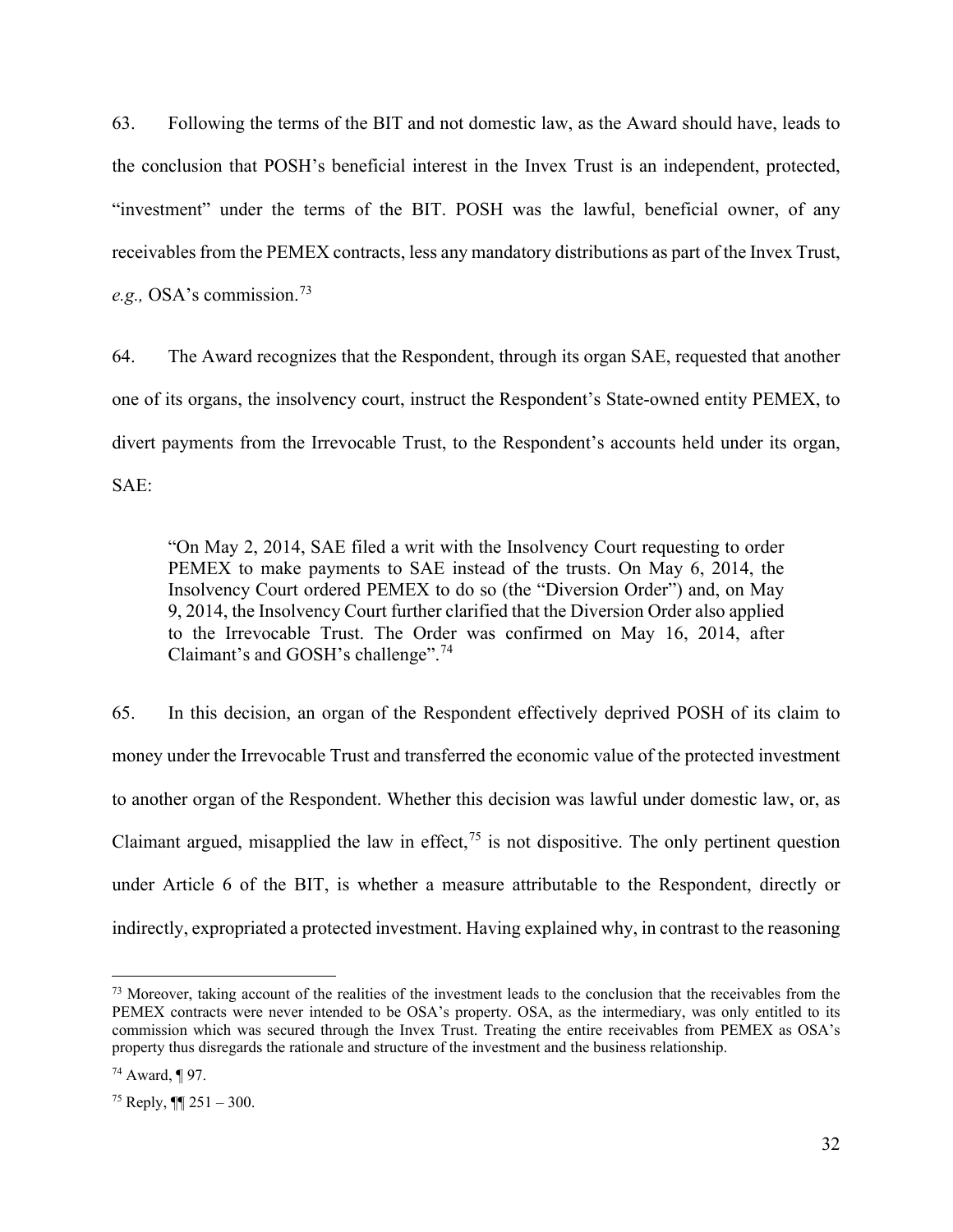of the Award, the standard of denial of justice is inapplicable to expropriation, I believe the conditions of Article 6 of the BIT are fulfilled.

66. As against the suggestion in the Award, this conclusion is the opposite of an investment tribunal acting as an appellate court. The BIT in this case is clear. Where it comes to expropriation, an investment tribunal must conduct an objective analysis evaluating the facts of the case and whether an attributable act fulfilled the requisites of an expropriation. Such an objective standard, in contrast to denial of justice, refrains from conducting, in effect, appellate review and scrutinizing the substance of decisions by domestic courts. Redrafting the provision by importing purported "rules" or "principles" of international law to alter the applicable standard, the Award infuses foreign considerations into the analysis, transforming itself into an appellate court.

67. As I explained, the proper analysis disregards questions of legality under domestic law, focusing rather on whether the attributable act constitutes a breach of an obligation assumed by the Respondent State. By proactively attracting foreign investors by means of a BIT, States assume certain obligations with respect to the treatment of investors and their property. It is therefore understandable why, unless specified differently in the treaty, a host-State may not shield itself from responsibility for harm to investors by hiding behind the provisions of domestic law as applied by its organs. The Award, in effect, transforms a standard provision on the prohibition of expropriation without compensation into a hyper-charged Calvo clause. Per the Award, if a domestic court takes an asset and transfers it to the State in accordance with its interpretation and application of domestic law, (which can extend to changing the applicable law,) the case is closed for the investor unless there was a denial of justice. Manifestly, this is not the standard of expropriation under the BIT in this case and it muddles the different applicable standards. I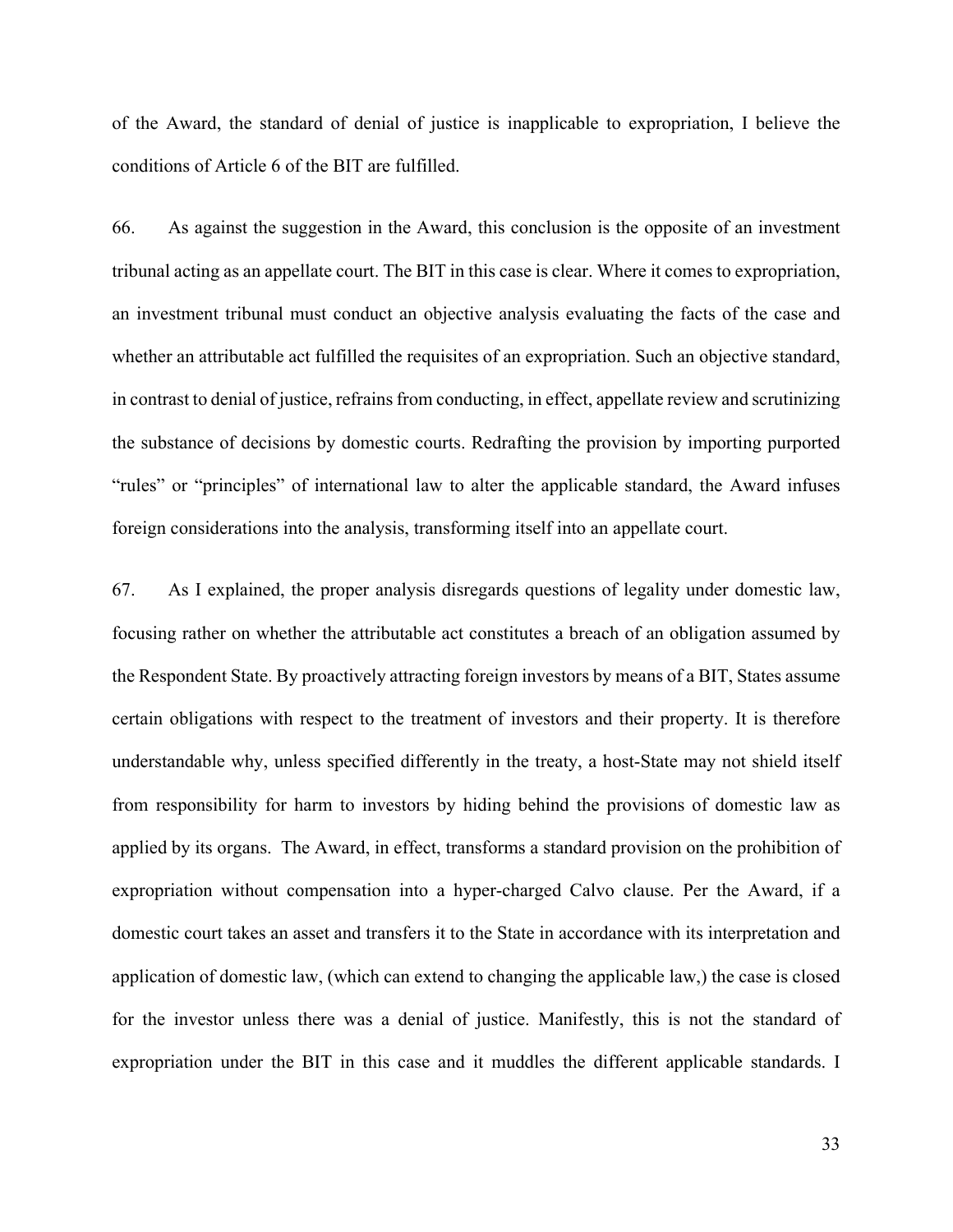therefore dissent on this point, and would have concluded that the Respondent expropriated the Claimant's beneficial interest in the Irrevocable Trust.

# **D. The Detention Order was an Expropriation which Led to the Destruction of the Investment**

68. I concur with Award's reasoning that the sequestration of the vessels was a breach of FET. Yet, as I will explain, I find the Award's reasoning flawed with respect to two interconnected points: (i) the Detention Order was in fact an expropriation, even though certain acts were temporary; and, that notwithstanding, (ii) the compensation provided under the Award for this breach fails to account for the circumstances of this case. Obviously, FET could still achieve its equitable result, if the damages awarded were to cover the full extent of the Claimant's injury, the remedy for expropriation.

69. The Award mentions two decisions on which its analysis of the Detention Order as a temporary expropriation is based: *LG&E v. Argentina,* and *Belokon v. Kyrgyz*. [76](#page-33-0) The Award, referring to these two decisions, states that "Tribunals have considered a number of factors, including the temporal duration of the deprivation, and whether the deprivation was always intended to be temporary".[77](#page-33-1) The Award then reasons that:

"Tribunals have been reluctant to find that a measure is expropriatory in circumstances where the **deprivation has not had long-term effect on the value of the investment**. As the tribunal in *LG&E v Argentina* expressed it, "[g]enerally, the expropriation must be permanent, that is to say, it cannot have a temporary nature, unless the investment's successful development depends on the realization of certain activities at specific moments that may not endure variations".

<span id="page-33-0"></span><sup>76</sup> Award, ¶¶ 244-245.

<span id="page-33-1"></span><sup>77</sup> Award, ¶ 245.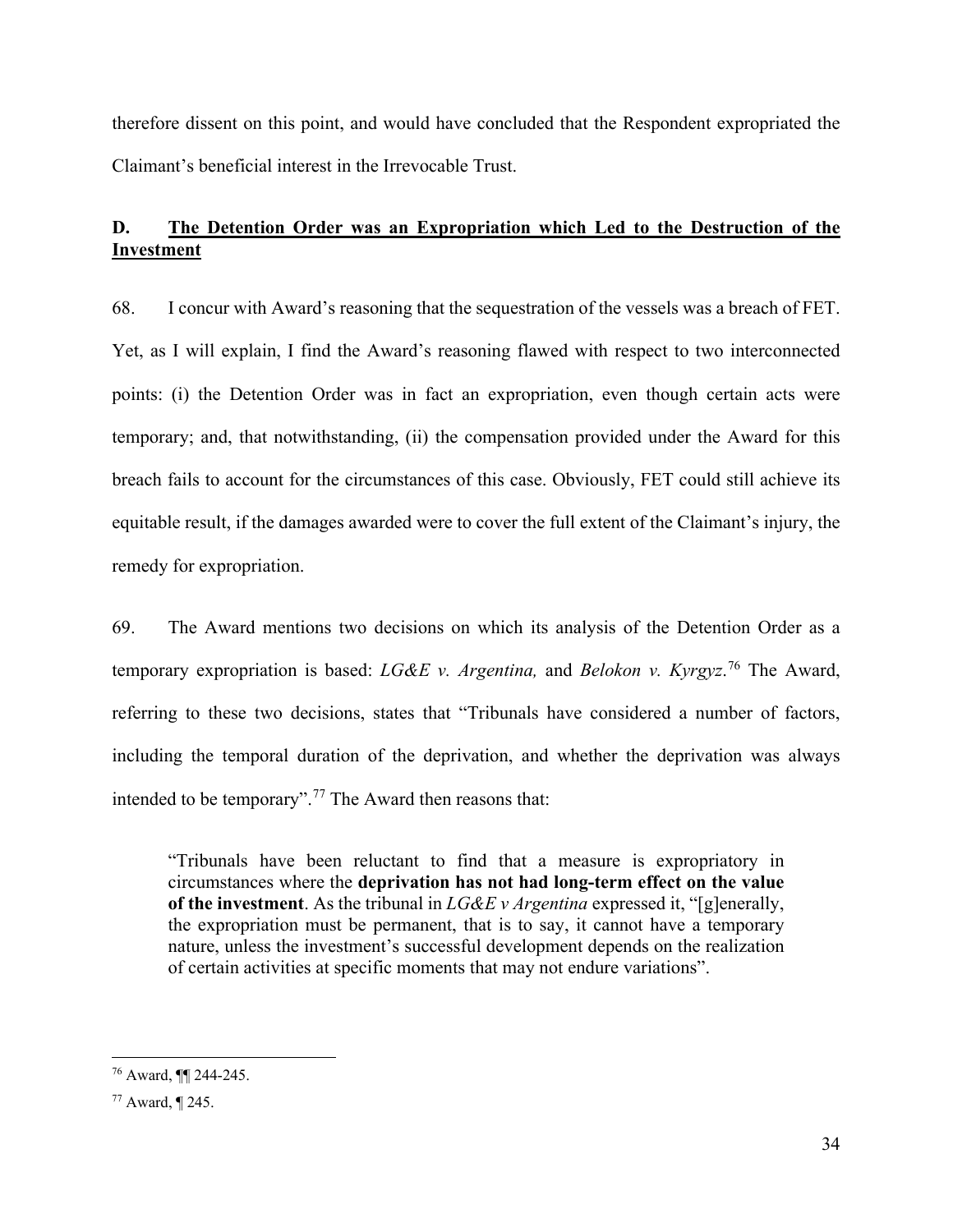70. The Award concludes that: "The Claimant was deprived of some of the vessels for a short period of 4-5 months, and there is no evidence that the deprivation **was ever intended** to be permanent. Further, the Claimant recovered the vessels."[78](#page-34-0)

71. The Award's reliance upon the intention that an expropriation be intended to be permanent is unsupported by the authorities on which it relies,  $79$  while numerous decisions have recognized that under international law the intent to expropriate is not a precondition or even a decisive factor.<sup>[80](#page-34-2)</sup> The focus is the effects of the measure, not the intent of the State.

72. As I will explain, the record shows that the impact of the measure on the investment was devastating. But even if one accepts that the cause and context may be taken into account, per the tribunal in *LG&E v. Argentina*, then in this case, as the Award explains, the State sequestered the property to ensure the operation of the State-owned PEMEX, stringing the investor along with made-up requests that it prove ownership.<sup>[81](#page-34-3)</sup>

73. Even if some tribunals, as the Award claims, have "considered a number of factors, including the temporal duration of the deprivation, and whether the deprivation was always

<span id="page-34-0"></span><sup>78</sup> Award, ¶ 246.

<span id="page-34-1"></span> $79$  The only decision which may remotely relate to considering whether "the deprivation was always intended to be temporary" is *Belokon v. Kyrgyz*. But there the issue was the continuing administrative sequestration of the bank, with "no assurances by the Respondent that this temporary administration will soon be at an end." (Belokon v. Kyrgyz*,*  Award, ¶ 207 (Oct. 24, 2014). *LG&E v. Argentina* mentioned its opinion that it should consider the context and purpose of a measure to balance "both of the causes and the effects of a measure" (LG&E v. Argentina, ICDIS Case No. ARB/02/1, Decision on Liability, ¶ 194 (Oct. 3, 2006).

<span id="page-34-2"></span><sup>80</sup> *See, e.g.,* Metalclad Corporation v. United Mexican States, ICSID Case No. ARB(AF)/97/1, Award, ¶ 111 (Aug. 30, 2000); Siemens A.G. v. Argentine Republic, ICSID Case No. ARB/02/8, Award, ¶ 270 (Feb. 6, 2007); Inmaris Perestroika Sailing Maritime Services GmbH and others v. Ukraine, ICSID Case No. ARB/08/8, Excerpts of Award, ¶ 304 (Mar. 1, 2012); National Grid P.L.C. v. Argentina Republic, UNCITRAL, Award, ¶ 147 (Nov. 3, 2008); Compañía de Aguas del Aconquija S.A. and Vivendi Universal S.A. v. Argentine Republic, ICSID Case No. ARB/97/3, Award, ¶ 7.5.20 (Aug. 20, 2007).

<span id="page-34-3"></span><sup>81</sup> Award, ¶¶ 259-260.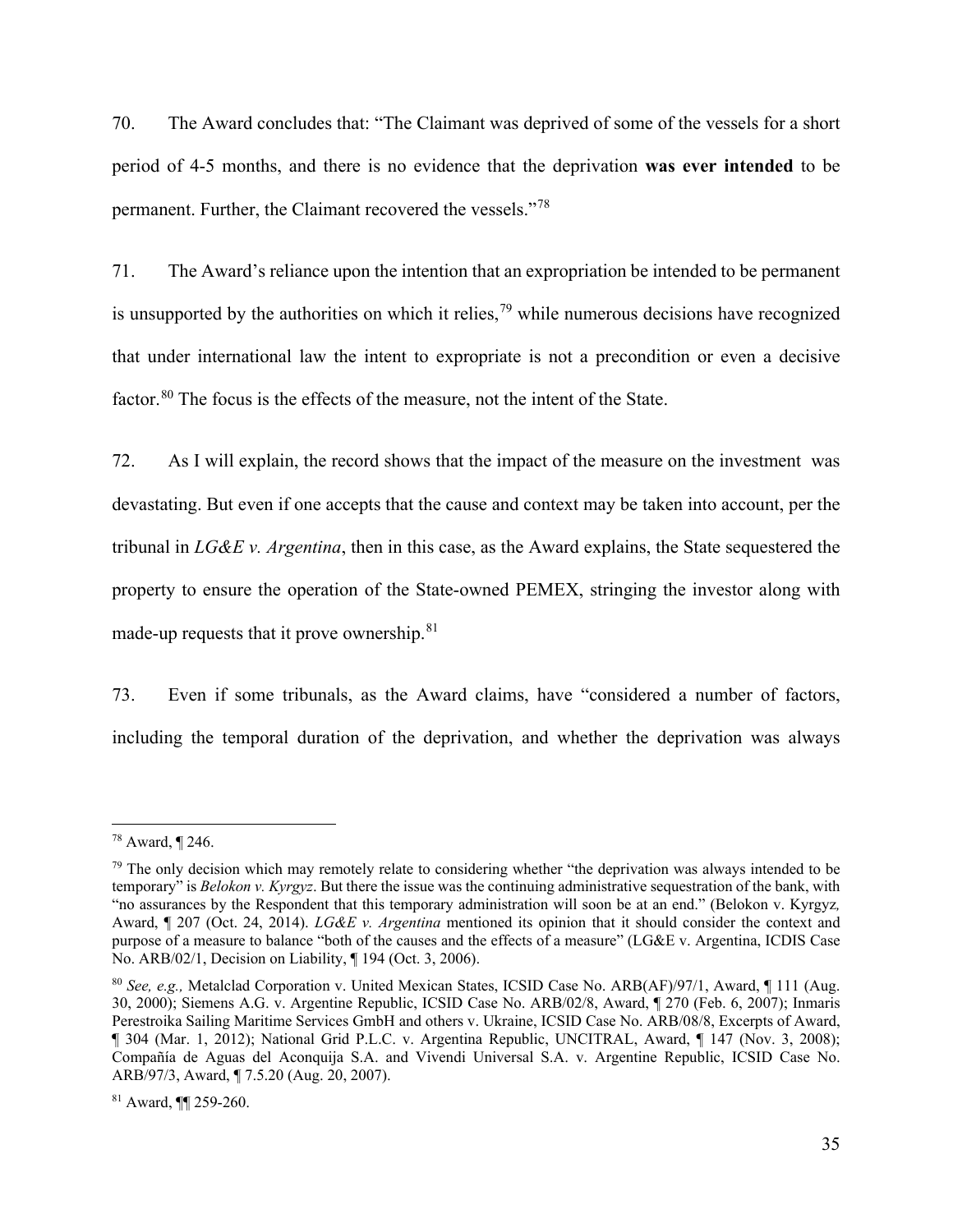intended to be temporary",  $82$  the Award seems to treat these factors as dispositive, disregarding the decision whose dictum it quoted. For example, the quote from *LG&E v. Argentina*, conditions temporary expropriation on "unless the investment's successful development depends on the realization of certain activities at specific moments that may not endure variations". Given the consequential nature of expropriation, its "intended" effect cannot be decisive.

74. In fact, the timeline strongly suggests that the investment was lost, in large part, due to the sequestration of the vessels. For one thing, duration has to be treated realistically; it was not simply a matter of receiving the vessels on the day of their release, wiping down the wheelhouses and returning them immediately to service. The tolerable duration of expropriatory measures which produce significant injury for complex investments which coordinate equipment and assembly of crew, schedules with other operators, etc. may be much shorter.

75. In point of fact, this was an expropriation: there was a clear intent by the State to deprive the investor of the property for the State's benefit; the deprived property was a substantial part of the investment; and while the retention of the vessels by the State might have been temporary, its deprivatory effect, a direct consequence of the sequestration, proved to be permanent: the investment did not continue to operate during this period of time nor was POSH able to restart its operations in Mexico afterwards.

76. The Award explains that: "The SEMCO Vessels were released on June 16, 2014. GOSH's Vessels and the SMP Vessels were released on July 16, 2014."[83](#page-35-1) What happened after that is an important part of the story. Less than 10 days after the release of the GOSH Vessels, in an internal

<span id="page-35-0"></span><sup>82</sup> Award, ¶ 246.

<span id="page-35-1"></span><sup>83</sup> Award, ¶ 94.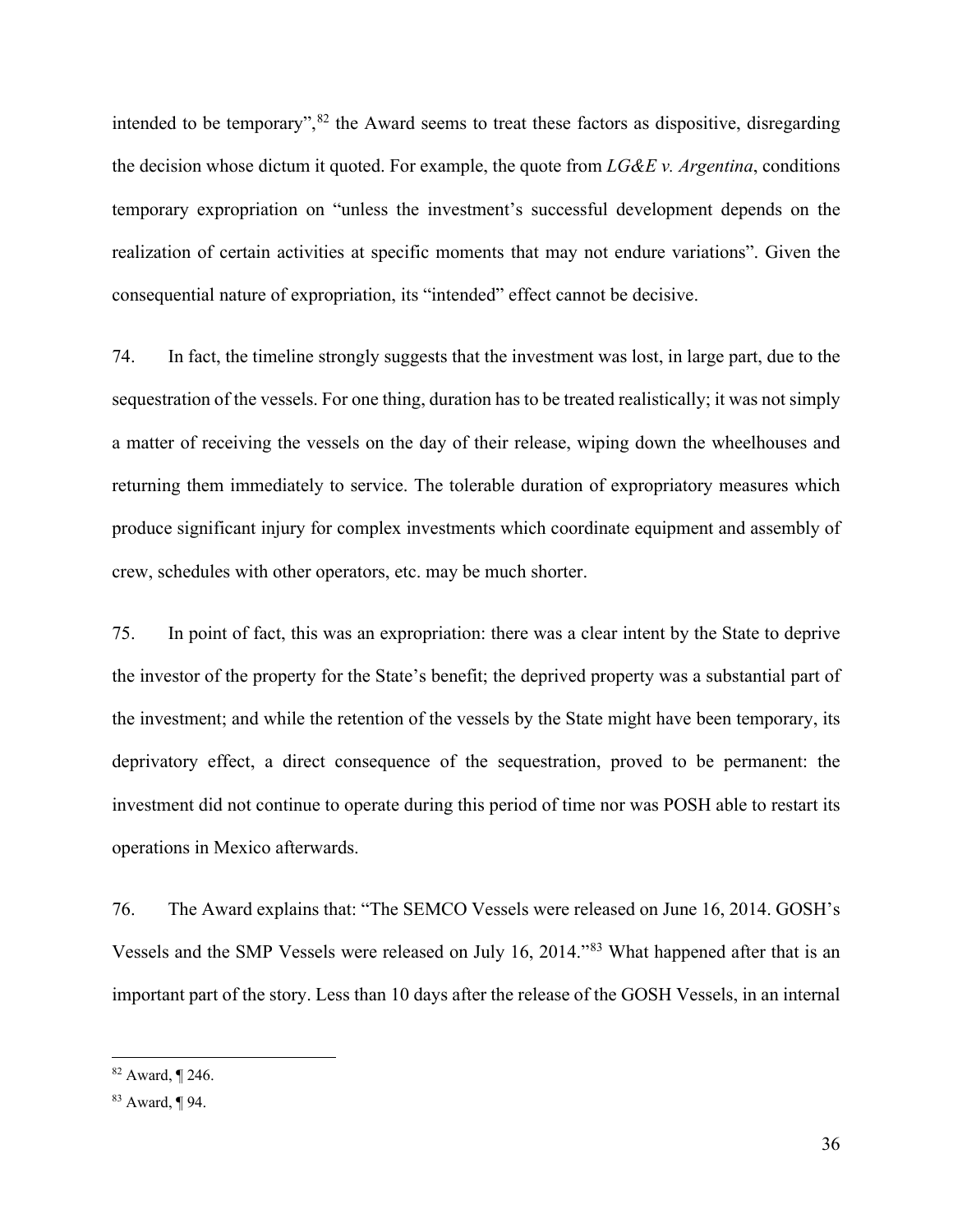POSH correspondence, Geoffrey Yeoh wrote to Gerald Seow that "We are bleeding in Mexico and any work for our vessels, even short term in nature will help stem our losses", to which Gerald Seow responded that:

#### "Geoff,

#### **The reality is that GOSH has no more equity left.**

Therefore the value of GOSH will be the market value of the vessels over the debt to Posh. There is no goodwill left, since the contracts are no longer there. Assuming the market value is \$20 million each, then the value of Gosh will be about \$\$120m less debt of \$110 million, which works out to \$10 million. **This \$10 million will become zero in the next few months,** which means Gosh has zero value?? Brgds"<sup>[84](#page-36-0)</sup>

77. This communication, dated July 25, 2014, is clear. After the Detention Order, GOSH had "no more equity left". As the contracts were terminated, pursuant to the Diversion Order as I explained above, it seems that POSH expected that the value of its investment in GOSH above debt would become zero. The investor was denied the use of the property through which its investment generated revenue for a prolonged period of time and the existing contracts were terminated because an organ of the Respondent diverted any receivables to the State's accounts. It is therefore not surprising that the Detention Order left GOSH with no equity.

78. To recall, the decision in *LG&E v. Argentina,* on which the Award relies, opined that an expropriation must be permanent "unless the investment's successful development depends on the realization of certain activities at specific moments that may not endure violations". Whether or not such limitation is correct, it is clear that in this case depriving the investor of the ability of using its revenue-generating property for this period, had a devastating effect on the entire

<span id="page-36-0"></span><sup>84</sup> Email from G. Seow to G. Yeoh et al., July 25, 2014 [**Exhibit C-189**] [emphasis added].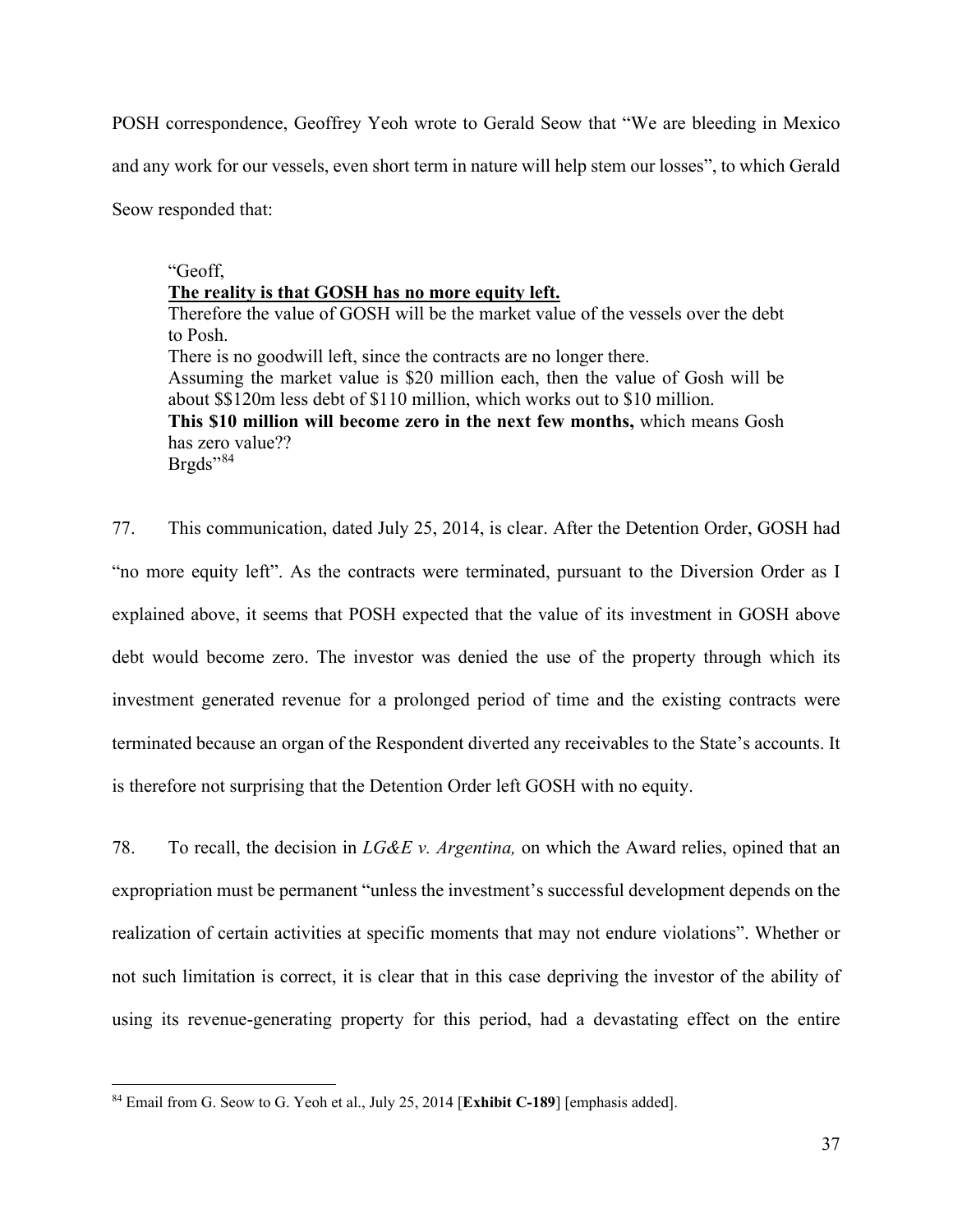investment. The Award says that "the Claimant recovered the vessels" and that "there is no evidence that the deprivation was ever intended to be permanent".<sup>[85](#page-37-0)</sup> Yet consequence, not intention, defines the scope of expropriation: The pertinent question is not whether the deprivation was intended to be permanent but rather whether it had a permanent effect. The events of this case indicate that it did.

79. As mentioned above, at the end of the detention period, the investor's prime investment had no more equity left. This was the result of two actions taken by the Respondent. First, the Respondent sequestered the prime revenue generating property of the investor for the purpose of protecting the operations of the State-owned PEMEX.<sup>[86](#page-37-1)</sup> Second, the Respondent diverted any payments from work performed by the sequestered property to the State's accounts rather than the Irrevocable Trust. The second act of the Respondent immediately led to the investor's decision to withdraw the vessels from the existing contracts; the investor could not have been expected to do otherwise. Deprived of its only means to generate profit and sustaining the costs of the vessels during the Detention Period, is it surprising that the investment had no more equity left? Is it surprising that without equity the investor was unable to restart the venture?

80. In fact, POSH attempted, in an effort to mitigate its injury, to restart the investment in negotiations with PEMEX and SAE in the several weeks following the release of the vessels on

<span id="page-37-0"></span><sup>85</sup> Award, ¶ 248.

<span id="page-37-1"></span><sup>86</sup> Award, ¶¶ 258-261.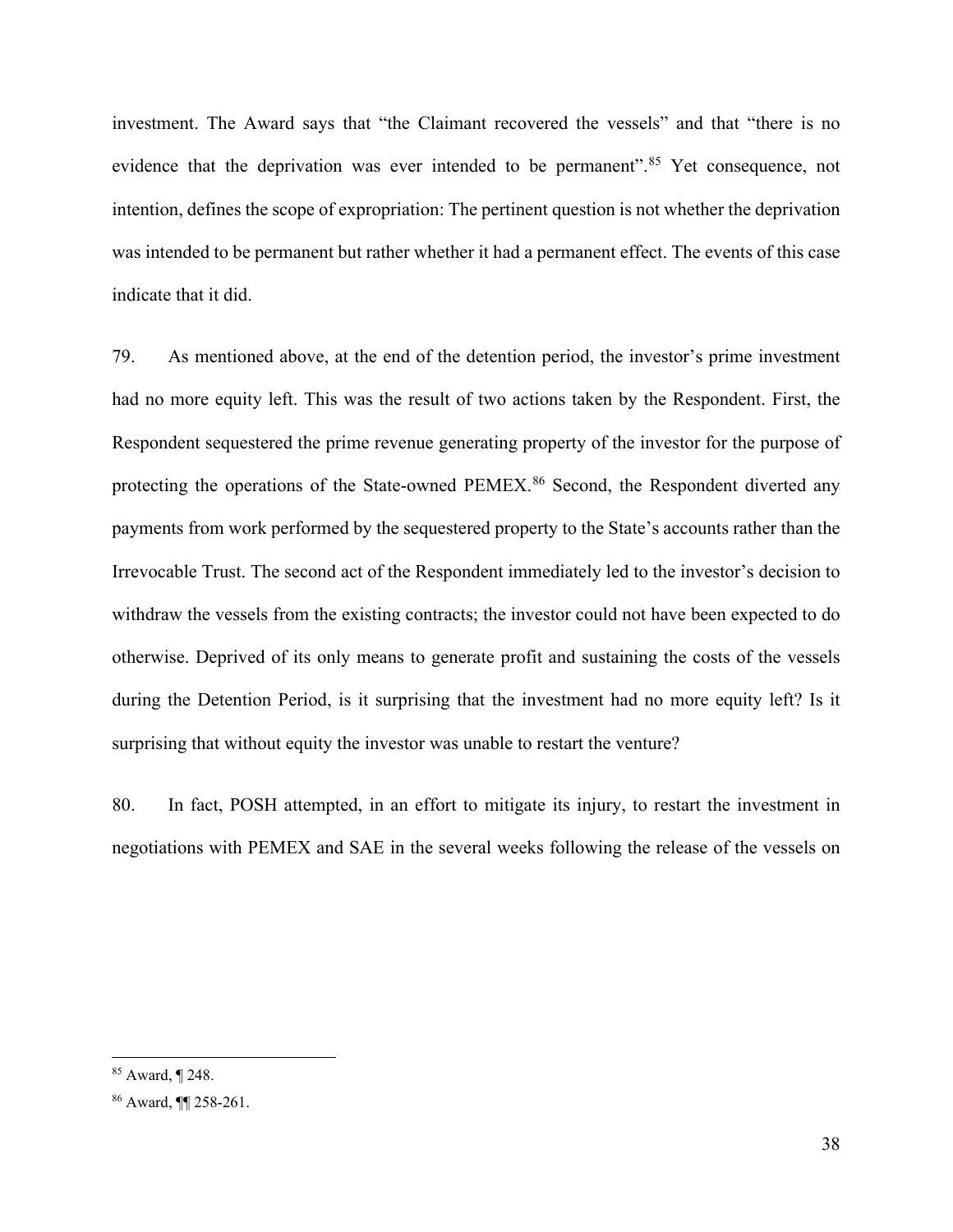July 16, 2014,<sup>[87](#page-38-0)</sup> only to have its efforts blocked by another decision by an organ of the Respondent on August 15, 2014.<sup>[88](#page-38-1)</sup>

81. Without explanation, the Award treats the investor's only losses from the Detention Order as those limited to the detention period itself. That is a mistake. The Mexico-Singapore BIT is silent on the specific measure of compensation to be paid. Yet that fact does not mean that there is a vacuum. As I will further elaborate below, were the Detention Order deemed an expropriation, as I believe it should have been, the BIT provides a standard of compensation of a lawful expropriation.<sup>[89](#page-38-2)</sup> Professor Salacuse provides a succinct formulation of which there are many, many more: "Customary law therefore requires a tribunal to award 'full compensation' to a claimant for the injuries to an investment caused by a state's treaty violations, to seek 'to wipe out all the consequences' of that state's illegal acts, and to place the claimants 'in the situation which would, in all probability, have existed' if that state had not committed its illegal acts."<sup>[90](#page-38-3)</sup>

82. The Award seems to believe that by awarding POSH the loss associated with only the detention period, it would "wipe out all the consequences" of the illegal Detention Order. As I have explained, that is simply wrong. According to the Award, during this period of time the investment lost US\$ 6.7M (I will return to this number below). [91](#page-38-4) By depriving the investor of this revenue, leaving its main subsidiary, GOSH, without any equity at the end of the Detention Period,

<span id="page-38-0"></span><sup>87</sup> *See, e.g.,* Email from G. Seow to G. Yeoh et al., July 25, 2014 [**Exhibit C-189**]; Email from J. Phang to G. Seow et al., July 18, 2014 [**Exhibit C-130**]; Email from J. Phang to G. Seow et al., August 20, 2014 [**Exhibit C-188**].

<span id="page-38-1"></span><sup>88</sup> Reply, ¶ 310; Insolvency Court decision (granting the injunction requested by SAE), August 15, 2014 [**Exhibit C-192**].

<span id="page-38-2"></span><sup>89</sup> Mexico-Singapore BIT, Art. 6(2) [**Exhibit CL-1**].

<span id="page-38-3"></span><sup>90</sup> SALACUSE, *supra* note [63,](#page-27-0) at 554. Quoting from the *Factory at Chorzow* judgment of the Permanent Court of International Justice.

<span id="page-38-4"></span><sup>91</sup> Award, ¶ 268.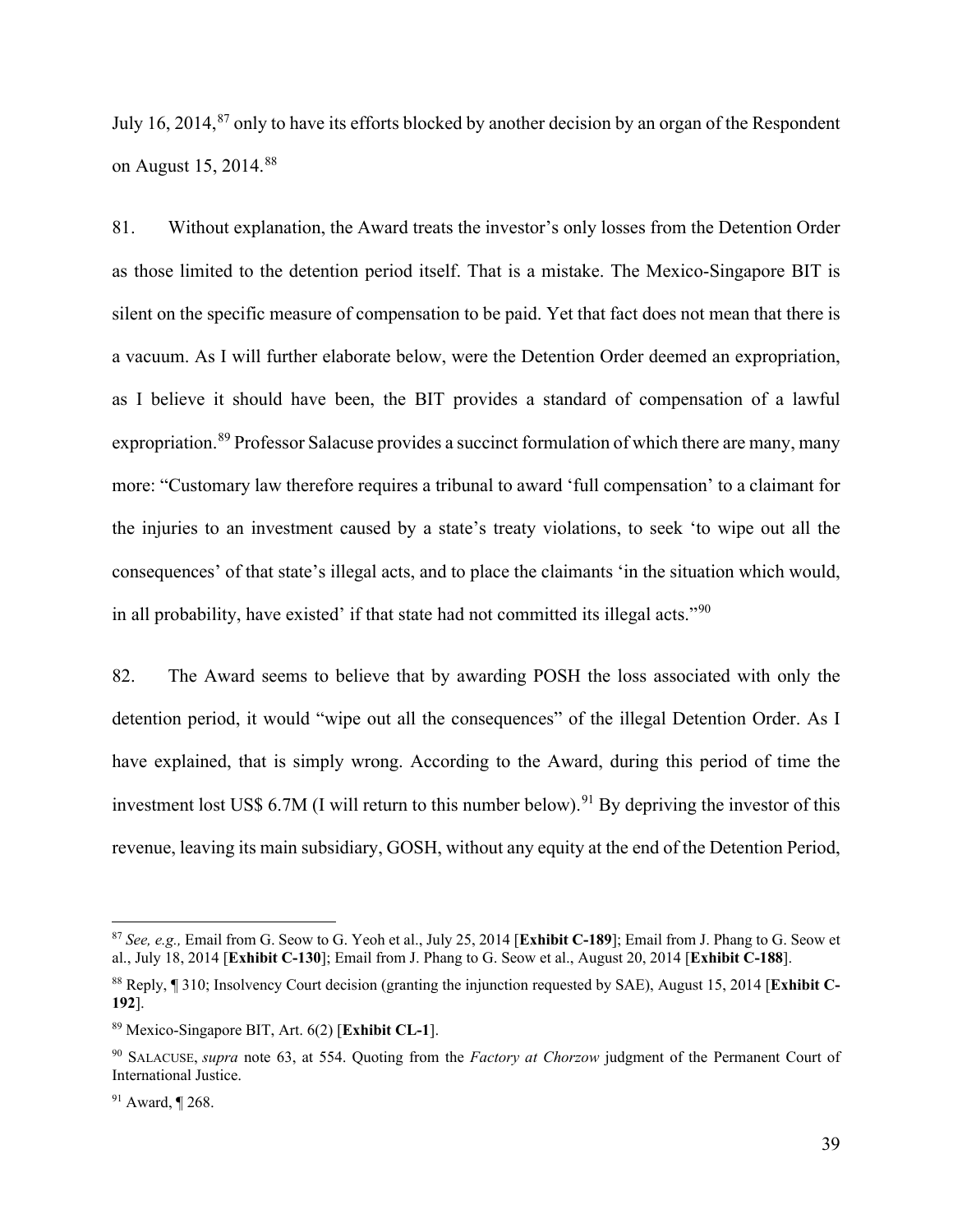the Respondent created a situation from which the investment did not recover. Thus, by compensating the investor solely for the "income generated by the vessels during the detention periods",  $92$  (or in fact for only parts thereof), the Award does not "wipe out all the consequences" of the illegal Detention Order. Even as a violation of FET, if that focus were deployed, the compensation must include losses associated with the loss of investment itself. The necessary compensation is even clearer when the Detention Order is treated as an expropriation.

83. The Award recognizes that the investor's property, *i.e.*, the vessels, were taken by the Respondent to protect the operations of the State-owned PEMEX. Article 6 of the BIT defines an expropriation broadly, including direct and indirect measures tantamount to expropriation:

"Neither Contracting Party may expropriate or nationalize **an investment** either **directly or indirectly** through **measures** tantamount to expropriation or nationalization".

An "investment" is defined very broadly in the BIT, and includes, besides the examples quoted above, also:

"(e) interests arising from the commitment of capital or other resources in the Area of a Contracting Party to economic activity in such Area, such as under:

(i) contracts involving the presence of an investor's property in the Area of the other Contracting Party, including turnkey or construction contracts, or concessions;

(ii) contracts where remuneration depends substantially on the production, revenues or profits of an enterprise; or

(iii) licenses, authorizations, permits, and similar instruments;

(f) movable or immovable property, and related rights such as leases, mortgages, liens or pledges, acquired in the expectation or used for the purpose of economic benefit or other business purposes;"

<span id="page-39-0"></span><sup>92</sup> Award, ¶ 261.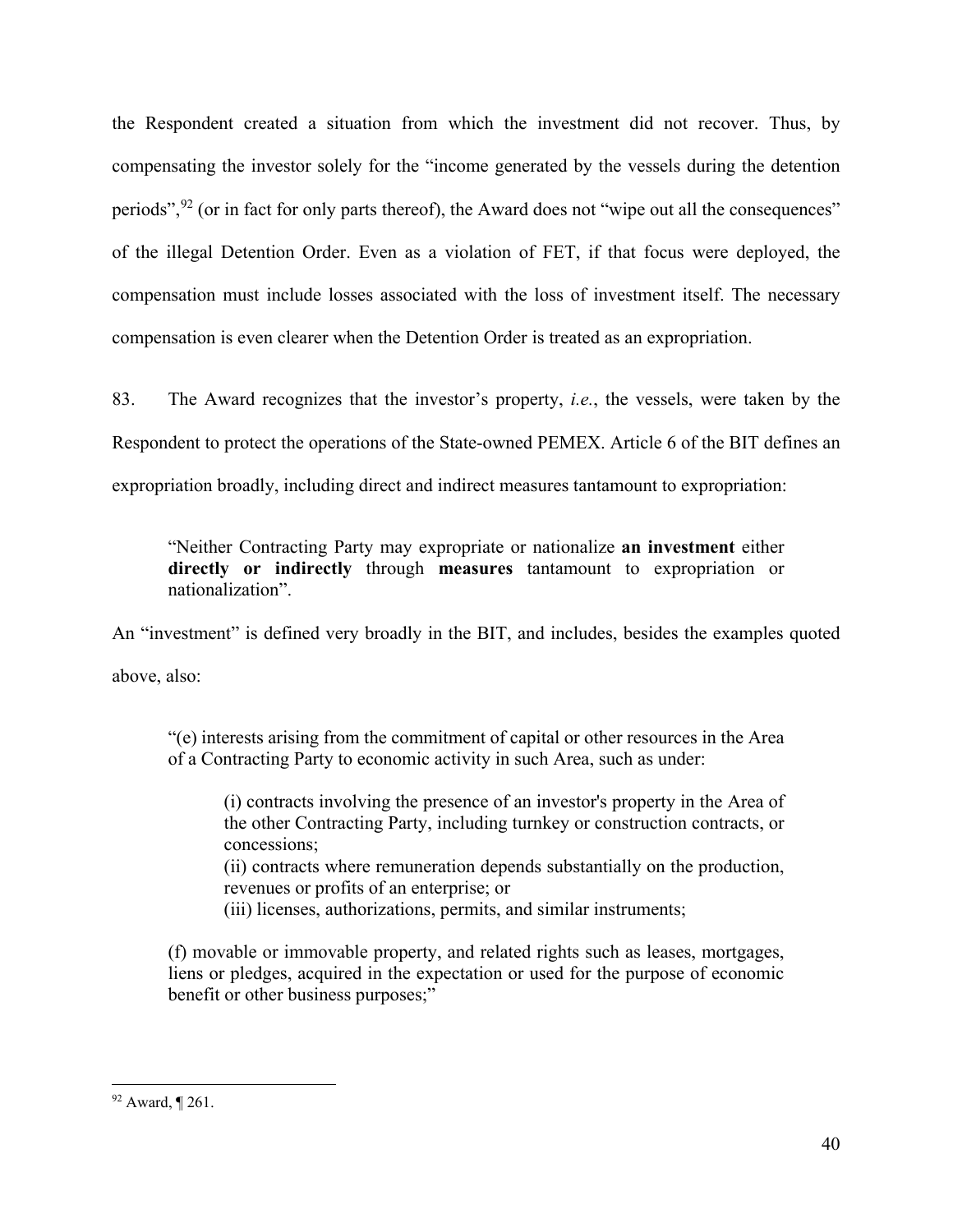84. The broad language of the BIT provides for various ways in which the Detention Order can be viewed as an expropriation. First, the lost revenue from the existing contracts was an "interest[] arising from the commitment of capital or other resources", from "contracts involving the presence of an investor's property in the Area of the other Contracting Party". Second, the vessels themselves were movable property "used for the purpose of economic benefit or other business purposes". As explained above, the Detention Order also produced indirect effects on other assets of POSH which sustain the definition of a protected investment. These include enterprises owned by the investor (BIT Article  $1(7)(a)$ ), and rights related to the movable property such as, for instance, mortgages (BIT Article 1(7)(f)). But the Detention Order also denied the subsidiaries the property required to conduct business and repay their loans from POSH (BIT Article 1(7)(d)).

85. It may be true that from an *ex-post* perspective, it is challenging to ascertain whether the additional US\$ 6.7M (assuming that the Award's reliance upon Dr. Alberro is justified)<sup>[93](#page-40-0)</sup> would have allowed POSH to restart the investment successfully. For one, the Diversion Order, itself an expropriation as I explained above, would have probably led to the termination of the existing contracts irrespective of the sequestration of the vessels. Second, the Blocking Order, itself hardly a treatment which is fair or equitable, would have been passed regardless, thus blocking POSH's ability to substitute OSA in the contracts with PEMEX. But such perspective disregards the rules under the BIT. Article  $6(2)(a)$  of the BIT specifically provides that compensation for an expropriation be calculated *ex-ante* from the date of the expropriation; that is the valuation date. Compensation for a lawful expropriation must:

"be equivalent to the **fair market value of the expropriated investment immediately before the expropriation occurred**. The fair market value shall not

<span id="page-40-0"></span><sup>93</sup> *See further infra.*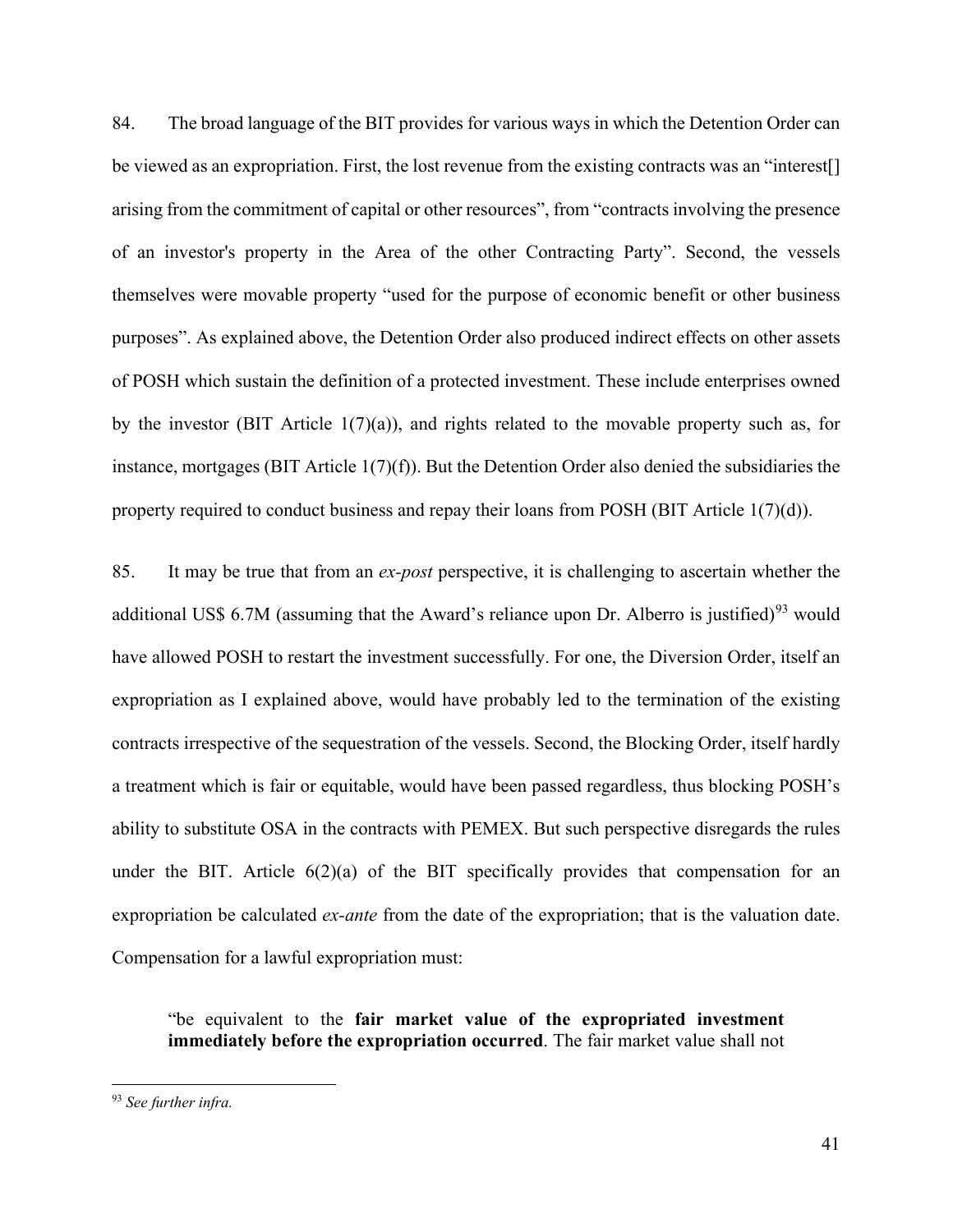reflect any change in value because the intended expropriation had become publicly known earlier. $^{94}$  $^{94}$  $^{94}$ 

86. Whether the *measure*, *i.e.*, the Detention Order was temporary, its effects on the value of the investment were long-term and devastating. There is thus no need to play the "what if" game with respect to compensation for expropriation. In an analogy from creeping expropriation, the compensation to the Claimant should be calculated based on the value of the investment as of the date of the Detention Order.

87. The fact that the Diversion Order contributed to GOSH's lack of equity after the vessels were released, may not undermine this conclusion. Once the Respondent expropriated the investor's claim to money and diverted the payments from the Irrevocable Trust, it created a situation in which the investor had no alternative but to terminate the contracts. To insist that POSH should have kept its then sequestered vessels, performing the OSA contracts, knowing that it would not receive any payments would have been absurd. Because of the Diversion Order POSH would not have received any income from the contracts even if it had not terminated them. Whether the Diversion Order was a contributing factor, it is a factor wholly attributable to the Respondent, and, again to recall, the consistency or inconsistency of that measure with domestic law is immaterial.

88. Therefore, whether in combination with the Diversion Order or even of its own accord, compensation for the sequestration of the vessels should be *ex-ante* and based on the fair market value of the investment before the Detention Order was issued.

89. Two final points on compensation. First, the Award relies for compensation on the calculation done by Dr. Alberro without explaining why it found it more accurate than the Versant

<span id="page-41-0"></span><sup>94</sup> Mexico-Singapore BIT, Art. 6(2)(a) [**Exhibit CL-1**].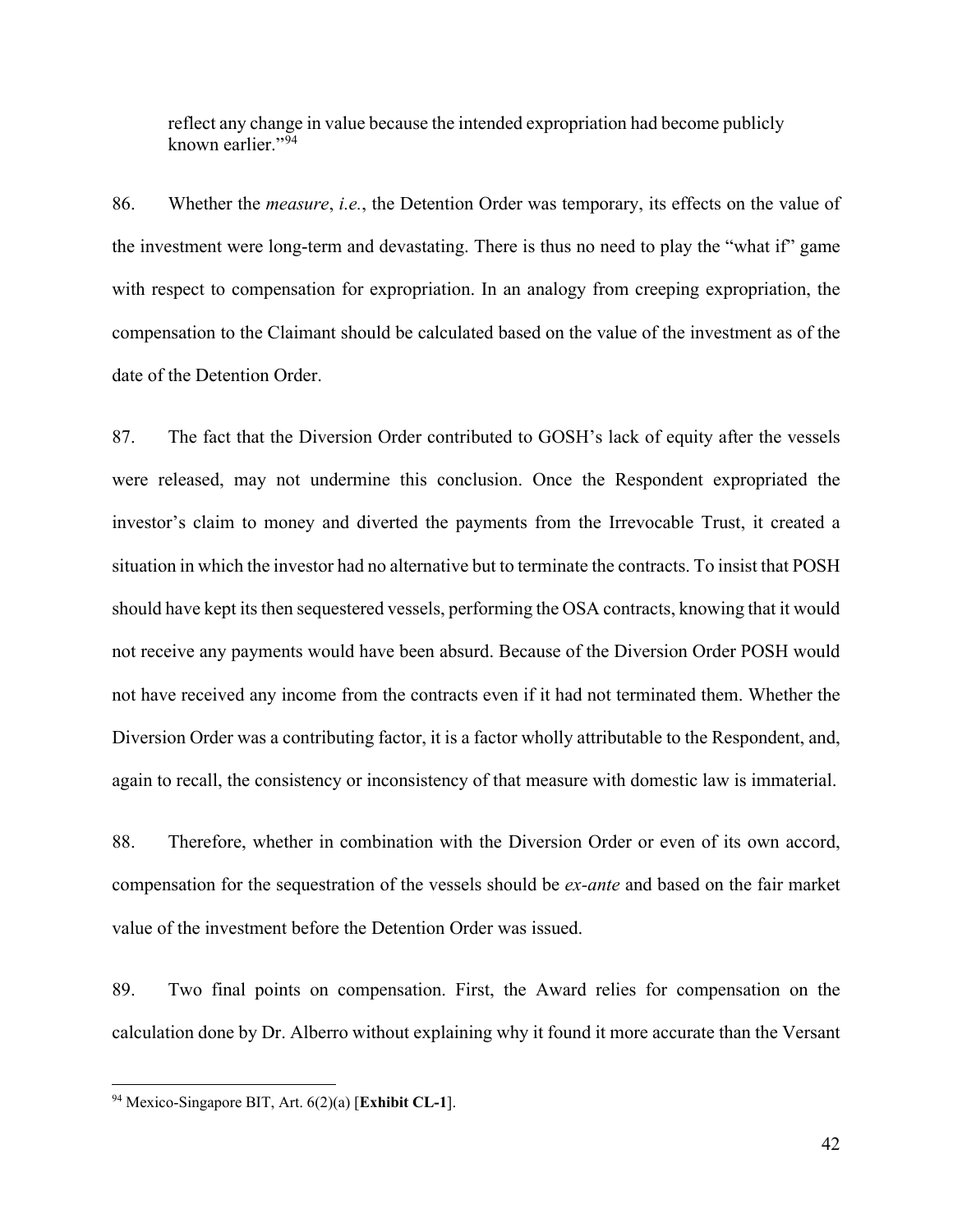report, *e.g.*, with respect to the different operating costs.<sup>[95](#page-42-0)</sup> Second the Award fails to adjust that compensation to its decision.<sup>[96](#page-42-1)</sup>

90. The compensation for the detention period for the six GOSH vessels (Caballo Argento, Caballo Babieca, Caballo Copenhagen, Caballo Monoceros, Caballo Scarto, Don Casiano) was calculated at only 59 days instead of 120 days, while for the vessels with expired contracts, it was  $80\%$  of the total detention period (based on a reduction the Award accepts).<sup>[97](#page-42-2)</sup> Both experts excluded from compensation for the detention period losses incurred during the time the vessels were servicing PEMEX, counting only lost hires after the Diversion Order which led to the contracts' termination. That would have made sense, as the losses for the period between March 16, 2014 and May 16, 2014, were included in the claim for the Invex Trust, and counting them here would have been double counting. But having rejected the claim based on the Diversion Order, the Award should have revised the compensation for the Detention Order.

91. As POSH indicated, it only kept the vessels in the contracts and performing work for PEMEX during this period because the payments were to be sent to the Irrevocable Trust.<sup>[98](#page-42-3)</sup> As a contemporary, May 12, 2014, email from Captain Seow makes clear:

"Since 1 March 2014, after we learnt that OSA has been taken over by SAE, the Judicial Administrator of Mexico, we have been in discussions with Pemex and SAE on the outstanding that OSA owed to our companies in Mexico. We met them for the first time since [*sic*] **12 March 2014, and since then have been meeting them regularly**, providing to them information on the outstanding debt owed by OSA to us, **and also to request for the redelivery of our vessels. SAE requested that we should continue to operate the vessels chartered to OSA, that are serving Pemex, and assured us that since the payments rights had been** 

<span id="page-42-0"></span><sup>&</sup>lt;sup>95</sup> Versant Second Report,  $\P$  125 – 131; Dr. Alberro Second Report,  $\P$  87 – 92.

<span id="page-42-1"></span><sup>96</sup> Dr. Alberro Second Report, ¶ 24 Table 1.

<span id="page-42-2"></span><sup>97</sup> Award, ¶ 263.

<span id="page-42-3"></span><sup>98</sup> *See, e.g.,* Email from G. Seow to R. Granguillhome Morfin, May 12, 2014 [**Exhibit C-148**].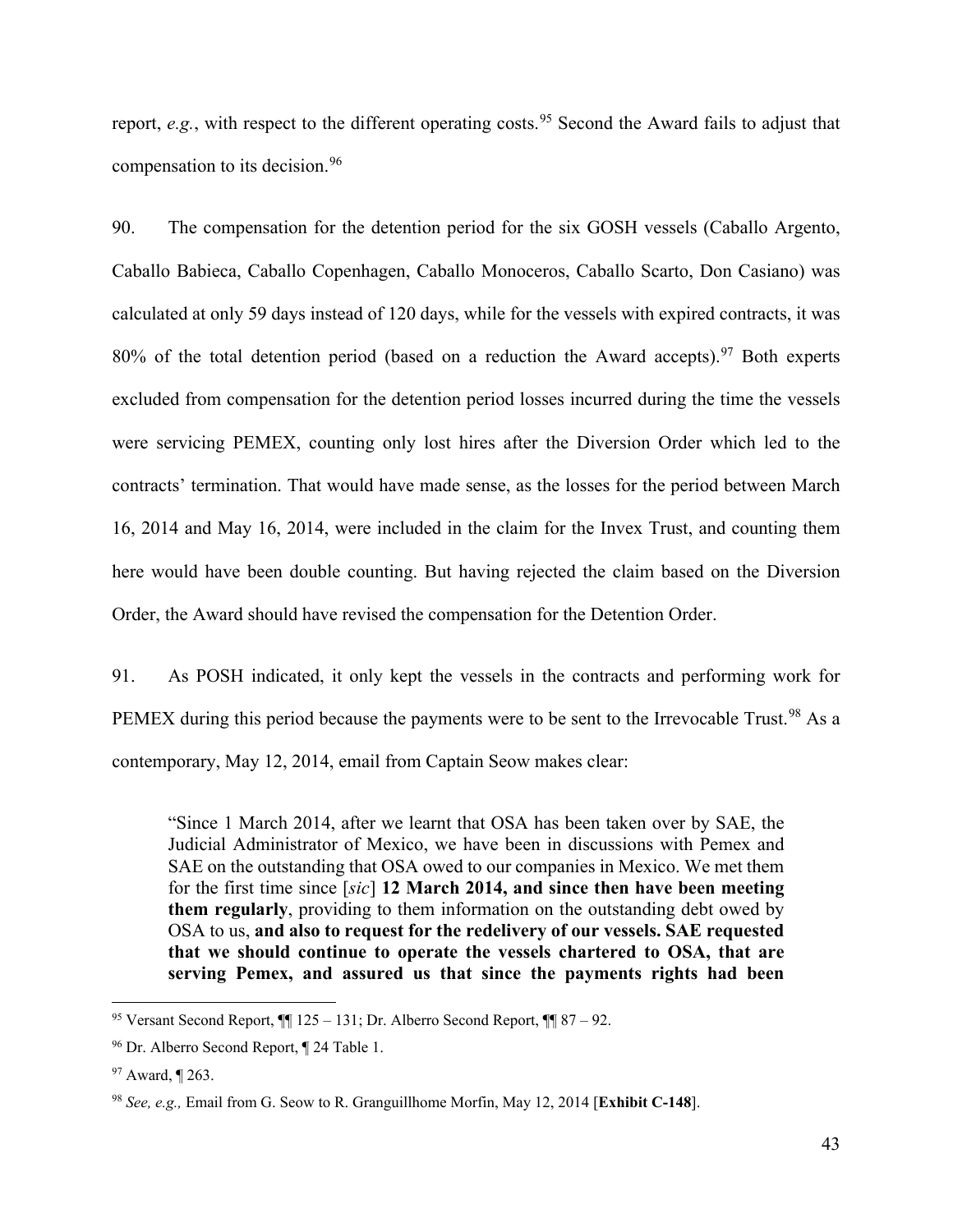### **assigned to an irrevocable trust account, our revenues for these vessels is**  assured."<sup>[99](#page-43-0)</sup>

Such practice by the Respondent is consistent with its other contemporary practice, and specifically its sequestration of the vessels to ensure their servicing of PEMEX while stringing the investor along with the pretext that it only had to prove ownership to secure their release. Thus, SAE created a reasonable expectation on the part of POSH with respect to performance of the service in this period and their assurance under the trust arrangement, only to flip and ask the Insolvency Court to stop the payments after the services were provided:

"The payment rights of the 6 vessels had been assigned to an irrevocable Trust Account in 2013, and as such our revenue for these vessels should have been assured.

Unfortunately, unbeknownst to us, SAE requested the Third District Court hearing the bankruptcy proceedings to order Pemex Exploracion y Produccion ('PEP') to stop payment to the trusts of the collection rights over the PEP Contracts assigned by OSA to the Trust, and instead to pay directly to SAE/OSA under the grounds that the funds are required to effect payments to OSA's workers and to maintain the company in operation."<sup>[100](#page-43-1)</sup>

92. On SAE's request, the Mexican Insolvency Court, in effect, nullified the trust arrangement retrospectively, diverting any outstanding payments to the State's accounts rather than the Irrevocable Trust. As far as those outstanding amounts were for services provided by the vessels during the unlawful detention period, those ought to be included in the compensation and there is no risk of double counting, if one were to reject the claim concerning the Detention Period (on which I disagree with the Award). The Award cannot have it both ways. If the decision to retroactively divert outstanding amounts was unlawful under Mexican law, then even under the

<span id="page-43-0"></span><sup>99</sup> *Id.*

<span id="page-43-1"></span><sup>100</sup> *Id.*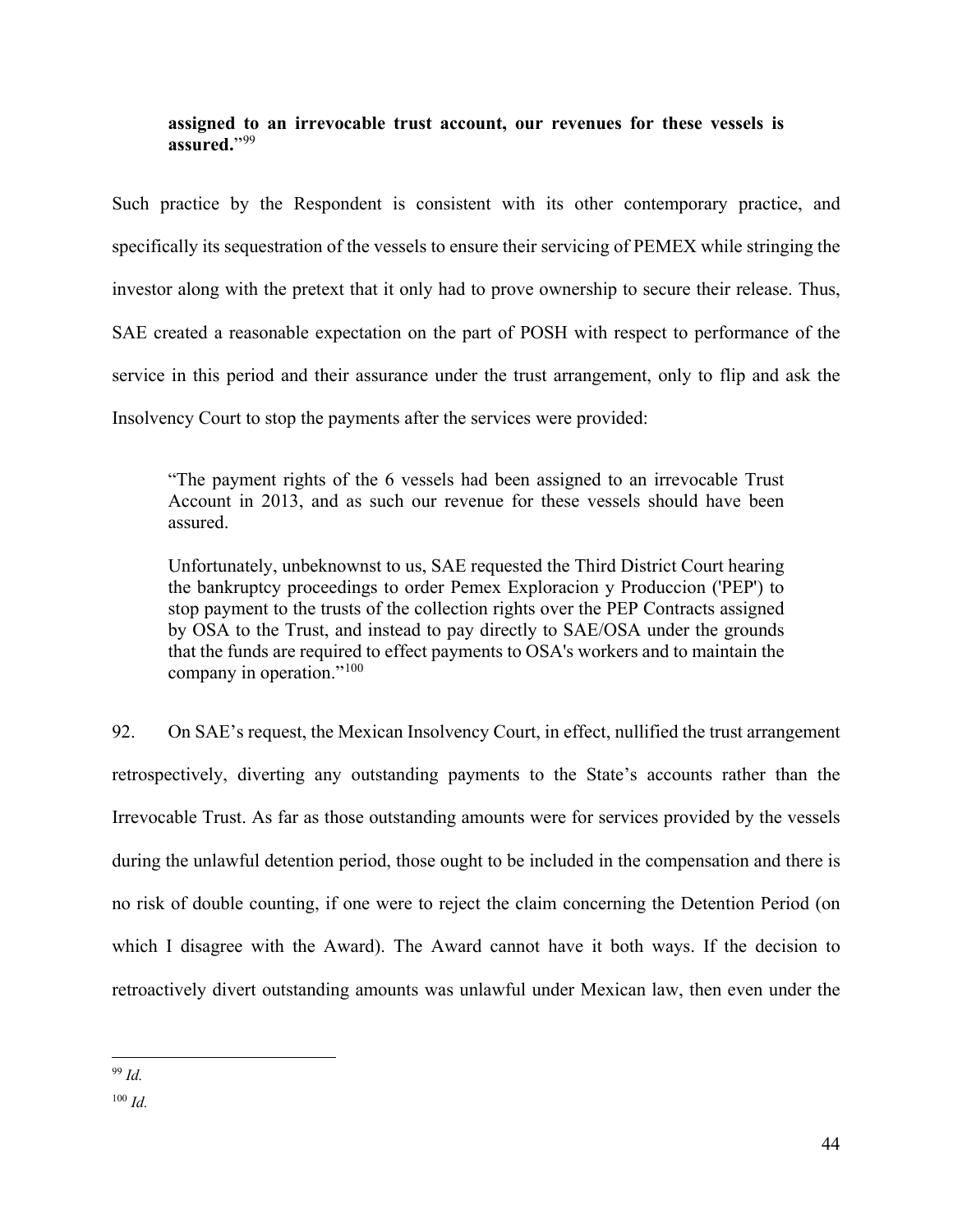Award's analysis it should sound in the BIT. But if it were lawful, and the assignment of receivables was, in effect, nullified retroactively, Mexico should not be allowed to hide behind the arrangement and avoid compensating the investor for losses incurred during the unlawful detention period due to this arrangement. It is clear that should POSH have known that SAE's assurances on the trust arrangement were false, it would not have kept the vessels servicing PEMEX between March 16, 2014, and May 16, 2014, but rather withdrawn them immediately, or perhaps even before then (the first meeting with SAE seems to have been on March 12, 2014 per the email above).

93. Even though the BIT is silent on the standard for compensation for a breach of FET, as I explained above, the standard for expropriation is quite clear. If, as I suggest, the Detention Order is viewed as an expropriation, then the fair market value must be traced back to the moment of expropriation, *i.e.*, March 16, 2014. That is the evaluation date, not the withdrawal of the vessels on May 16, 2014. This includes the actual hires lost for the period between March 16, 2014 and May 16, 2014, and the potentially lost hires from May 17, 2014, until the vessels' release. As I explained above, it is clear that the loss from the Detention Order extended beyond the mere loss of revenue during this time, but even if limited to this period, there is no justification for excluding half the period.

94. Viewed as an expropriation, it is true that when tracing the loss from the evaluation period one needs to exclude the actual cash flow and the value recovered by the investor. But that only indicates that the actual payments received by POSH for services during the detention period must be excluded. Yet because the Respondent diverted the payments retroactively for the services provided during the unlawful detention period between March 16, 2014 and May 16, 2014, only those actually paid into the Invex Trust before the Diversion Order should be excluded. Funds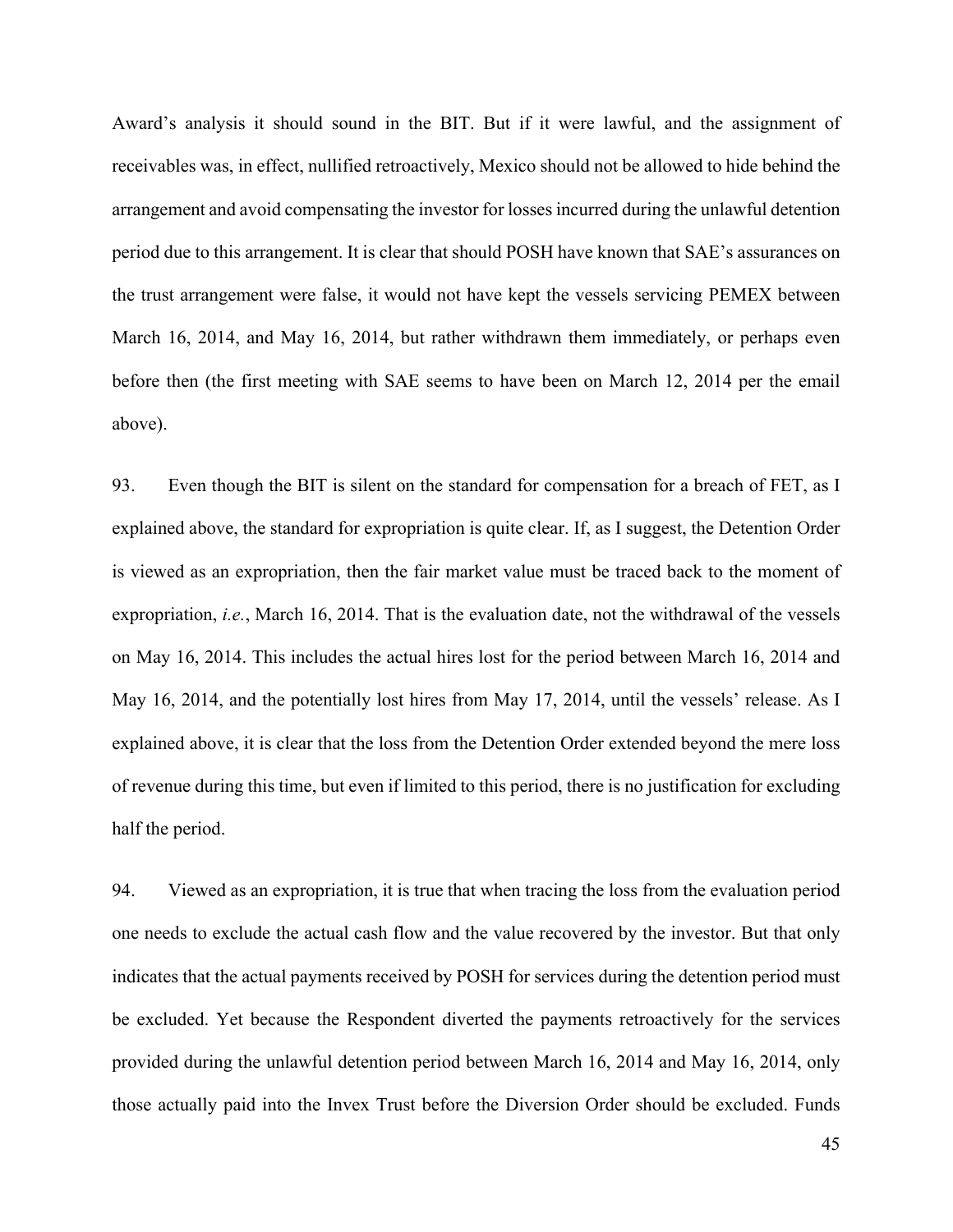which were diverted should not be excluded from the fair market value valuation as of March 16, 2014.

95. Although my analysis is in terms of expropriation, it could be applied to an FET analysis as well. To use a different valuation date for FET, would allow Mexico to reap the benefits of its unfulfilled assurances to POSH, on the basis of which POSH continued to service PEMEX, irrespective of the unlawful Detention Order. The Respondent, it will be recalled, sequestered the vessels to service PEMEX while stringing the investor along under the pretext that it must prove ownership of the vessels to release them. It led the investor to continue to service PEMEX by providing assurances that its revenue was assured through the trust only to go behind the investor's back and have another one of its organs divert the payments retroactively. Even then it continued sequestering the vessels under the same pretext, until the investment was destroyed. Even if the Diversion Order was not a breach, which I believe it was, the compensation for the Detention Order should include the loss of investment, and at the very least, the loss incurred through the entire unlawful detention period.

96. With respect to the Claimant's claims concerning the Detention Order and compensation, I therefore concur in part and dissent in part. I dissent on the rejection of the expropriation claim with respect to the Detention Order, but concur that the Detention Order was a breach of FET. I dissent on the compensation: (1) the compensation for the Detention Order should extend to include the entire period; (2) damages from the Detention Order should include the long-term effects of the Detention Order on the value of the entire investment.

Concurring in part and dissenting in part,